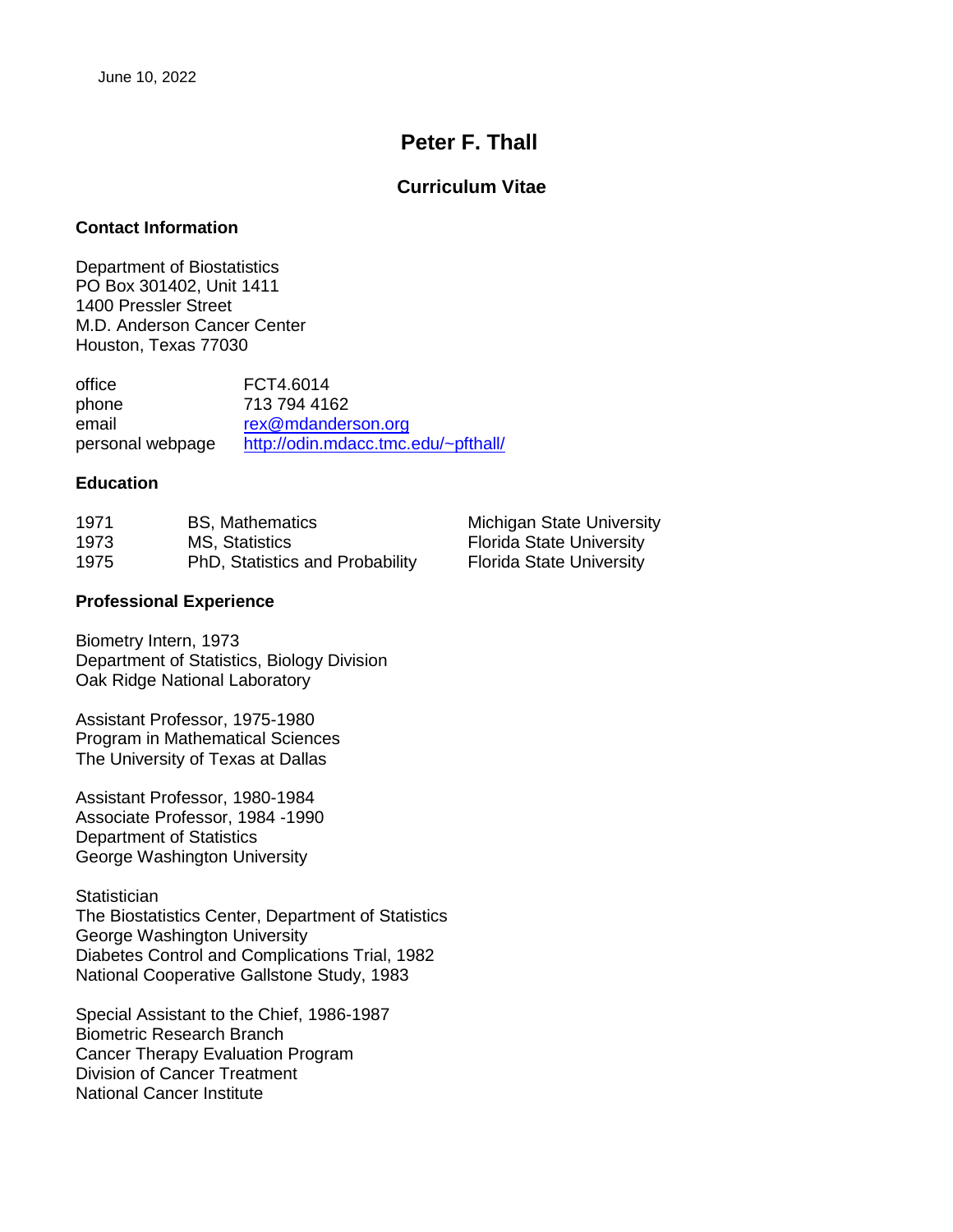Visiting Lecturer, 1997 Medical and Pharmaceutical Statistics Research Unit Department of Applied Statistics University of Reading, United Kingdom

Associate Professor, 1991-1998 Professor, 1998 – 2000 Department of Biomathematics The University of Texas M.D. Anderson Cancer Center

Professor, 2000 – present Department of Biostatistics The University of Texas M.D. Anderson Cancer Center

Adjunct Professor, 2013 – present Department of Statistics Rice University

Visiting Research Scientist, 2016 INSERM Unit 1138, Data Science and Personalized Medicine French National Institute for Health and Medical Research Paris, France

# **Honors and Awards**

All University Competitive Fellow, Florida State University, 1971

Anise J. Sorrell Professor, Endowed Chair, M.D. Anderson Cancer Center, 2004-Present

Fellow, *Society for Clinical Trials*, 2014

Owen Award, *San Antonio Chapter, American Statistical Association*, 2014

Fellow, *American Statistical Association*, 2015

Editors' award for best paper published in *Biometrics* in 2019: Chapple and Thall, 'A hybrid phase I-II/III clinical trial design allowing dose re-optimization in phase III' (with discussion)

# **Papers with Discussions**

*J American Statistical Association*, 2012

*J American Statistical Association*, 2016

*Biometrics*, 2019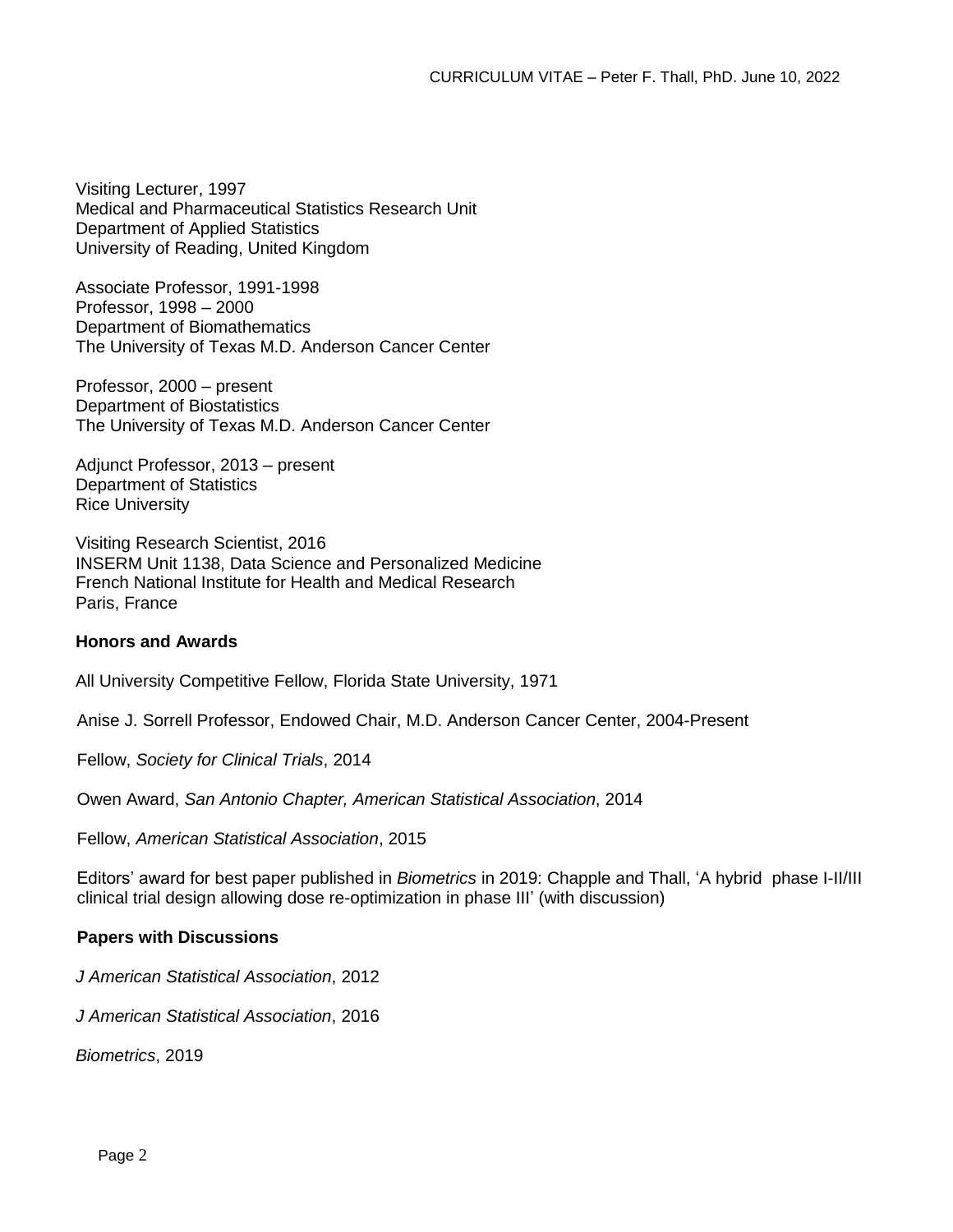# **Keynote Lectures**

'Bayesian Clinical Trial Design: 23 Years of Theory and Practice' presented at the Council of Texas Statisticians Annual Meeting, University of Texas at Dallas, 2014.

'SMART Design, Conduct, and Analysis in Oncology' presented at the Innovative Methods Program for Advancing Clinical Trials (IMPACT), Cary, NC, 2014

'Applications of Bayesian Precision Medicine' presented at the International Soc for Clinical Biostatistics Annual Meeting, Leuven, Belgium, 2019

### **Editorial Boards**

Associate Editor, *Stat in Medicine*, 1994-2005

Associate Editor, *J National Cancer Institute*, 1995-1997

Associate Editor, *Statistics in Biosciences*, 2008-2018

Associate Editor, *Biometrics*, 2003-2008 and 2017 - 2021

Associate Editor, *Clinical Trials*, 2003-present

### **M.D. Anderson Institutional Activities**

Search Committee for Chief, Section of Biostatistics and Clinical Biostatistics Center, 1993-1994

Institutional Research Support Committee, 1994-1997

Chair, Mid-Tenure Review Committee for J. Jack Lee, PhD 1995

Achievement Award Subcommittee, Clinical Research Category, 1998

Chair, Biostatistics Department Faculty Recruitment Committee, 1999-2000.

Study Section Review Committee for Clinical, Translational and Population-based Projects, Institutional Research Grants Program, 2002-2008

Multidisciplinary Research Advisory Committee, 2004-2007

Chair, Mid-Tenure Review Committee for Guosheng Yin, PhD, 2006.

Institutional Research Grants Program, 2002-2008

Statistical Computing Committee, Biostatistics Department, 2012 – 2014

Reviewer, Startup Funds Proposal, MDACC Research Administration, January 2013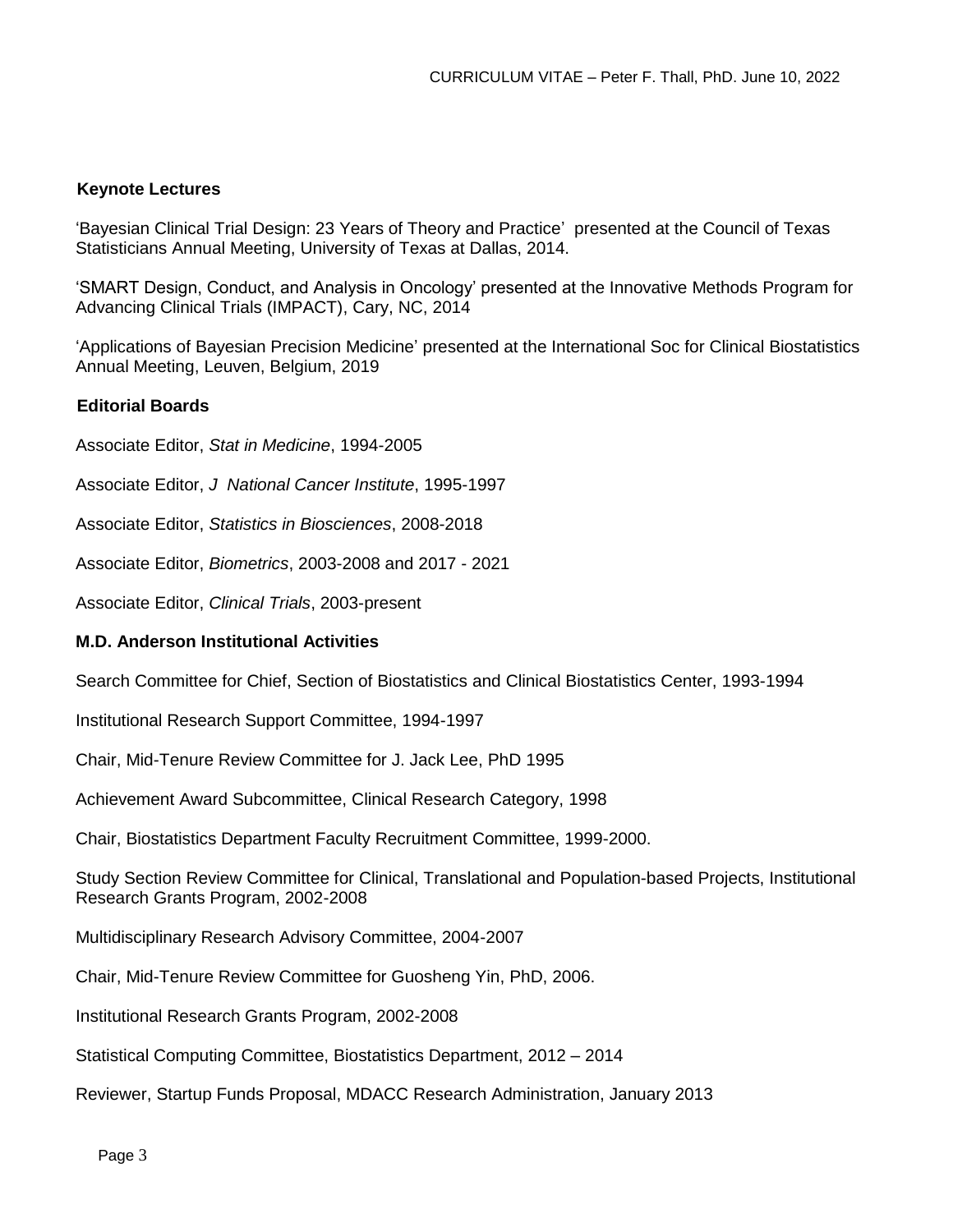Mid-Tenure Review Committee for M. Guindani, PhD, 2013

Chair, Mid-Tenure Review Committee for B. Hobbs, PhD, 2014

Multidisciplinary Research Advisory Committee, 2014 – 2017

Mid-Tenure Review Committee for D. Fuentes, PhD, 2016

Biostatistician, Nanobiotix Strategic Alliance, Dept of Radiation Oncology, 2019 - present

Biostatistician, Protocol PA-13-0786, Zhongxing Liao, PI, Dept of Radiation Oncology, 2019 – present

Biostatistician, Translational Molecular Pathology Clinical Research Group, Division of Pathology and Laboratory Medicine 2020 – present

Biostatistical Reviewer, Multidisciplinary Research Project Grant Application, 2021

Small Group Session Biostatistics Expert: Leading Clinical Research Faculty Learning Series, 2021

### **External Committees and Activities**

External Grant Proposal Reviewer, National Cancer Institute, NIH, 1993

External Advisory Committee, "Growth Control in Multiple Myeloma" (B. Barlogie, P.I.) Myeloma Institute for Research and Therapy, Arkansas Cancer Research Center, 2000-2006.

Data Safety Monitoring Board, "ReoPro Retavase Reperfusion of Stroke Safety Study – Imaging Evaluation" NINDS (S. Warach, P.I.) 2002-2007.

Data Safety Monitoring Board, "An Adaptively Randomized Trial of Gemcitabine 1200 mg/m<sup>2</sup> versus Gemcitabine 900 mg/m<sup>2</sup> + Docetaxel for Unresectable Soft Tissue Sarcoma." Connective Tissue Oncology Soc, (R. Maki, P.I.), 2002-2005.

Liposomal Topotecan Advisory Board, GlaxoSmithKline, 2003.

Co-Chair, "Better Clinical Studies", Science–Centric Session, National Cancer Institute, Sarcoma Progress Review Group, Philadelphia, PA, 2003.

External Advisory Board, Head and Neck Cancer SPORE, Winship Cancer Institute, Emory University (D. Shin, PI; F. Khuri, Co-PI), 2006.

External Advisory Board, Epithelial Ovarian Cancer Program Project Grant, Memorial Sloan Kettering Cancer Center (D. Spriggs, PI), 2005 – 2010.

Special Emphasis Panel/Scientific Review Group, NINDS, NIH, Washington, D.C., 2007

Data Safety Monitoring Board, "A Phase II Trial of IT-101 for Advanced Ovarian Cancer," Calando Pharmaceuticals, 2008 – 2009.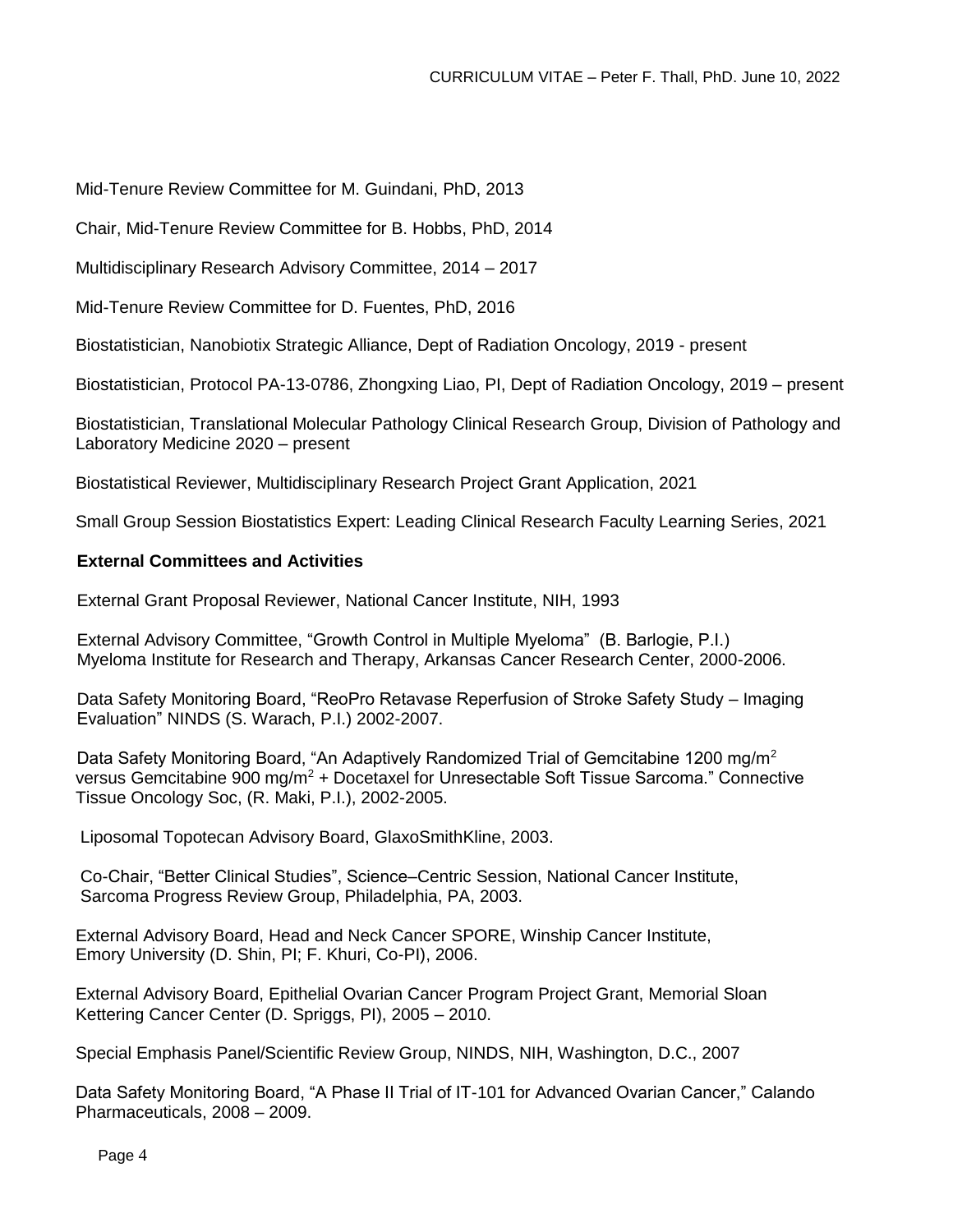Special Emphasis Panel/Scientific Review Group 2010/01 ZHL1 CSR-D (F1), NHLBI, RFA-HL-10-007: Prematurity and Respiratory Outcomes Program. Bethesda, MD, November 23, 2009.

Data Safety Monitoring Board, "Multi-institutional Trial of Allogeneic Bone Marrow Transplantation for Hematologic Malignancies using HLA-matched Related or Unrelated Donors with Fludarabine and IV Busulfan as Pre-transplant Conditioning followed by Post-transplant Immunosuppression with High Dose Cyclophosphamide," 2010 – 2011.

AML Working Group, Lymphoma Steering Committee, NCI, NIH, Bethesda, MD, October 4, 2010

Androgen Receptor Signaling in Prostate Cancer: Translating Biology into Clinical Practice. Invited speaker and participant. Prostate Cancer Task Force, Genitourinary Steering Committee, National Cancer Institute, NIH, Dec 6-7, 2010.

Media Expert, American Statistical Association, 2008 – Present

Program Chair for Section on Bayesian Statistical Science, 2013 Joint Statistical Meetings, American Statistical Association, 2012 – 2013

Member, ENAR Regional Advisory Board, International Biometric Soc, 2013 – 2015.

Member, NINDS Preclinical Assessment Network (SPAN) Special Emphasis Panel/Scientific Review Group 2019/05 ZNS1 SRB-D (03), March 18-19, 2019

Biostatistical Reviewer, NINDS NHLBI, SIREN Emergency Clinical Trial Network, grant proposal for a phase II multicenter double-blind placebo-controlled trial to establish ketogenic formula dose specifications to safely induce ketosis in established refractory status epilepticus, Dec 20, 2019.

Biostatistical Reviewer, NIH NINDS Special Emphasis Panel ZNS1 SRB-A(47), Early Phase Clinical Trial Network EPPIC-NET, stage 3 protocols focused on the use of drugs for treatment of painful diabetic neuropathy, August 2, 2021.

Scientific Advisory Board, Cellenkos RESOLVE Trial of Cryopreserved Cord Blood Derived T-Regulatory Cells in the Treatment of COVID-19 Induced Acute Respiratory Distress Syndrome, Protocol CK0802-501-1, January 6, 2022

Member, Review Panel, FDA Center for Drug Evaluation and Research, Workshop on Efficient Evaluation of Biosimilar Products, 2022.

# **Research Funding**

### **Grants and Contracts**

1R01CA261978-01 (Thall, Lin) 7/1/2021-6/30/2025 3.6 calendar NIH/NCI \$1,482,300 Bayesian Methods for Complex Precision Biotherapy Trials in Oncology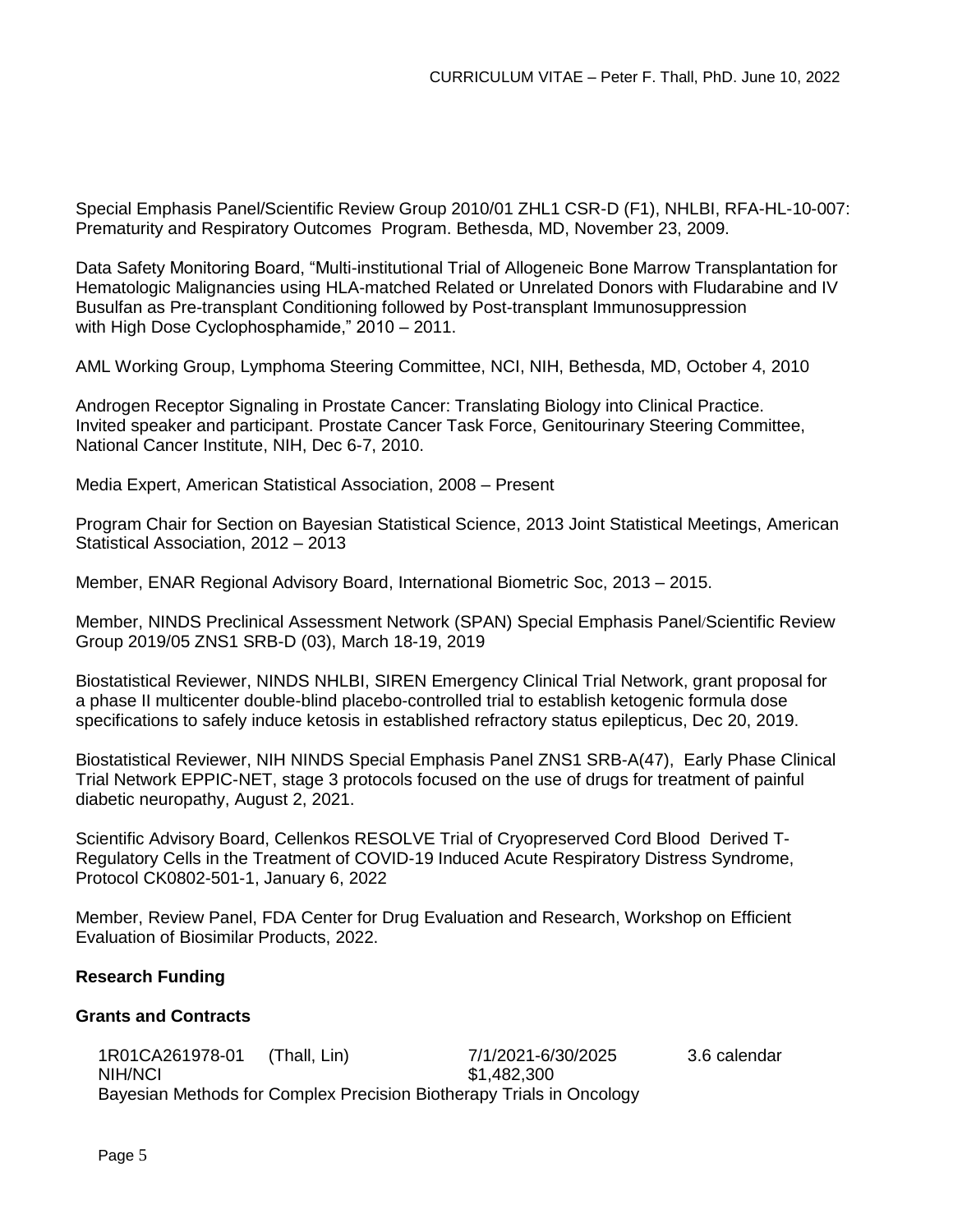Major goals: To provide novel Bayesian models and clinical trial designs for developing and evaluating biological treatments, including cell therapies, immunotherapies, and targeted agents, accounting for complex clinical and biological outcomes and multidimensional treatment effects that may vary with disease subtypes and patient subgroups. FP00012214 Role: Co-PI

5 P30 CA016672 45 (Pisters) 8/28/1996-6/30/2024 1.2 calendar NIH/NCI \$57,229,485 Cancer Center Support Grant (CCSG) - Biostatistics Resource Group (BRG) Major goals: The Biostatistics Resource Group provides biostatistical expertise and quantitative research resources in support of all CCSG programs at MDACC. PID858033 Role: Biostatistician 5P01CA148600-09 (Shpall / Bollard) 9/22/2011-8/31/2023 2.4 calendar NIH/NCI \$12,246,129 Novel Cord Blood-Derived Cellular Therapies Major goals: To boost the effectiveness of cord blood for and make it the treatment of choice for greater numbers of individuals with leukemia, lymphoma and other hematologic disorders. PID7301 Role: Core B Director 5R01CA061508-25 (Shpall) 4/1/2016-3/31/2021 1.2 calendar NIH/NCI \$2,147,250 Hematopoietic Progenitor Cells - Cord Blood Major goals: To study the biology and reconstitution potential of hematopoietic progenitors with a major focus on megakaryocte expansion. PID4002 Role: Co-Investigator 5R01CA211044-04 (Rezvani) 12/20/2016-11/30/2021 0.6 calendar NIH/NCI \$1,285,575 Off-the-shelf engineered NK cells for the treatment of AML Major goals: Develop novel cell based therapies to harness the antileukemic potential of NK cells against AML, and to enhance their effector function by redefining their specificity and/or enhancing their potency. PID4378 Role: Collaborator MKMS-SLS-MHG-2019-01 (Daher) 7/1/2019-6/30/2022 0.12 calendar DKMS Stiftung Leben Spenden \$80,000 CIS checkpoint deletion in cord blood derived iC9.CAR19.IL-15 NK cells for the treatment of B-cell hematologic malignancies Major goals: To determine if CISH KO can improve the anti-tumor activity of iC9/CAR.19/IL-15- NK cells in a preclinical murine model of B-cell lymphoma, without causing toxicity. PID7839 Role: Co-Investigator **Completed (past 3 years)** 5R01CA083932 16 Thall (PI) 7/1/2013-4/30/2019 2.4 calendar NIH/NCI \$485,000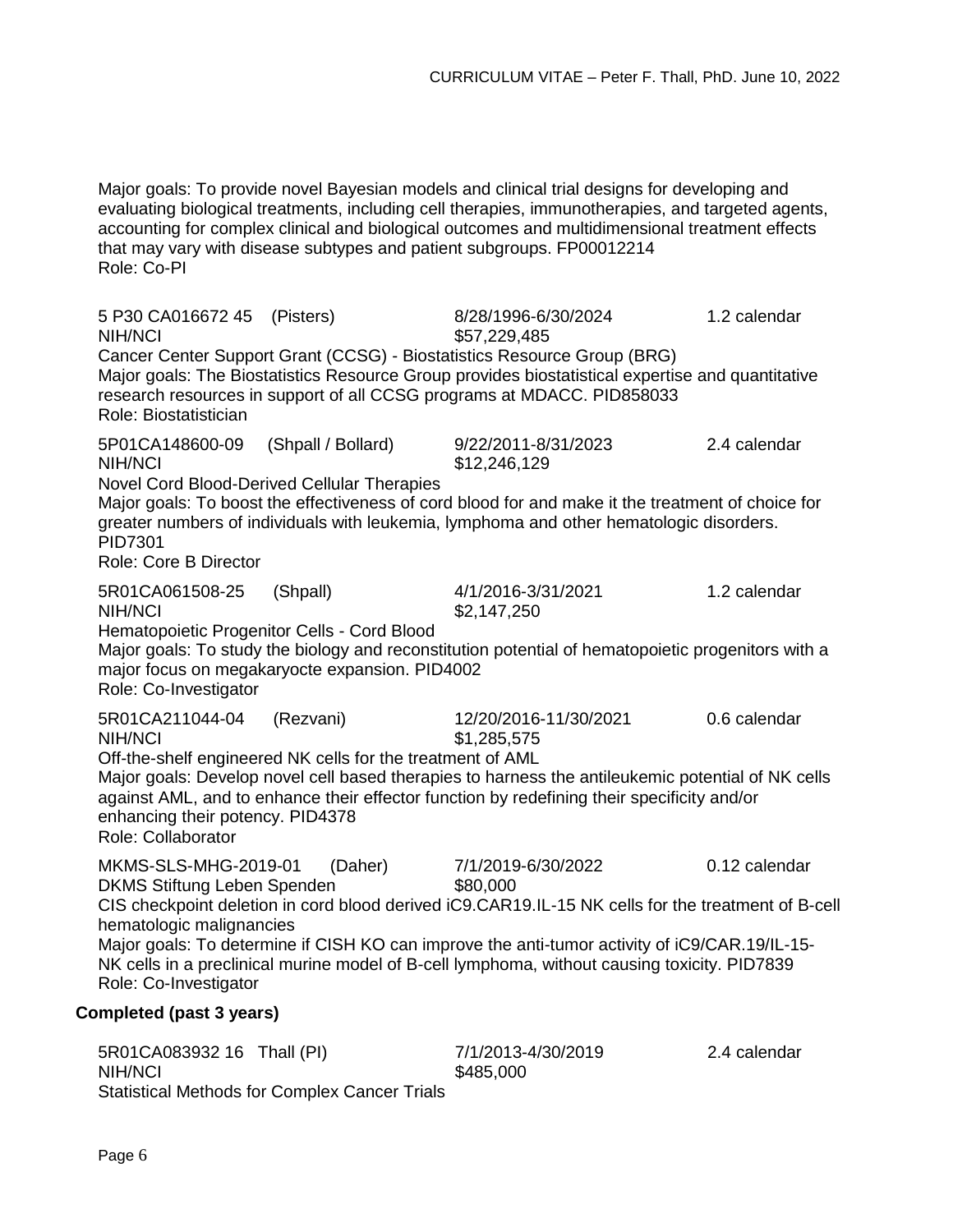Major goals: To provide practical models and methods for the design, conduct, and analysis of complex clinical trials not accommodated by conventional trial designs. PID4111 Role: Principal Investigator

FP00008548 Daher (PI) 7/1/2019-6/30/2020 0.12 calendar Soc for Immunotherapy of Cancer \$99,999 CIS checkpoint deletion in cord blood derived iC9.CAR19.IL-15 NK cells to treat B-cell hematologic malignancies To determine if CISH KO can improve the anti-tumor activity of iC9/CAR.19/IL-15- NK cells in a preclinical murine model of B-cell lymphoma, without causing toxicity. PID00010002 Role: Co-Investigator 6555-18 Rezvani (PI) 10/1/2017-9/30/2020 0.12 calendar Leukemia and Lymphoma Soc  $$540,054$ Immunotherapy for Multiple Myeloma Using Off-the-Shelf Cord Blood Derived NK Cells. To improve the tumor-free survival of patients with advanced or refractory MM. PID5767 (Salary/effort support ended 5/1/2020) Role: Co-Investigator CS2017-00054748-LG Taniguchi (PI) 12/7/2017-12/6/2020 0.12 calendar Galera Therapeutics, Inc. 698 Fast Track: An Adaptive Phase I/II Dose Escalation Trial of Sterotactic Body Radiation Therapy in Combination with Radiomodulating Agent GC4419 in Locally Advanced Pancreatic AdenoCarcinoma To compare genomic changes based on whole exome sequencing, and transcriptome sequencing from pre- and post-SBRT core biopsy samples. PID6237 Role: Biostatistician FP00006446 (Lin) 7/1/2019-12/31/2020 0.24 calendar Conquer Cancer Foundation **\$50,000** Major goals: Hypothesize that NK anti-myeloma activity will be enhanced by genetically engineering CB-derived NK cells to target BCMA and by blocking the immune checkpoint TIGIT. / PID7966 Role: Biostatistician 5P50CA221703 (Mitra) 6/1/2020-5/31/2021 0.12 calendar UTMDACC Melanoma SPORE CEP Award \$159,993 Adjuvant radiation therapy for sentinel lymph node positive melanoma Major goals: To determine if RT decreases regional nodal recurrence in the modern therapeutic context and to identify which patients are most likely to benefit. PID11923 Role: Biostatistician 54964 (Parmar) 9/17/2017-7/31/2021 0.24 calendar Cellenkos \$2,216,033 T-Regulatory Cells TREGs derived from umbilical cord blood Major goals: Development of universal 3rd party cord blood regulatory cells for treatment of inflammatory disorders and autoimmune dieseases. PID6113

Role: Biostatistician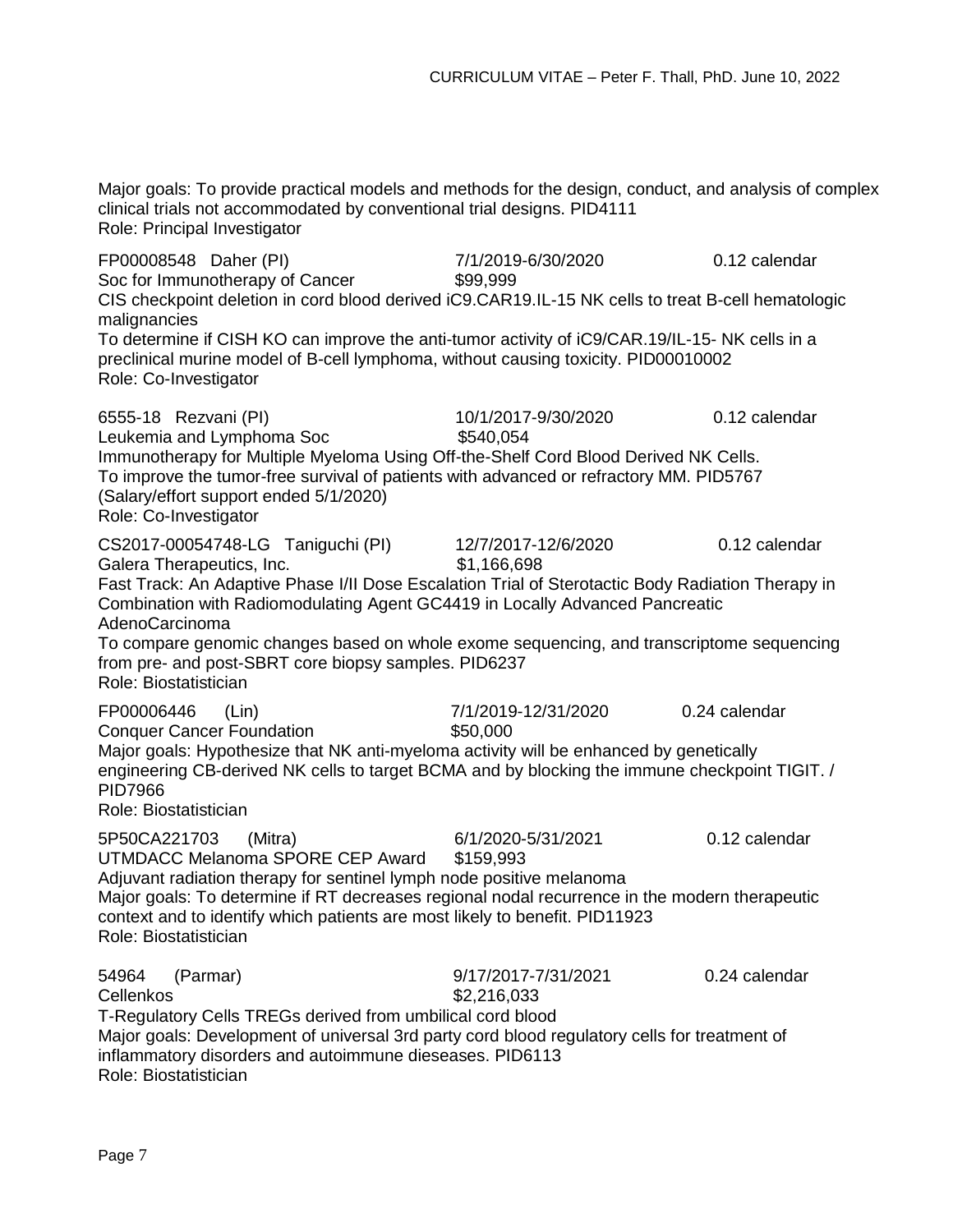Major goals: To provide comprehensive biostatistics and bioinformatics expertise to ensure statistical integrity and optimize data analysis for the studies in the SPORE. PID4999 Role: Co-Investigator 5P50CA140388-10 (Logothetis/Thompson) 9/1/2016-8/31/2021 3.0 calendar NIH/NCI \$11,875,758 MD Anderson Cancer Center Prostate Cancer SPORE Core 2: Biostatistics and Bioinformatics

# **Selected Consulting**

Chesapeake and Potomac Telephone Company, Alexandria, VA, 1983

Georgetown University School of Nursing, Washington, DC, 1984.

Logistics Management Institute, Bethesda, MD, 1989.

Novartis Pharmaceuticals, Basel, Switzerland and Morristown, NJ, 1996-2004.

Orphan Medical, Minnetonka, MN, 2002-2003.

ESP Pharmaceuticals, Edison, NJ, 2004.

Applied Molecular Evolution, San Diego, CA, 2004

Chiron Corporation, Emeryville, CA, 2005.

Scian Services, Toronto, Canada, 2006.

Hoffman-LaRoche, Nutley, NJ 2008-2009

Fertility Center of Las Vegas, Las Vegas, NV, 2009

Takeda Oncology, Millenium Pharmaceuticals, Boston, MA, 2010

Cytel Corporation, Cambridge, MA, 2012 – 2014

AstraZeneca, Waltham, MA, 2016

### **Books Published**

**Thall PF,** editor. *Recent Advances in Clinical Trial Design and Analysis.* Boston: Kluwer Academic Publishers, 1995.

Yuan Y, Nguyen HQ, **Thall PF***. Bayesian Designs for Phase I-II Clinical Trials*. Chapman & Hall/CRC Press, Biostatistics Series, 2016.

**Thall PF***. Statistical Remedies for Medical Researchers.* Springer Nature, 2020.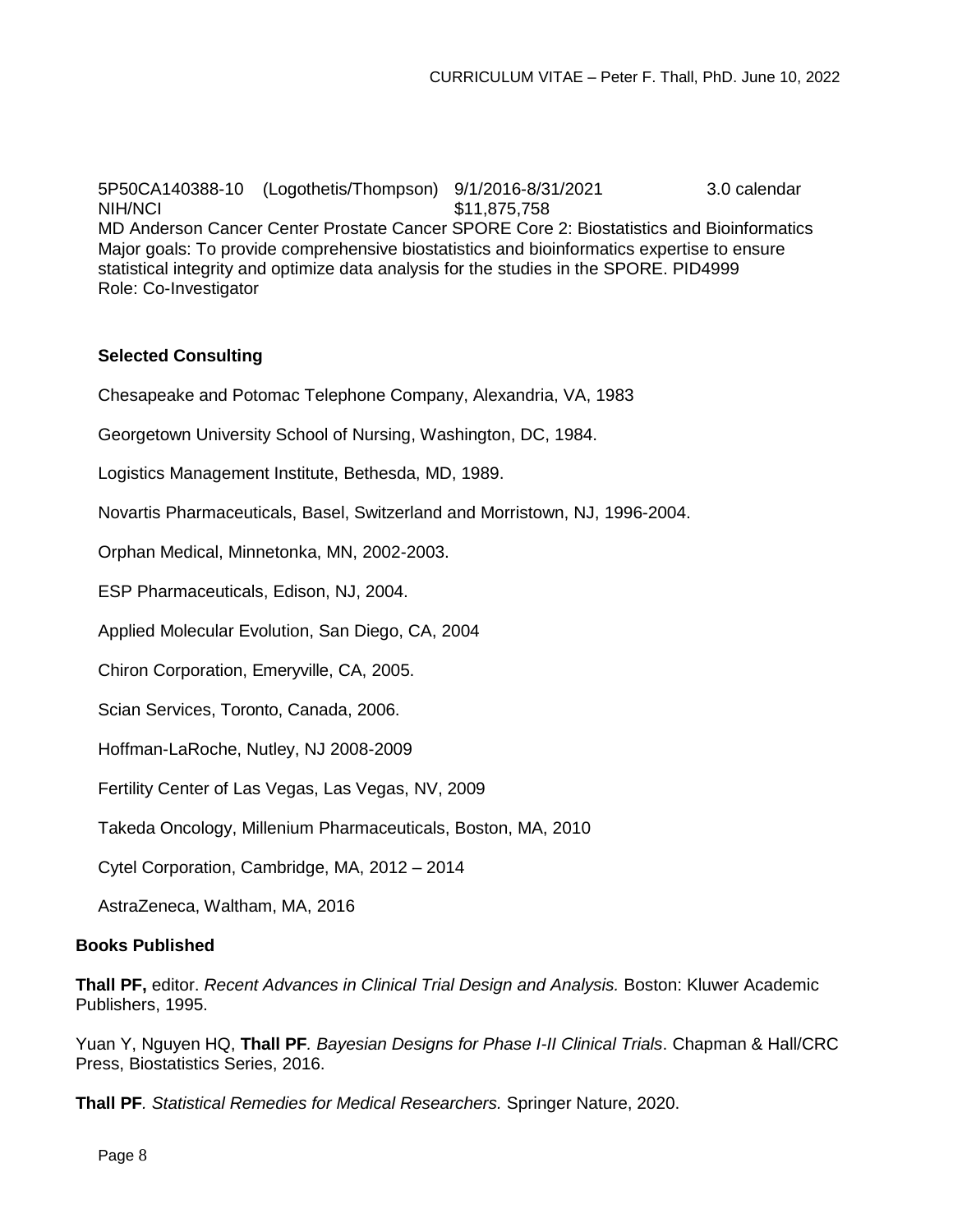### **Papers Published in Statistical Journals**

- 1. Kullback S, **Thall PF.** An information-theoretic proof of the integral representation theorem. *J. Combinatorics, Information and System Sciences* 2: 97-103, 1977.
- 2. Ammann LP, **Thall PF.** On the structure of regular infinitely divisible point processes. *Stochastic Processes and Their Applications* 6: 87-94, 1977.
- 3. Ammann LP, **Thall PF.** Random measures with aftereffects. *Ann Probability* 6: 216-230, 1978.
- 4. Ammann LP, **Thall PF.** Count distributions, orderliness and invariance of Poisson cluster processes. *J Applied Probability* 16: 261-273, 1979.
- 5. **Thall PF.** Huber-sense robust M-estimation of a scale parameter with application to the exponential distribution. *J American Statistical Assoc* 74: 147-152, 1979.
- 6. **Thall PF.** Cluster shock models. *J Applied Probability* 18: 104-111, 1981.
- 7. Kimeldorf G, **Thall PF.** A joint characterization of the multinomial distribution and the Poisson process. *J Applied Probability* 20: 202-208, 1981.
- 8. **Thall PF.** A theorem on regular infinitely divisible Cox processes. *Stochastic Processes and Their Applications* 16: 205-210, 1983.
- 9. **Thall PF**, Lachin JM. Assessment of stratum-covariate interactions in Cox's proportional hazards regression model. *Stat in Medicine* 5:73-83, 1986.
- 10. **Thall PF.** Mixed Poisson likelihood regression models for longitudinal interval count data. *Biometrics* 44: 197-209, 1988.
- 11. **Thall PF**, Simon R, Ellenberg SS, Shrager R. Optimal two-stage designs for clinical trials with binary response. *Stat in Medicine* 71: 571-579, 1988.
- 12. **Thall PF**, Simon R, Ellenberg SS. Two-stage selection and testing designs for comparative clinical trials. *Biometrika* 75: 303-310, 1988.
- 13. **Thall PF,** Lachin JM. Analysis of recurrent events: nonparametric methods for random interval count data. *J American Statistical Assoc* 83: 339-347, 1988.
- 14. **Thall PF**, Simon R, Ellenberg SS. A two-stage design for choosing among several experimental treatments and a control in clinical trials. *Biometrics* 45: 537-547, 1989.
- 15. Halperin M, Hamdy M, **Thall PF.** Distribution-free confidence intervals for a parameter of Wilcoxon-Mann-Whitney type for ordered categories and progressive censoring. *Biometrics* 45: 509-521, 1989.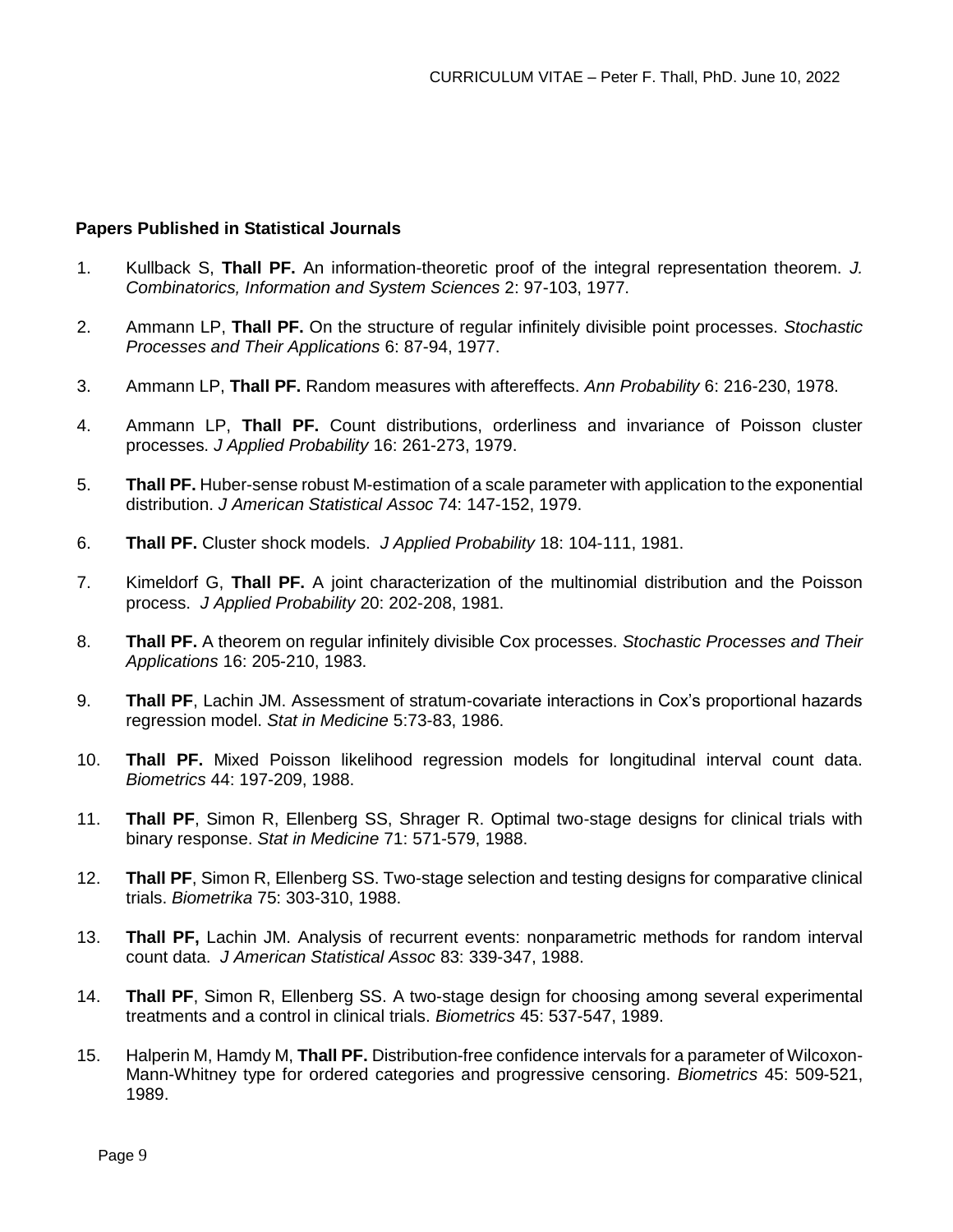- 16. **Thall PF,** Simon R. Incorporating historical control data in planning Phase II clinical trials. *Stat in Medicine* 9: 215-228, 1990.
- 17. **Thall PF,** Vail SC. Some covariance models for longitudinal count data with overdispersion. *Biometrics* 46: 657-671, 1990.
- 18. **Thall PF**, Simon R, Grier, DA. Test-based variable selection via cross-validation. *J Computational and Graphical Stat* 1: 41-61, 1992.
- 19. **Thall PF.** Score tests in the two-way layout of counts. *Communications in Statistics: Theory and Methods* 21: 3017-3036, 1992.
- 20. **Thall PF,** Estey EH. A Bayesian strategy for screening cancer treatments prior to Phase II clinical evaluation. *Stat in Medicine* 12: 1197-1211, 1993.
- 21. Simon R, **Thall PF**, Ellenberg SS. New designs for the selection of treatments to be tested in randomized clinical trials. *Stat in Medicine* 13: 417-429, 1994.
- 22. **Thall PF,** Simon R. Practical Bayesian guidelines for phase IIB clinical trials. *Biometrics* 50: 337- 349, 1994.
- 23. Ensign LG, Gehan EA, Kamen DS, **Thall PF.** An optimal three-stage design for phase II clinical trials. *Stat in Medicine* 13:1727-1736, 1994.
- 24. **Thall PF,** Simon R. A Bayesian approach to establishing sample size and monitoring criteria for phase II clinical trials. *Controlled Clinical Trials* 15:463-481, 1994.
- 25. **Thall PF**, Simon R, Estey EH. Bayesian sequential monitoring designs for single-arm clinical trials with multiple outcomes. *Stat in Medicine* 14:357-379, 1995.
- 26. **Thall PF**, Jacoby D, Zimmerman SO. Estimating genomic category probabilities from fluorescent *in situ* hybridization counts with misclassification. *J Royal Statistical Soc, C* 45:431-446, 1996.
- 27. Staniswalis JG, **Thall PF**, Salch J. Semiparametric regression analysis for recurrent event interval counts. *Biometrics* 53:1334-1353, 1997.
- 28. **Thall PF**, Russell KT, Simon RM. Variable selection in regression via repeated data splitting. *J Computational and Graphical Stat,* 6:416-434, 1997.
- 29. **Thall PF,** Russell KT. A strategy for dose finding and safety monitoring based on efficacy and adverse outcomes in phase I/II clinical trials. *Biometrics* 54:251-264, 1998.
- 30. Shen Y, **Thall PF.** Parametric likelihoods for multiple non-fatal competing risks and death. *Stat in Medicine,* 17:999-1016, 1998.
- 31. **Thall PF,** Sung H-G. Some extensions and applications of a Bayesian strategy for monitoring multiple outcomes in clinical trials. *Stat in Medicine,* 17:1563-1580, 1998.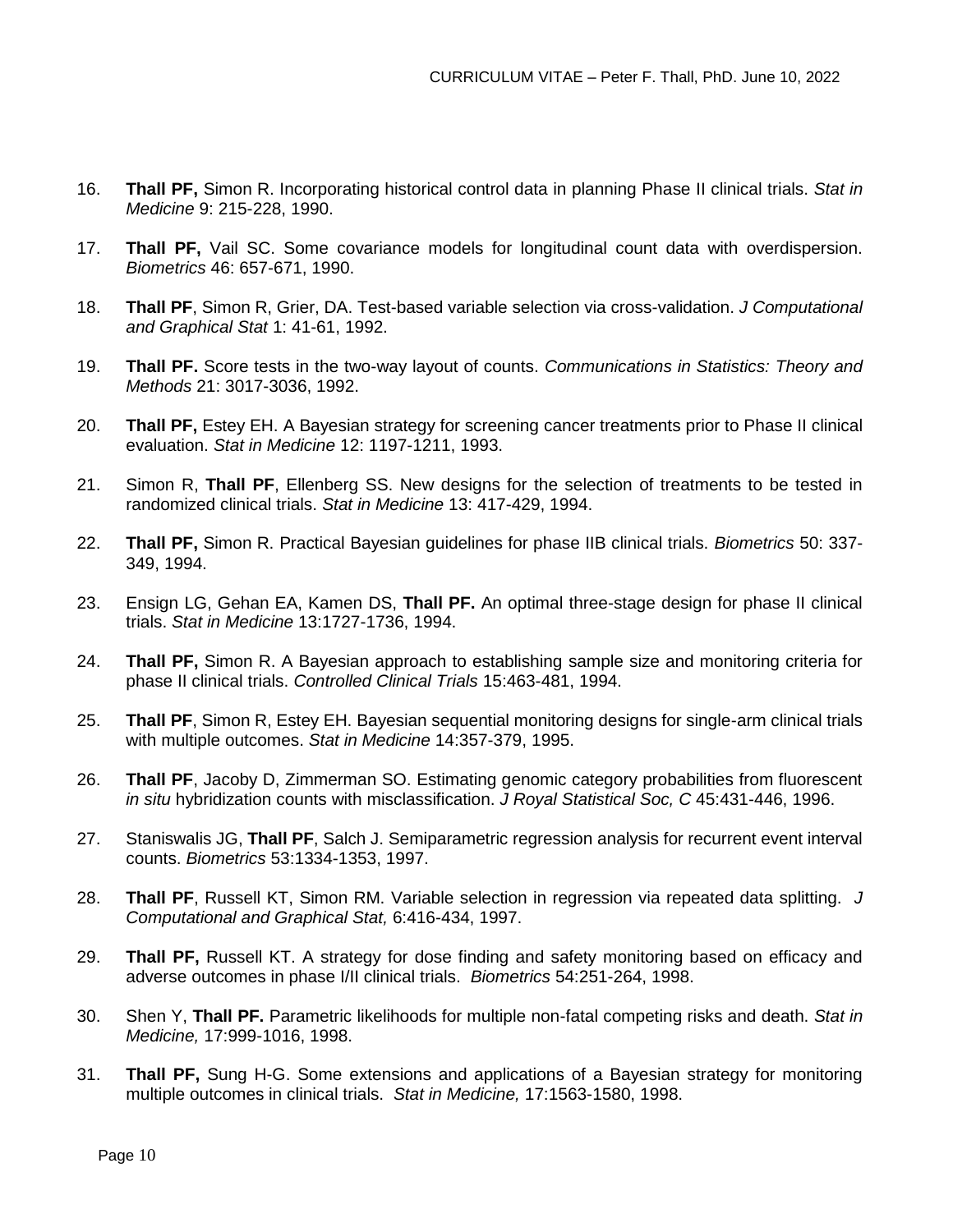- 32. **Thall PF,** Lee JJ, Tseng C-H, Estey EH. Accrual strategies for phase I trials with delayed patient outcome. *Stat in Medicine,* 18:1155-1169, 1999.
- 33. Stallard N, **Thall PF,** Whitehead J. Decision theoretic designs for phase II clinical trials with multiple outcomes. *Biometrics,* 55:971-977, 1999.
- 34. **Thall PF,** Cheng S-C. Treatment comparisons based on two-dimensional safety and efficacy alternatives in oncology trials. *Biometrics,* 55:746-753, 1999.
- 35. **Thall PF,** Simon RM, Shen Y. Approximate Bayesian evaluation of multiple treatment effects. *Biometrics,* 56:213-219, 2000.
- 36. **Thall PF,** Millikan R, Sung, H-G. Evaluating multiple treatment courses in clinical trials. *Stat in Medicine,* 19: 1011-1028, 2000.
- 37. **Thall PF,** Cheng S-C. Optimal two-stage designs for clinical trials based on safety and efficacy. *Stat in Medicine,* 20:1023-1032, 2001.
- 38. **Thall PF,** Sung H-G, Choudhury A. Dose-finding based on feasibility and toxicity in T- cell infusion trials. *Biometrics,* 57:914-921, 2001.
- 39. Staniswalis JG, **Thall PF.** An explanation of generalized profile likelihoods. *Statistics and Computing,* 11:293-298, 2001.
- 40. Stallard N, **Thall PF.** Decision-theoretic designs for pre-phase II screening trials in oncology. *Biometrics,* 57:1089-1095, 2001.
- 41. **Thall PF.** Bayesian clinical trial design in a cancer center. *Chance.* 14:23-28, 2001 (Invited)
- 42. **Thall PF**, Sung H-G, Estey EH. Selecting therapeutic strategies based on efficacy and death in multi-course clinical trials. *J American Statistical Assoc,* 97:29-39, 2002.
- 43. Cheung YK, **Thall PF.** Monitoring the rates of composite events with censored data in phase II clinical trials. *Biometrics,* 58:89-97, 2002.
- 44. **Thall PF.** Ethical issues in oncology biostatistics. *Statistical Meth in Medical Res.* 11:429-448, 2002. (Invited)
- 45. **Thall PF,** Inoue LYT, Martin T. Adaptive decision making in a lymphocyte infusion trial. *Biometrics,*  58:560-568, 2002.
- 46. Inoue LYT, **Thall PF,** Berry, DA. Seamlessly expanding a randomized phase II trial to phase III. *Biometrics,* 58:823-831, 2002.
- 47. **Thall PF,** Wathen JK, Bekele BN, et al. Hierarchical Bayesian approaches to phase II trials in diseases with multiple subtypes. *Stat in Medicine,* 22: 763-780, 2003.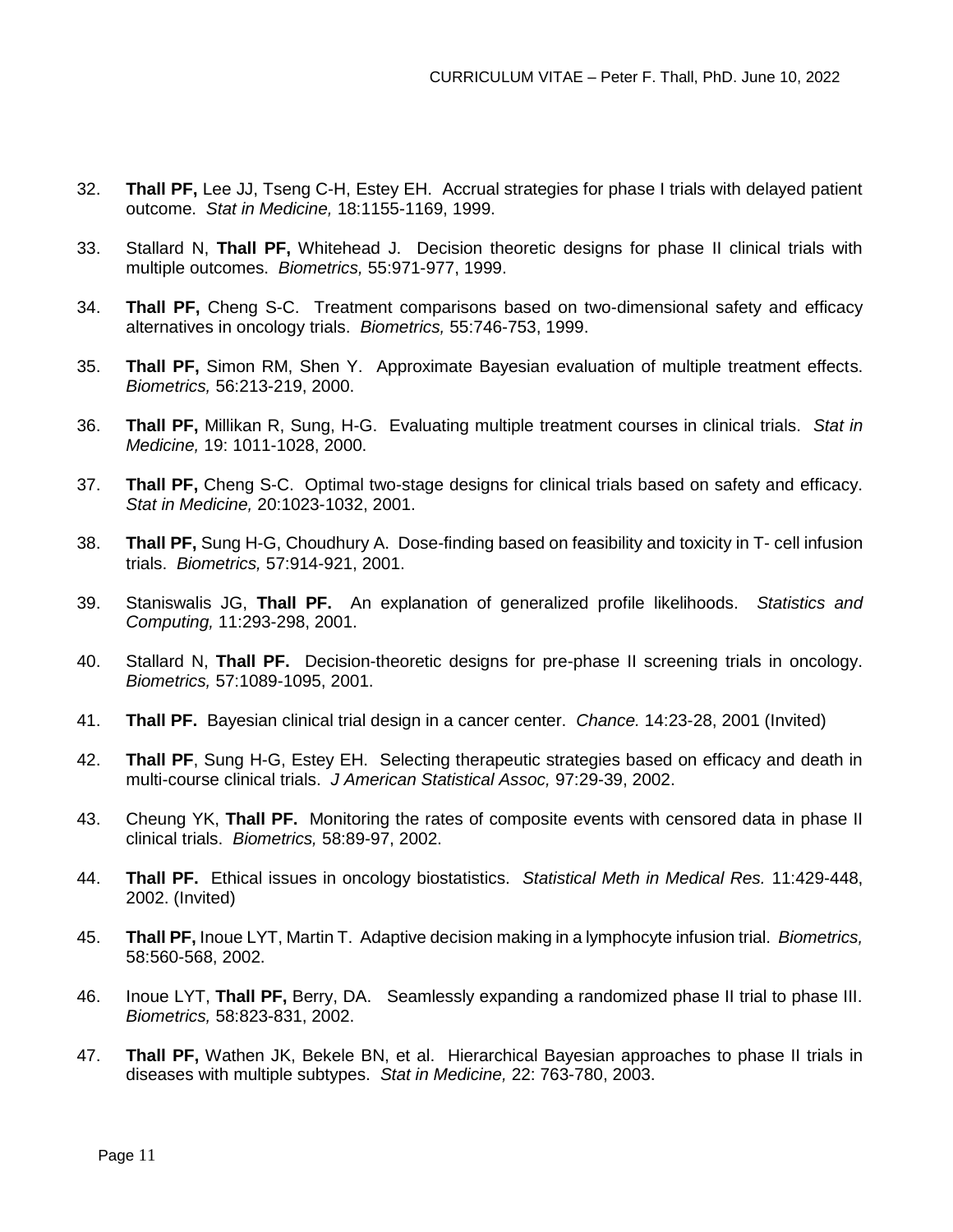- 48. **Thall PF,** Millikan RE, Mueller P, Lee S-J. Dose-finding with two agents in phase I oncology trials. *Biometrics,* 59:487-496, 2003.
- 49. Bekele BN, **Thall PF.** Dose-finding based on multiple toxicities in a soft tissue sarcoma trial. *J American Statistical Assoc*, 99:26-35, 2004.
- 50. **Thall PF**, Cook JD. Dose-finding based on efficacy-toxicity trade-offs. *Biometrics,* 60:684-693, 2004.
- 51. Braun TM, Yuan Z**, Thall PF**. Determining a maximum tolerated schedule of a cytotoxic agent. *Biometrics,* 61:335-343, 2005.
- 52. **Thall PF**, Wathen JK. Covariate-adjusted adaptive randomization in a sarcoma trial with multistage treatments. *Stat in Medicine,* 24:1947-1964, 2005.
- 53. **Thall PF**, Wooten LH, Tannir N. Monitoring event times in early phase clinical trials: some practical issues. *Clinical Trials.* 2:467-478, 2005.
- 54. Cheung YK, Inoue LYT, Wathen JK and **Thall PF.** Continuous Bayesian adaptive randomization based on event times with covariates. *Stat in Medicine,* 25:55-70, 2006.
- 55. **Thall PF**, Cook JD, Estey EH. Adaptive dose selection using efficacy-toxicity trade-offs: illustrations and practical considerations. *J Biopharmaceutical Statistics.* 16:623-638, 2006. (Invited)
- 56. **Thall PF**, Wooten LH, Shpall EJ. A geometric approach to comparing treatments for rapidly fatal diseases. *Biometrics,* 62:193-201, 2006.
- 57. Braun TM, **Thall PF**, Nguyen H, de Lima M. Simultaneously optimizing dose and schedule of a new cytotoxic agent. *Clinical Trials,* 4:113-124, 2007.
- 58. **Thall PF**. Some geometric methods for constructing decision criteria based on two-dimensional parameters. *J Statistical Planning and Inference.* 138:516-527, 2007 (Invited)
- 59. **Thall PF**, Wooten LH, Logothetis CJ, Millikan R, Tannir NM. Bayesian and frequentist two-stage treatment strategies based on sequential failure times subject to interval censoring. *Stat in Medicine.* 26:4687-4702, 2007.
- 60. **Thall PF**. A review of phase 2-3 clinical trial designs. *Lifetime Data Analysis*. 14:37-53, 2008. (Invited)
- 61. Morita S, **Thall PF**, Mueller P. Determining the effective sample size of a parametric prior. *Biometrics***.** 64:595-602, 2008.
- 62. Wathen JK, **Thall PF**, Cook, JD, Estey EH. Accounting for patient heterogeneity in phase II clinical trials. *Stat in Medicine.* 27:2802-2815, 2008.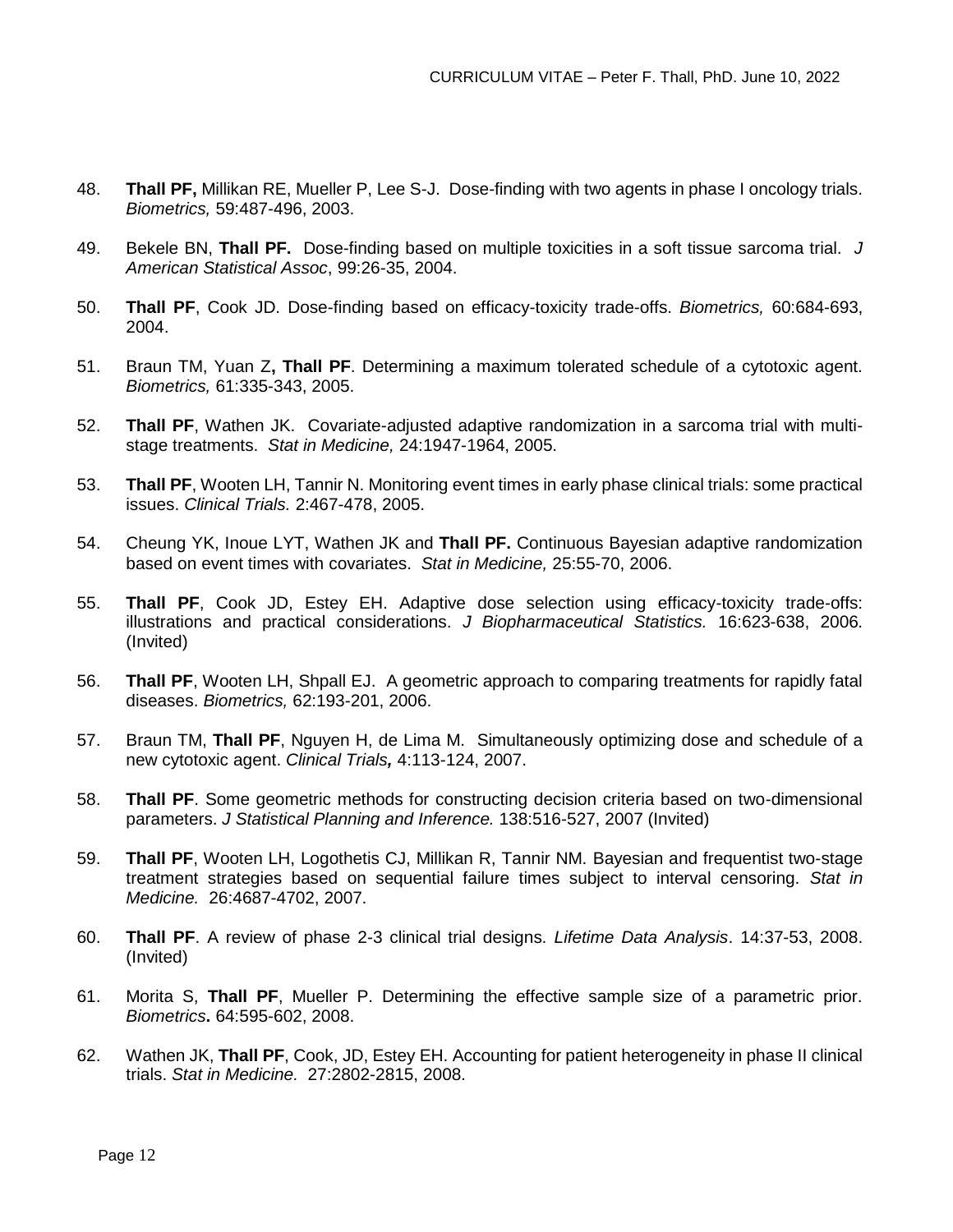- 63. Bekele BN, Ji Y, Shen Y, **Thall PF**. Monitoring late onset toxicities in phase I trials using predicted risks. *Biostatistics*. 9:442-457, 2008.
- 64. **Thall PF**, Nguyen H, Estey EH. Patient-specific dose-finding based on bivariate outcomes and covariates. *Biometrics.* 64:1126-1136, 2008.
- 65. Wathen JK, **Thall PF.** Bayesian adaptive model selection for optimizing group sequential clinical trials. *Stat in Medicine*. 27:5586-5604, 2008.
- 66. Morita S, **Thall PF**, Bekele BN, Mathew P. A Bayesian hierarchical mixture model for platelet derived growth factor receptor phosphorylation to improve estimation of progression-free survival in prostate cancer. *J Royal Statistical Soc, C.* 59:19-34, 2010.
- 67. Houede N, **Thall PF**, Nguyen H, Paoletti X, Kramar A. Utility-based optimization of combination therapy using ordinal toxicity and efficacy in phase I/II trials. *Biometrics.* 66:532-540, 2010.
- 68. Morita S, **Thall PF**, Mueller P. Evaluating the impact of prior assumptions in Bayesian biostatistics. *Statistics in Biosciences*. 2:1-17, 2010.
- 69. **Thall PF.** Bayesian models and decision algorithms for complex early phase clinical trials. *Statistical Science.* 25:227-244, 2010. (Invited).
- 70. **Thall PF**, Liu D, Berrak SG, Wolff JE. Defining and ranking effects of individual agents based on survival times of cancer patients treated with combination chemotherapies. *Stat in Medicine.*  30:1777-1794, 2011.
- 71. **Thall PF**, Szabo A, Nguyen HQ, Amlie-Lefond CM, Zaidat OO. Optimizing the concentration and bolus of a drug delivered by continuous infusion. *Biometrics.* 67:1638-1646, 2011.
- 72. **Thall PF**, Nguyen HQ, Wang X, Wolff JE. A hybrid geometric phase II-III clinical trial design based on treatment failure time and toxicity. *J Statistical Planning and Inference.* 142:944-955, 2012.
- 73. Yuan Y, **Thall PF**, Wolff J. Estimating progression-free survival in pediatric brain tumor patients when some progression statuses are unknown. *J Royal Statistical Soc, C.* 61:135-149, 2012.
- 74. **Thall PF**, Nguyen HQ. Adaptive randomization to improve utility-based dose-finding with bivariate ordinal outcomes. *J Biopharmaceutical Statistics* 22:785-801, 2012.
- 75. Wang L, Rotnitzky A, Lin X, Millikan R, **Thall PF**. Evaluation of viable dynamic treatment regimes in a sequentially randomized trial of advanced prostate cancer*. J American Statistical Assoc.*  107:493-520, (with discussion), 2012.
- 76. Morita S, **Thall PF**, Mueller P. Prior effective sample size in conditionally independent hierarchical models. *Bayesian Analysis*. 7:591-614, 2012.
- 77. **Thall PF**. Bayesian adaptive dose-finding based on efficacy and toxicity. *J Statistical Research.*  14:187-202, 2012. (Invited)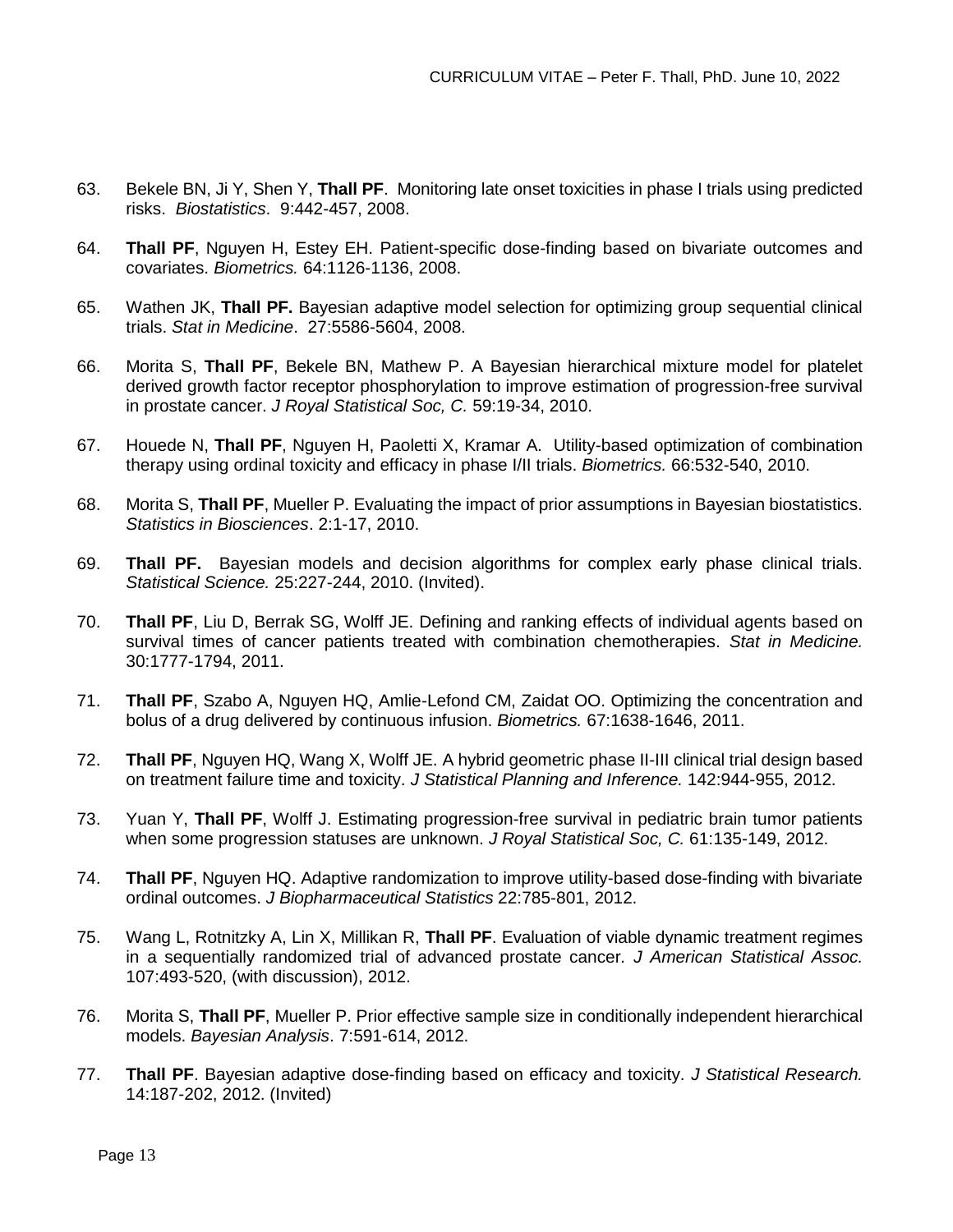- 78. Wahed AS, **Thall PF**. Evaluating joint effects of induction-salvage treatment regimes on overall survival in acute leukemia. *J Royal Statistical Soc, C.* 62:67-83, 2013.
- 79. **Thall PF**, Nguyen HQ, Braun TM, Qazilbash M. Using joint utilities of the times to response and toxicity to adaptively optimize schedule-dose regimes. *Biometrics.* 69:673-682, 2013.
- 80. Jin I-H, Liu S, **Thall PF**, Yuan Y. Using data augmentation to facilitate conduct of phase I/II clinical trials with delayed outcomes. *J American Statistical Assoc***.** 109:525-536, 2014.
- 81. **Thall PF**, Nguyen HQ, Zohar S, Maton P. Optimizing sedative dose in preterm infants undergoing treatment for respiratory distress syndrome. *J American Statistical Assoc.* 109:931-943, 2014.
- 82. Wang L, Shen J, **Thall PF**. An adaptive Lasso for identifying interactions in the Cox model with the heredity constraint. *Statistics and Probability Letters.* 93:126-133, 2014.
- 83. **Thall PF**, Herrick RC, Nguyen HQ, Venier JJ, Norris JC. Using effective sample size for prior calibration in Bayesian phase I-II dose-finding. *Clinical Trials.* 11:657-666, 2014.
- 84. Graziani R, Guindani M, **Thall PF**. Bayesian nonparametric estimation of targeted agent effects on biomarker change to predict clinical outcome. *Biometrics* 71:188-197, 2015.
- 85. Lee J, **Thall PF**, Ji Y, Muller P. Bayesian dose-finding in two treatment cycles based on the joint utility of efficacy and toxicity. *J American Statistical Assoc.* 110:711-722, 2015.
- 86. Huang X, Choi S, Wang L, **Thall PF**. Optimization of multi-stage dynamic treatment regimes utilizing accumulated data. *Stat in Medicine*. 34:3424-3443, 2015.
- 87. Hobbs B, **Thall PF**, Lin S. Bayesian group sequential clinical trial design using total toxicity burden and progression-free survival. *J Royal Statistical Soc, C.* 65:273-297, 2016.
- 88. Lee J, **Thall PF**, Ji Y, Mueller P. A practical decision-theoretic phase I-II design for ordinal outcomes in two cycles. *Biostatistics*. 17:304-319, 2016.
- 89. Xu Y, Mueller P, Wahed A, **Thall PF**. Bayesian nonparametric estimation for dynamic treatment regimes with sequential transition times. *J American Statistical Assoc. (with discussion).* 111:921- 950, 2016.
- 90. Murray TA, **Thall PF**, Yuan Y. Utility-based designs for randomized comparative trials with discrete outcomes. *Stat in Medicine. 35:*4285-4305, 2016.
- 91. **Thall PF**, Nguyen HQ, Zinner RG. Parametric dose standardization for two-agent combinations in a phase I-II trial with ordinal outcomes. *J Royal Statistical Soc, Series C.* 66:201-224, 2017.
- 92. Morita S, **Thall, PF**, Takeda K. A simulation study of methods for selecting subgroup-specific doses in phase I trials*. Pharmaceutical Statistics*. 16:143-156, 2017.
- 93. Chapple AG, Vannucci M, **Thall PF**, Lin SH. Bayesian variable selection for a semi-competing risks model with three hazard functions. *Computational Stat and Data Analysis.* 112:170-185, 2017.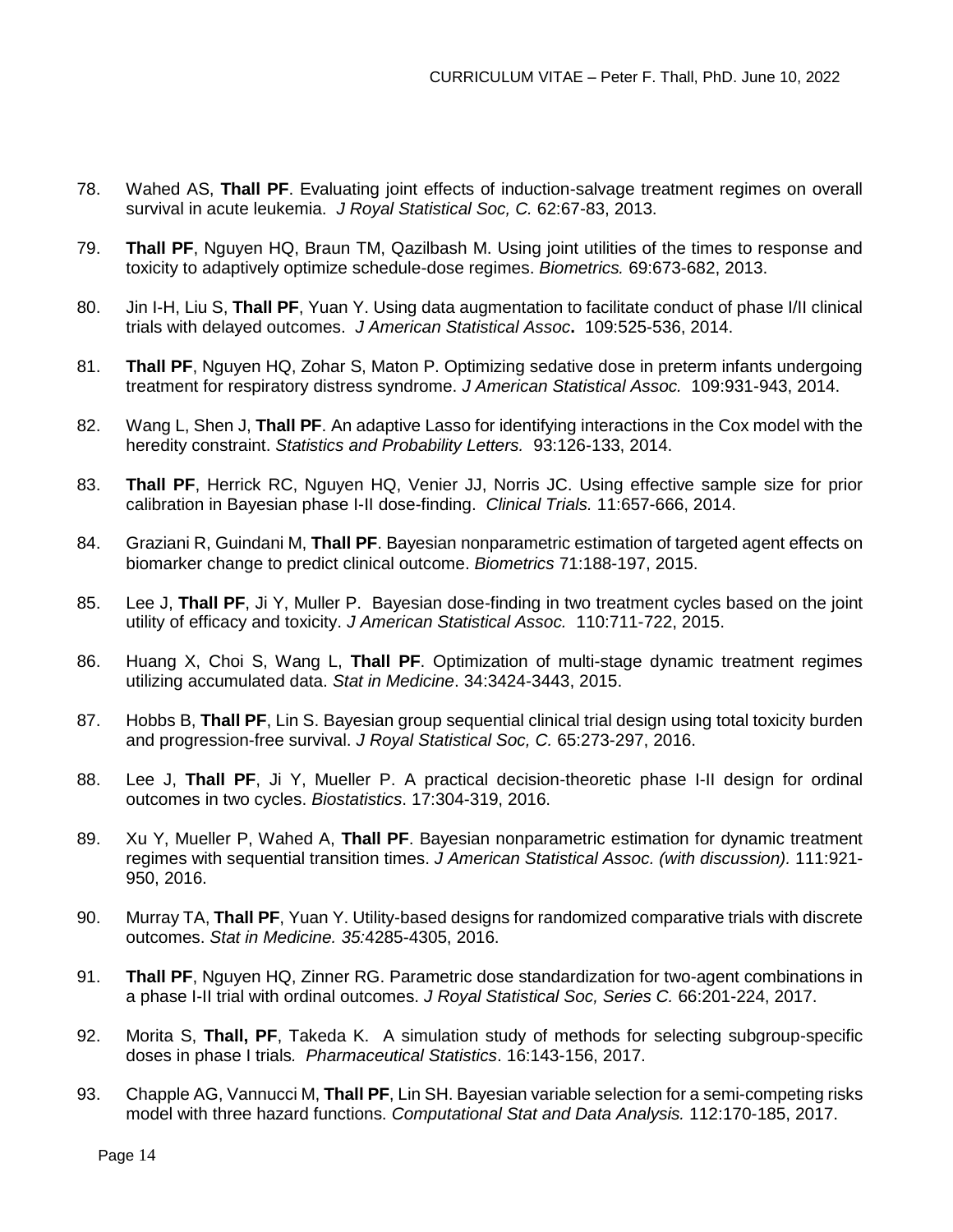- 94. Murray TA, **Thall PF**, Yuan Y, McAvoy S, Gomez, DR. Robust treatment comparison based on utilities of semi-competing risks in non-small-cell lung cancer. *J American Statistical Assoc.* 112:11- 23, 2017.
- 95. Xu Y, **Thall PF**, Mueller P, Mehran RJ. A decision-theoretic comparison of treatments to resolve air leaks after lung surgery based on nonparametric modeling. *Bayesian Analysis.* 12(3):639-652, 2017.
- 96. Mueller P, Xu Y, **Thall PF**. Clinical trial design as a decision problem. *Applied Stochastic Models in Business and Industry*. Invited, special issue in honor of Kathryn Chaloner. 33:296-301, 2017.
- 97. Wathen JK, **Thall PF**. A simulation study of outcome adaptive randomization in multi-arm clinical trials. *Clinical Trials*. 14:432-440, 2017.
- 98. **Thall PF**, Mueller P, Xu Y, Guindani M. Bayesian nonparametric statistics: A new toolkit for discovery in cancer research. *Pharmaceutical Statistics.* 16:414-423, 2017.
- 99. Murray TA, Yuan Y, **Thall PF**, Elizondo JA, Hofstetter WL. A utility-based design for randomized comparative trials with ordinal outcomes and prognostic subgroups. *Biometrics*. 74:1095-1103, 2018.
- 100. Murray TA, Yuan Y, **Thall PF**. A Bayesian machine learning method for optimizing dynamic treatment regimes. *J American Statistical Assoc.* 113:523, 1255-1267, 2018.
- 101. Chapple AG, **Thall PF**. Subgroup-specific dose finding in phase I clinical trials based on time to toxicity allowing adaptive subgroup combination. *Pharmaceutical Statistics.* 17:734-749, 2018.
- 102. **Thall PF**, Ursino M, Baudouin V, Alberti C, Zohar S. Bayesian treatment comparison using parametric mixture priors computed from elicited histograms. *Statistical Methods in Medical Res.* 28:404-418, 2019.
- 103. Lee J, **Thall PF**, Rezvani K. Optimizing natural killer cell doses for heterogeneous cancer patients based on multiple event times. *J Royal Statistical Soc, C.* 68:461-474, 2019.
- 104. Xu Y, **Thall PF**, Hua W, Andersson B. Bayesian nonparametric survival regression for optimizing precision dosing of intravenous busulfan in allogeneic stem cell transplantation. *J Royal Statistical Soc, C.* 68:809-828, 2019.
- 105. Boulet S, Ursino M, **Thall PF**, Jannot A-S, Zohar S. Bayesian variable selection based on clinical relevance weights in small sample studies - Application to colon cancer. *Stat in Medicine.* 38:2228- 2247, 2019.
- 106. Lee J, **Thall PF**, Lin SH. Joint Bayesian semiparametric regression analysis of recurrent adverse events and survival in esophageal cancer patients. *Ann Applied Statistics*. 13:221-247, 2019.
- 107. Chapple AG, **Thall PF**. A hybrid phase I-II/III clinical trial design allowing dose re-optimization in phase III. *Biometrics* 75:371-381. (discussion 382-388, rejoinder 389-391), 2019.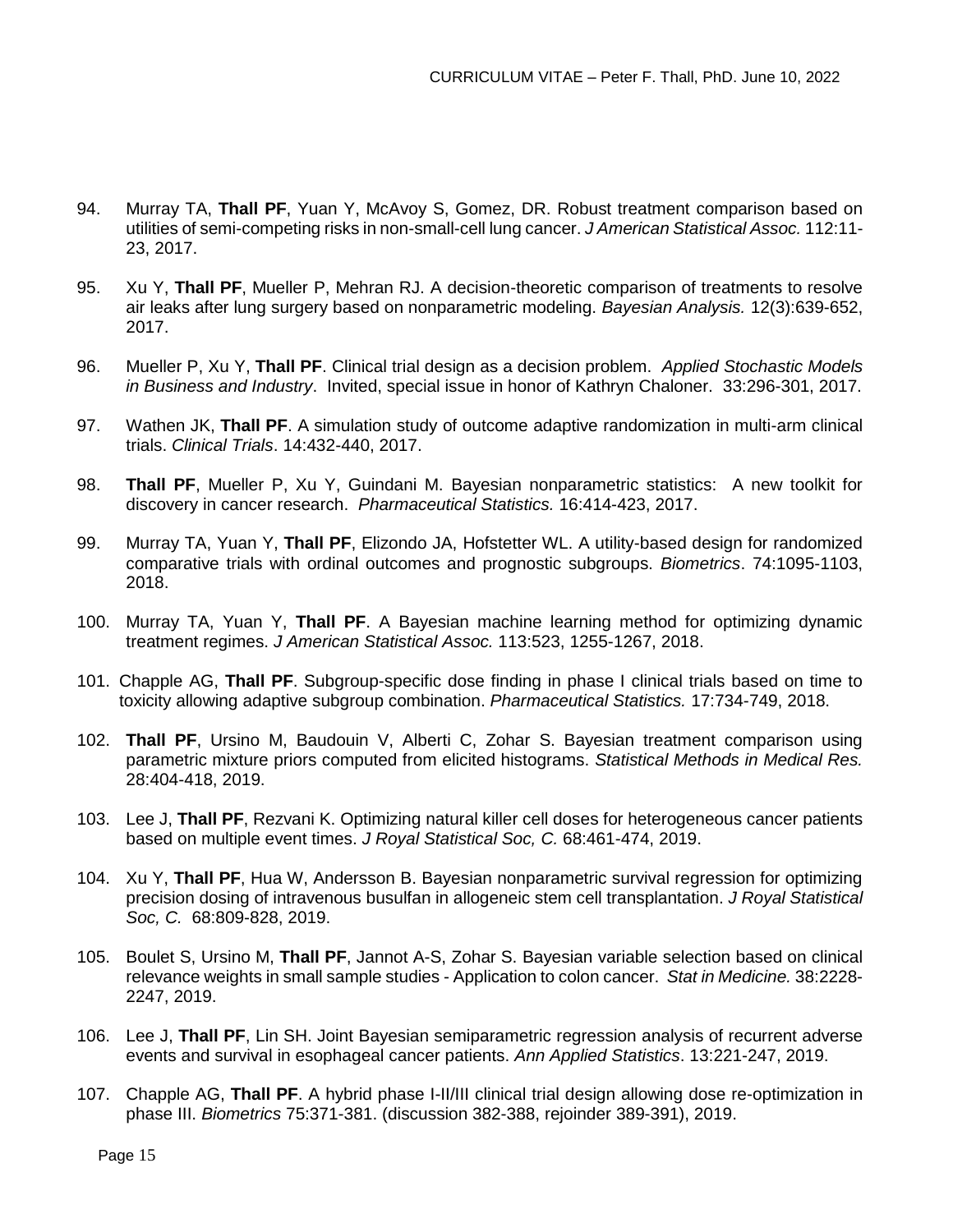- 108. **Thall PF**. Bayesian cancer clinical trial designs with subgroup-specific decisions. *Contemporary Clinical Trials*. (Invited). 90, 2020, 105860, <https://doi.org/10.1016/j.cct.2019.105860>
- 109. Lin R, **Thall PF**. Yuan Y. An adaptive trial design to optimize dose--schedule regimes with delayed outcomes. *Biometrics.* 76:304-315, 2020.
- 110. Lee J, **Thall PF**, Msaouel P. A phase I-II design based on periodic and continuous monitoring of ordinal disease severity and the times to toxicity and death. *Stat in Medicine.* 39:2035–2050, 2020.
- 111. Boulet S, Ursino M, **Thall PF**, Landi B, Lepere C, Pernot S, Bergun A, Taib J, Zaanan A, Zohar S, Jannot A-S. Integration of elicited expert information via a power prior in Bayesian variable selection: application to colon cancer data. *Statistical Methods in Medical Res.* 29:541-567, 2020
- 112. Chapple AG and **Thall PF**. Comparison of phase I-II designs with parametric or semi-parametric models using two different risk-benefit trade-off criteria. *Contemporary Clinical Trials.* 97, 2020, <https://doi.org/10.1016/j.cct.2020.106099>
- 113. Yan F, Jiang L, **Thall PF**, Huang, X. Comparing Bayesian early stopping boundaries for phase II clinical trials. *Pharmaceutical Statistics.* 19:928–939, 2020.
- 114. Lin R, **Thall PF**, Yuan Y. A phase I-II basket trial design to optimize dose-schedule regimes based on delayed outcomes. *Bayesian Analysis.* 16:179-202, 2021.
- 115. Lin R, **Thall PF**, Yuan Y. BAGS: A Bayesian adaptive group sequential trial design with subgroupspecific survival comparisons. (Invited) *J American Statistical Assoc*. 116:322-334, 2021.
- 116. **Thall PF**. Adaptive enrichment designs in clinical trials. *Annual Review of Statistics and Its Application*. (Invited) 8:393 - 411, 2021.
- 117. Murray TA, **Thall PF**, Schortgen F, Zohar S, Asfar P, Katsahian S. Robust adaptive incorporation of historical control data in design of a randomized controlled trial to evaluate external cooling in treatment of septic shock. *Bayesian Analysis* 16:825-844, 2021.
- 118. Lee J, **Thall PF**, Msaouel P. Precision Bayesian phase I-II dose-finding based on utilities tailored to prognostic subgroups. *Stat in Medicine.* 40:5199-5217, 2021.
- 119. Park Y, Liu S, **Thall PF**, Yuan Y. Group sequential enrichment designs based on adaptive regression of response and survival time on baseline biomarkers. *Biometrics* 78:60–71, 2022.
- 120. Lin R, Shi H, Yin G, **Thall PF**, Yuan Y. Bayesian hierarchical random-effects meta-analysis and design of phase I clinical trials. *Ann Applied Statistics.* In press.
- 121. Lee J, **Thall PF**, Lim B, Msaouel P. Utility based Bayesian personalized treatment selection for advanced breast cancer. *J Royal Statistical Soc, C*. In press.
- 122. Qing Y, **Thall PF**, Yuan Y. A Bayesian piecewise exponential phase II design for monitoring a timeto-event endpoint. *Pharmaceutical Statistics.* In press.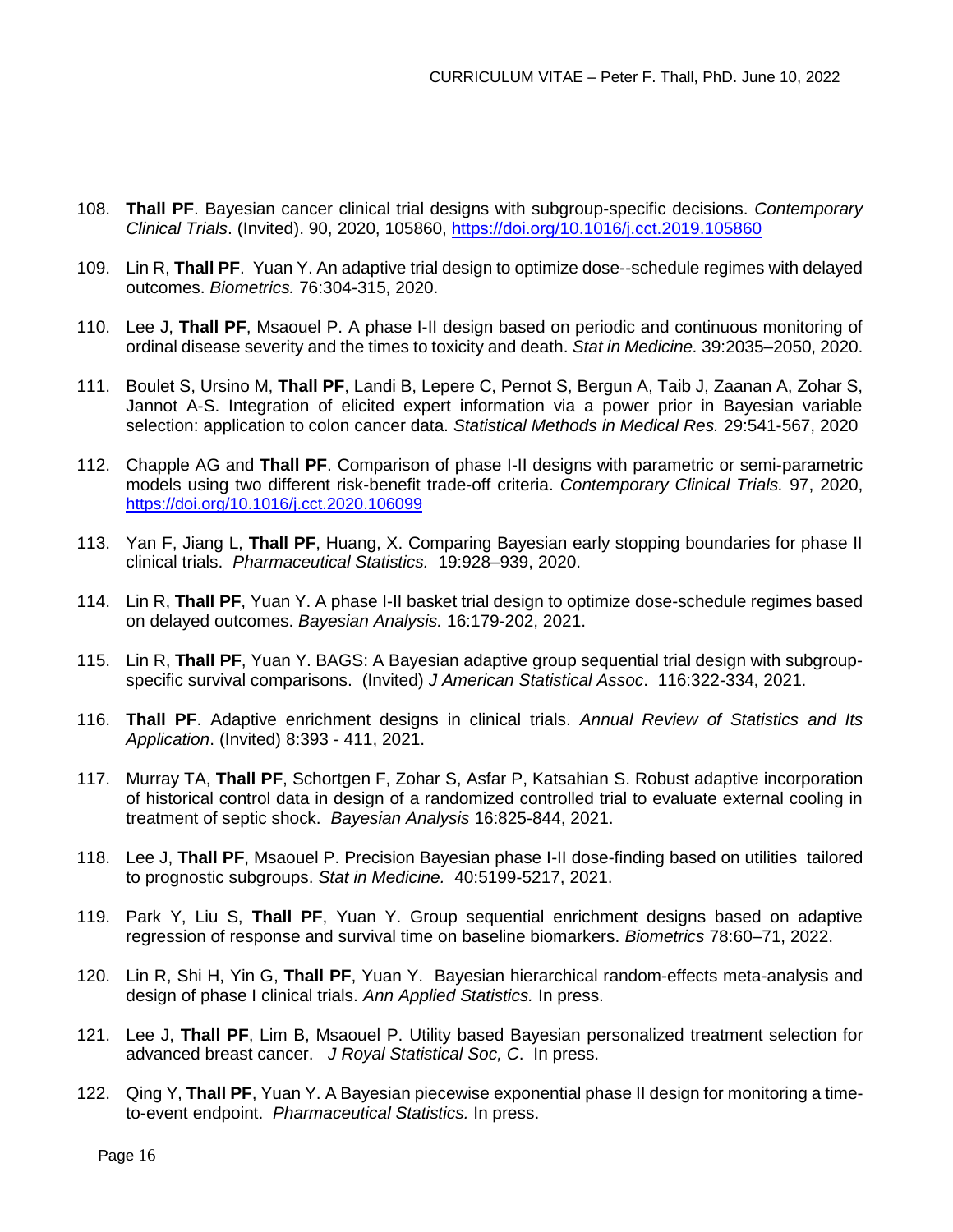### **Invited Discussions**

- 123. **Thall PF**. Discussion of "A hybrid selection and testing procedure with curtailment for comparative clinical trials" by Buzaianu and Chen. *Sequential Analysis*.28:41-43, 2009.
- 124. **Thall PF.** Discussion of "Analysis of forensic DNA mixtures with artefacts'" by Cowell, Graversen, Lauritzen, and Mortera. *J Royal Statistical Soc, C.* 64:1-48, 2015.
- 125. **Thall PF.** Discussion of '"Statistical modelling of citation exchange between statistics journals" by Varin, Cattelan, and Firth. *J Royal Statistical Soc, A.* 179:1-63, 2016
- 126. **Thall PF.** Discussion of '"Beyond subjective and objective in statistics" by Gelman and Hennig. *J Royal Statistical Soc, A.* 180:1-31, 2017.
- 127. **Thall PF.** Interview, in 'Dynamic treatment regimes, past, present, and future: A conversation with experts' by EB Laber and M Davidian, *Statistical Meth in Medical Res,* 26:1605-1610, 2017.
- 128. **Thall PF.** Discussion of 'Optimal treatment allocations in space and time for on-line control of an emerging infectious disease' by Laber, et al. *J Royal Statistical Soc, C.* 67:743-789, 2018.
- 129. **Thall PF.** Discussion of "From start to finish: a framework for the production of small area official statistics" by Tzavidis, et al. *J Royal Statistical Soc, A,* 181:927-979, 2018.

### **Papers Published in Medical Journals**

- 130. Estey EH, **Thall PF**, Kantarjian H, O'Brien S, Koller CA, Beran M, Gutterman J, Deisseroth A, Keating M. Treatment of newly diagnosed acute myelogenous leukemia with GM-CSF prior to and during continuous-infusion high dose ARA-C (CHDAC) + daunorubicin: Comparison to patients without GM-CSF. *Blood* 79: 2246-2255, 1992.
- 131. Estey EH, **Thall PF**[, Andreeff M,](http://www.ncbi.nlm.nih.gov/entrez/query.fcgi?db=pubmed&cmd=Search&itool=pubmed_AbstractPlus&term=%22Andreeff+M%22%5BAuthor%5D) [Beran M,](http://www.ncbi.nlm.nih.gov/entrez/query.fcgi?db=pubmed&cmd=Search&itool=pubmed_AbstractPlus&term=%22Beran+M%22%5BAuthor%5D) [Kantarjian H,](http://www.ncbi.nlm.nih.gov/entrez/query.fcgi?db=pubmed&cmd=Search&itool=pubmed_AbstractPlus&term=%22Kantarjian+H%22%5BAuthor%5D) [O'Brien S,](http://www.ncbi.nlm.nih.gov/entrez/query.fcgi?db=pubmed&cmd=Search&itool=pubmed_AbstractPlus&term=%22O%27Brien+S%22%5BAuthor%5D) [Escudier S,](http://www.ncbi.nlm.nih.gov/entrez/query.fcgi?db=pubmed&cmd=Search&itool=pubmed_AbstractPlus&term=%22Escudier+S%22%5BAuthor%5D) [Robertson LE,](http://www.ncbi.nlm.nih.gov/entrez/query.fcgi?db=pubmed&cmd=Search&itool=pubmed_AbstractPlus&term=%22Robertson+LE%22%5BAuthor%5D) [Koller](http://www.ncbi.nlm.nih.gov/entrez/query.fcgi?db=pubmed&cmd=Search&itool=pubmed_AbstractPlus&term=%22Koller+C%22%5BAuthor%5D)  [C,](http://www.ncbi.nlm.nih.gov/entrez/query.fcgi?db=pubmed&cmd=Search&itool=pubmed_AbstractPlus&term=%22Koller+C%22%5BAuthor%5D) [Kornblau S.](http://www.ncbi.nlm.nih.gov/entrez/query.fcgi?db=pubmed&cmd=Search&itool=pubmed_AbstractPlus&term=%22Kornblau+S%22%5BAuthor%5D) Use of granulocyte colony-stimulating factor before, during, after fludarabine + ara-C induction therapy of newly-diagnosed AML or MDS: comparison with fludarabine + ara-C without G-CSF. *J Clinical Oncology* 12: 671-678, 1994.
- 132. Levin VA, Maor MH, **Thall PF**, [Bruner J,](http://www.ncbi.nlm.nih.gov/entrez/query.fcgi?db=pubmed&cmd=Search&itool=pubmed_AbstractPlus&term=%22Bruner+J%22%5BAuthor%5D) [Sawaya R,](http://www.ncbi.nlm.nih.gov/entrez/query.fcgi?db=pubmed&cmd=Search&itool=pubmed_AbstractPlus&term=%22Sawaya+R%22%5BAuthor%5D) [Kyritsis AP,](http://www.ncbi.nlm.nih.gov/entrez/query.fcgi?db=pubmed&cmd=Search&itool=pubmed_AbstractPlus&term=%22Kyritsis+AP%22%5BAuthor%5D) [Leeds N,](http://www.ncbi.nlm.nih.gov/entrez/query.fcgi?db=pubmed&cmd=Search&itool=pubmed_AbstractPlus&term=%22Leeds+N%22%5BAuthor%5D) [Woo S,](http://www.ncbi.nlm.nih.gov/entrez/query.fcgi?db=pubmed&cmd=Search&itool=pubmed_AbstractPlus&term=%22Woo+S%22%5BAuthor%5D) [Rodriguez L,](http://www.ncbi.nlm.nih.gov/entrez/query.fcgi?db=pubmed&cmd=Search&itool=pubmed_AbstractPlus&term=%22Rodriguez+L%22%5BAuthor%5D) Gleason MJ. Phase II study of accelerated fractionation radiation therapy with carboplatin followed by PCV chemotherapy for the treatment of glioblastoma multiforme. *Int J Radiation Oncology and Biological Physics* 33:357-364, 1995.
- 133. Kornblau SM, **Thall PF**, Huh YO, Estey EH, Andreeff M. Analysis of CD7 expression in acute myelogenous leukemia: Martingale residual plots combined with 'optimal' cutpoint analysis reveals absence of prognostic significance. *Leukemia* 9:1735-1741, 1995.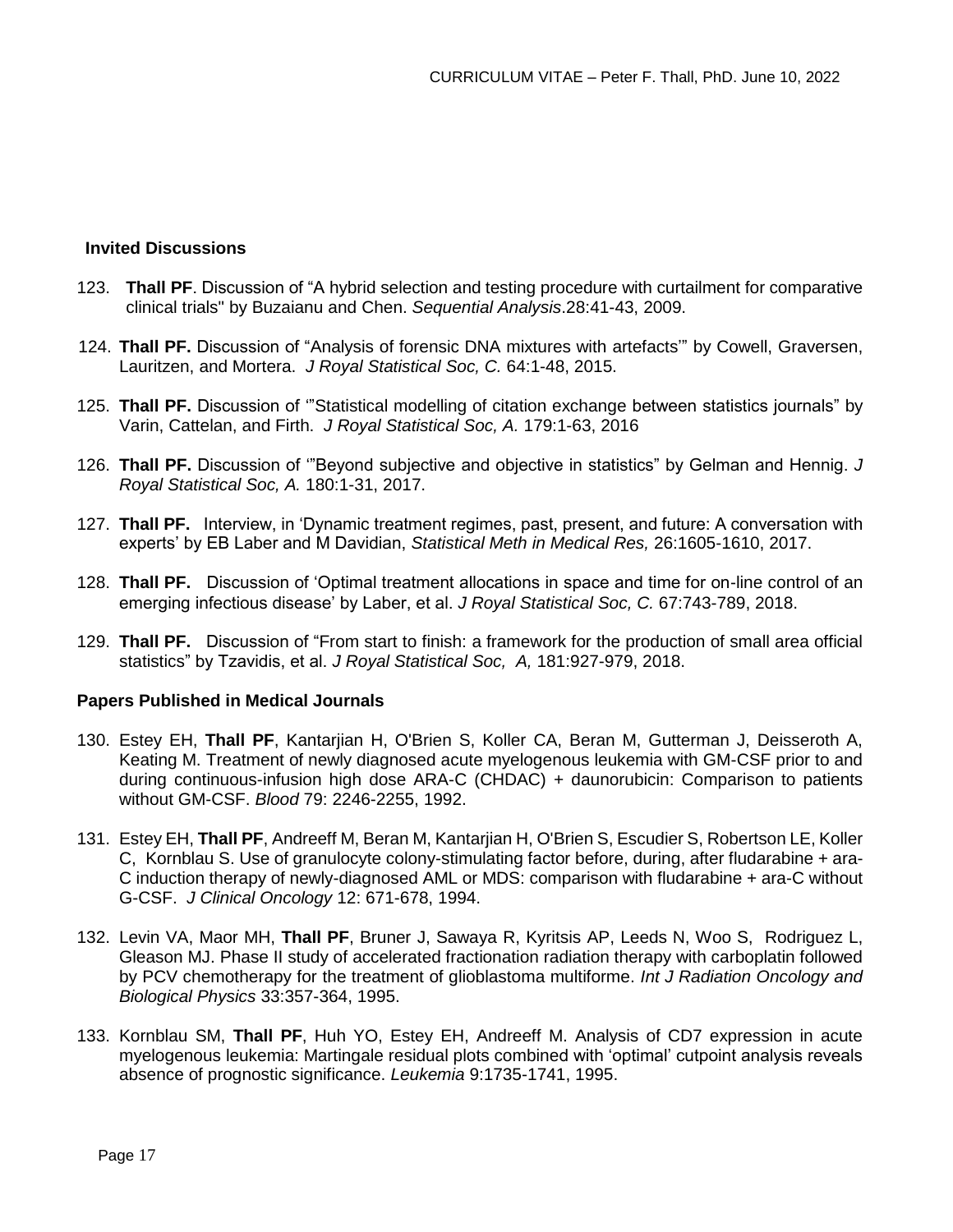- 134. Hammoud MA, Sawaya R, Shi W, *Thall PF,* Leeds NE. Prognostic significance of preoperative MRI scans in glioblastoma multiforme. *J Neuro-oncology* 27:65-73, 1996.
- 135. Estey EH, **Thall PF**, Mehta K, Rosenblum M, Brewer T Jr, Simmons V, Cabanillas F, Kurzrock R, Lopez-Berestein G. Alterations in tretinoin pharmacokinetics following administration of liposomal all-trans retinoic acid. *Blood* 87:3650-3654, 1996.
- 136.**Thall PF**, Simon RM, Estey EH. New statistical strategy for monitoring safety and efficacy in singlearm clinical trials. *J Clinical Oncology* 14:296-303, 1996.
- 137. Estey EH, **Thall PF**, Pierce S, Kantarjian H, Keating M. Treatment of newly diagnosed acute promyelocytic leukemia without cytarabine. *J Clinical Oncology* 15:483-490, 1997.
- 138. Przepiorka D, **Thall PF,** Deisseroth AB, Andersson B, et al. Allogeneic blood stem cell transplantation in advanced hematologic cancers. *Bone Marrow Transplantation* 19:455-460, 1997.
- 139. Van Besien K, **Thall PF,** Korbling M, Andersson B, ,Champlin R, Przepiorka D, et al. Allogeneic transplantation for recurrent or refractory non-Hodgkin's lymphoma with poor prognostic features after conditioning with thiotepa, busulfan, cyclophosphamide. Experience in 42 consecutive patients. *Biology of Blood and Marrow Transplantation* 3:150-156, 1997.
- 140. Estey EH, **Thall PF**, Beran M, Kantarjian H, Pierce S, Keating M. Effect of diagnosis (refractory anemia with excess blasts, refractory anemia with excess blasts in transformation, or acute myeloid leukemia [AML]) on outcome of AML-type chemotherapy. *Blood* 90:2969-2977, 1997.
- 141. Estey EH, **Thall PF**, Pierce S, Kantarjian H, Keating M, Freireich E. Association between increased body mass index and a diagnosis of acute promyelocytic leukemia in patients with acute myeloid leukemia. *Leukemia* 11:1661-1664, 1997.
- 142. Seong D, **Thall PF**, Kantarjian H, Talpaz M, Swantkowski J, Xu J, Shen Y, Glassman A, Ramagli L, Siciliano M. Philadelphia chromosome-positive myeloid cells in the peripheral blood of chronic myelogenous leukemia patients: Comparison with the frequency detected in cycling cells of the bone marrow. *Clinical Cancer Research,* 4:861-867, 1998.
- 143. Wright-Browne V, Schnee AM, Jenkins MA, **Thall PF,** Aggarwal BB, Talpaz M, Estrov Z. Serum cytokine levels in infectious mononucleosis at diagnosis and convalescence. *Leukemia and Lymphoma*, 30:583-589, 1998.
- 144. Price KJ, **Thall PF,** Kish SK, Shannon VR, Andersson BS. Prognostic indicators for blood and marrow transplant patients admitted to an intensive care unit. *American J Respiratory Critical Care Medicine,* 158:876-884, 1998.
- 145. Estrov Z, **Thall PF,** Talpaz M, Estey EH, Kantarjian HM, Andreeff M, Harris D, Van Q, Walterscheid M, Kornblau SM. Caspase 2 and Caspase 3 protein levels as predictors of survival in acute myelogenous leukemia. *Blood,* 92:3090-3097, 1998.
- 146. Przepiorka D, Khouri I, **Thall PF,** Mehra R, Lee M-S, Ippoliti C, Giralt S, Gajewski J, van Besien K, Andersson B, Korbling M, Deisseroth A, Champlin R. Thiotepa, busulfan and cyclophosphamide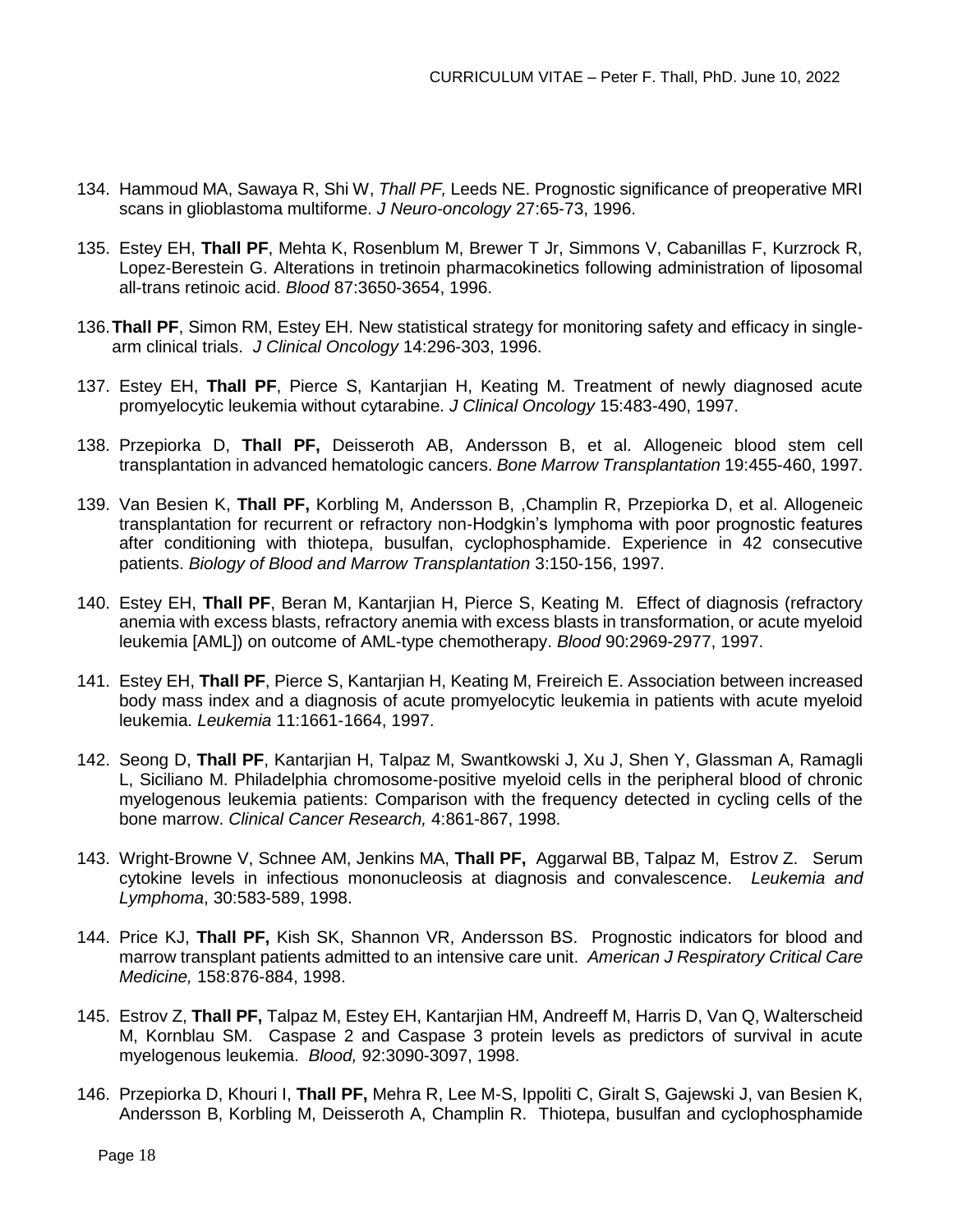as a preparative regimen for allogeneic transplantation for advanced chronic myelogenous leukemia. *Bone Marrow Transplantation,* 23:977-981, 1999.

- 147. Estey EH, **Thall PF,** Pierce S., Cortes J, Beran M, Kantarjian H., Keating MJ, Andreeff M, Freireich, E. Randomized phase II study of Fludarabine +Cytosine Arabinoside+ Idarubicin +/- All Trans Retinoic Acid +/- Granulocyte-colony stimulating factor in poor prognosis newly diagnosed acute myeloid leukemia and myelodysplastic syndrome*. Blood,* 93:2478-2484, 1999.
- 148. Estey EH, **Thall PF,** Kantarjian H, et al.. Treatment of newly diagnosed AML, RAEB-t or RAEB with lisofylline or placebo in addition to chemotherapy. *Leukemia,* 13:850-854, 1999.
- 149. Kornblau S, **Thall PF,** Estrov Z, Walterscheid M, Patel S, Theriault A, Keating MJ, Kantarjian H, Estey E, Andreeff M. The prognostic impact of BCL2 protein expression in acute myelogenous leukemia varies with cytogenetics. *Clinical Cancer Research***,** 5:1758-1766, 1999.
- 150. Gershenson DM, Wolf J, Lee JJ**, Thall PF,** Wharton JT, et al. A phase I trial of intravenous melphalan, paclitaxel, cisplatin plus granulocyte colony-stimulating factor in patients with suboptimal advanced epithelial ovarian cancer or peritoneal cancer. *Cancer,* 86:2291-2300, 1999.
- 151. Albitar M, Dong Q, Saunder D, Lucas L, Kaabi L, Zaldivar E, **Thall PF.** Evaluation of automated leukocyte differential counts in a cancer center*. Laboratory Hematology,* 5:10-14, 1999.
- 152. Faderl S, **Thall PF,** Kantarjian HM, Talpaz M, Pierce S, Harris D, Van Q., Estrov Z. Caspase 2 and Caspase 3 as predictors of complete remission survival in adults with acute lymphoblastic leukemia**.** *Clinical Cancer Research,* 5:4041-4047, 1999.
- 153.**Thall PF,** Estey EH and Sung, H-G. A new statistical method for dose-finding based on efficacy and toxicity in early phase clinical trials**.** *Investigational New Drugs***,** 17:155-167, 1999.
- 154. Dougherty TB, Porsche VH, **Thall PF** Maximum tolerated dose of nalmefene in patients receiving epidural fentanyl and dilute bupivaccine for postoperative analgesia. *Anesthesiology,* 92:1010- 1016, 2000.
- 155. Estey EH, Shen Y, **Thall PF** Effect of time to complete remission on subsequent survival and disease-free survival time in AML, RAEB-t, RAEB. *Blood,* 95:72-77, 2000.
- 156. Seong C-M, Giralt S, Kantarjian H, Xu J, Swantkowski J, Hayes K, Glassman AB, Khouri I, Korbling M, **Thall PF,** Siciliano MJ, Champlin RE. Early detection of relapse by hypermetaphase FISH after allogeneic bone marrow transplantation for chronic myelogenous leukemia. *J Clinical Oncology***,** 18:1831-1836, 2000.
- 157. Giralt S, **Thall PF,** Khouri I, Wang X, Bruton J, Cohen A, Davis M, Andersson BS, Champlin R, et al. Melphalan and purine analog containing preparative regimens, less intensive conditioning for patients with hematologic malignancies undergoing allogeneic progenitor cell transplantation. *Blood* 97:631-637, 2001.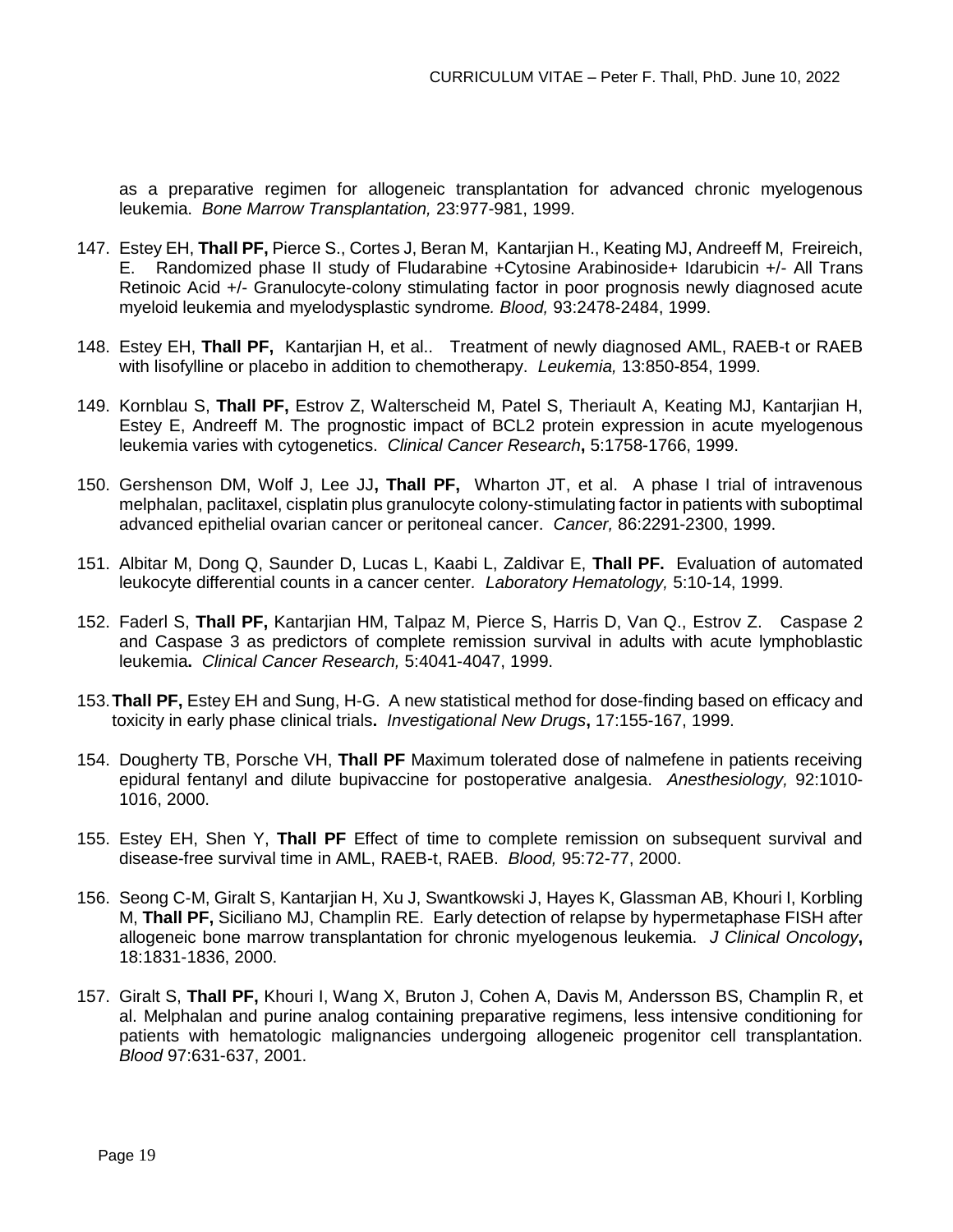- 158. Estey EH, **Thall PF**[, Cortes JE, Giles FJ, O'Brien S, Pierce SA, Wang X, Kantarjian HM, Beran M.](http://www.ncbi.nlm.nih.gov/entrez/query.fcgi?db=pubmed&cmd=Retrieve&dopt=AbstractPlus&list_uids=11739159&query_hl=5&itool=pubmed_DocSum) Comparison of idarubicin + ara-C-, fludarabine + ara-C-, topotecan + ara-C-based regimens in treatment of newly diagnosed AML, RAEB-T, or RAEB. *Blood* 98:3575-3583, 2001.
- 159. [Tseng JE, Glisson BS, Khuri FR, Shin DM, Myers JN, El-Naggar AK, Roach JS, Ginsberg LE,](http://www.ncbi.nlm.nih.gov/entrez/query.fcgi?db=pubmed&cmd=Retrieve&dopt=AbstractPlus&list_uids=11745292&query_hl=5&itool=pubmed_DocSum) **Thall PF**[, Wang X, Teddy S, Lawhorn KN, Zentgraf RE, Steinhaus GD, Pluda JM, Abbruzzese JL, Hong](http://www.ncbi.nlm.nih.gov/entrez/query.fcgi?db=pubmed&cmd=Retrieve&dopt=AbstractPlus&list_uids=11745292&query_hl=5&itool=pubmed_DocSum)  [WK, Herbst RS.](http://www.ncbi.nlm.nih.gov/entrez/query.fcgi?db=pubmed&cmd=Retrieve&dopt=AbstractPlus&list_uids=11745292&query_hl=5&itool=pubmed_DocSum) Phase II study of the anti-angiogenesis agent thalidomide in recurrent or metastatic squamous cell carcinoma of the head and neck. *Cancer,* 92:2364-2373, 2001.
- 160. Faderl S, **Thall PF,** Estrov Z. Time to platelet recovery predicts outcome of patients with de novo acute lymphoblastic leukemia who have achieved a complete remission. *British J Hematology,* 117:869-874, 2002.
- 161. Estey EH, **Thall PF,** Giles FJ, Wang XM, Cortes JE, Beran M, Pierce SA, Thomas DA, Kantarjian HM. Gemtuzumab ozogamicin with or without interleukin 2 in patients 65 years of age or older with untreated AML and high-risk MDS: comparison with idarubicin + continuous-infusion high-dose cytosine arabinoside. *Blood***,** 99:4343-4349, 2002.
- 162. Andersson BS, **Thall PF,** Madden T, Wang X, et al. Busulfan systemic exposure relative to regimenrelated toxicity and acute graft vs. host disease; defining a therapeutic window for IVBuCy2 in chronic myelogenous leukemia. *Biology of Blood and Marrow Transplantation,* 8:477-485, 2002.
- 163. Daliani DD, Papandreou CN, **Thall PF**, Wang X, et al. A pilot study of thalidomide in patients with progressive metastatic renal cell carcinoma. *Cancer,* 95:758-765, 2002.
- 164. Papandreou CN, Daliani DD, **Thall PF**, Tu S-M, Wang X, Reyes A, Troncoso P, Logothetis L. Results of a phase II study with doxorubicin, etoposide, and cisplatin in patients with fully characterized small-cell carcinoma of the prostate. *J Clinical Oncology,* 20:3072-3080, 2002.
- 165. Weiner JR, Windham TC, Estrella VC, Parikh NU, **Thall PF,** Deavers MT, Bast RC, Mills GB, Gallick GE. Activated src protein tyrosine kinase is overexpressed in late-stage human ovarian cancers. *Gynecologic Oncology,* 88:73-79, 2003.
- 166. Millikan R, **Thall PF,** Lee S-J, Jones D, Cannon MW, Kuebler JP, Wade III J, Logothetis CJ. Randomized multicenter phase II trial of two multicomponent regimens in androgen independent prostate cancer. *J Clinical Oncology***,** 21:878-883, 2003.
- 167. Giles FJ, Bekele BN, **Thall PF**, Albitar M, et al. A prognostic model for survival in chronic lymphocytic leukaemia based on p53 expression. *British J Haematol* 121(4):571-585, 2003.
- 168. Shaw PH, Gilligan D, Wang XM, **Thall PF,** Corey SJ. Ex vivo expansion of megakaryocyte precursors from umbilical cord blood CD34+ cells in a closed liquid culture system. *Biology of Blood and Marrow Transplantation,* 9:151-156, 2003.
- 169. Estey EH, **Thall PF.** New designs for phase 2 clinical trials. *Blood***,** 102: 442-448, 2003.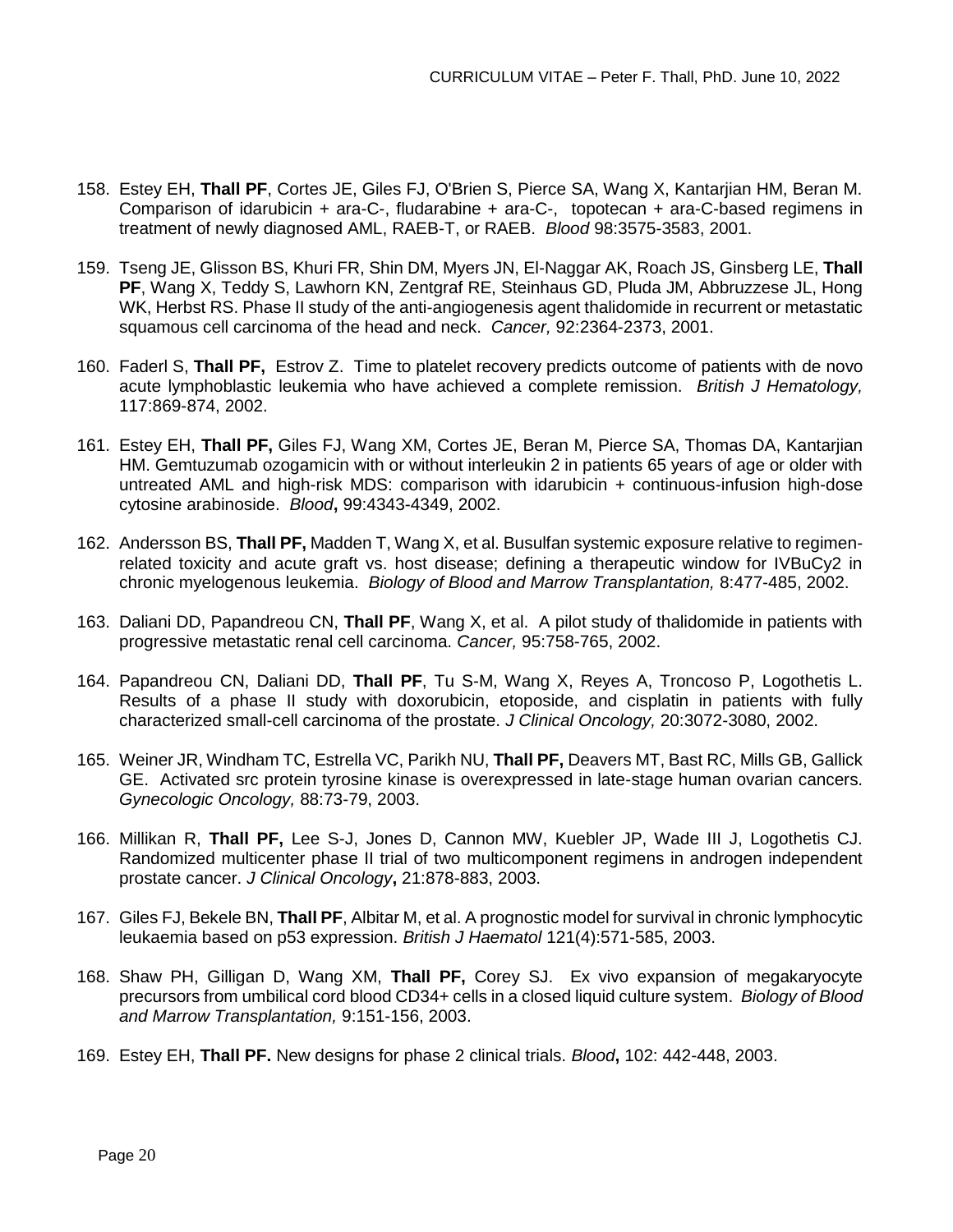- 170. Estey EH, **Thall PF,** Wang X, Verstovsek S, Cortes J, Kantarjian HM. Effect of circulating blasts at time of complete remission on subsequent relapse-free survival time in newly-diagnosed AML. *Blood,* 102:3097-3099, 2003.
- 171. **Thall PF**, Lee S-J. Practical model-based dose-finding in phase I clinical trials: Methods based on toxicity. *International J Gynecological Cancer*. 13: 251-261, 2003. (Invited)
- 172. **Thall PF,** Champlin RE, Andersson BE. Comparison of 100-day mortality rates associated with IV busulfan and cyclophosphamide versus other preparative regimens in allogeneic bone marrow transplant for chronic myelogenous leukemia: Bayesian sensitivity analyses of confounded treatment and center effects. *Bone Marrow Transplantation***,** 33: 1191-1199, 2004.
- 173. Khuri FR, Glisson BS, Kim ES, **Thall PF,** et al. Phase I study of the farnesyl transferase inhibitor lonafarnib with paclitaxel in solid tumors. *Clinical Cancer Research* 10:2968-2976, 2004.
- 174. de Lima M, Couriel D, **Thall PF**, Wang X, Andersson BS, et al.. Once daily intravenous busulfan and fludarabine: Clinical and pharmacokinetic results of a reduced toxicity myeloablative regimen for allogeneic stem cell transplantation in AML and MDS. *Blood.* 104:857-864, 2004.
- 175. Pisters PWT, Patel SR, Prieto VG, **Thall PF**, et al. Phase I trial of preoperative doxorubicin-based concurrent chemoradiation and surgical resection for localized extremity and body wall soft tissue sarcomas. *J Clinical Oncology.* 22:3375-3380, 2004.
- 176. Mathew P, **Thall PF**, , Millikan R, Logothetis C, et al. Platelet-derived growth factor receptor inhibitor imatinib mesylate and docetaxel: A modular phase I trial in androgen-independent prostate cancer. *J Clinical Oncology.* 22:3323-3329, 2004.
- 177. Cormier JN, Huang XH, Xing Y, **Thall PF,** Wang X, Pisters PWT, et al. Cohort analysis of patients with localized high-risk extremity soft tissue sarcoma treated at two cancer centers: Chemotherapyassociated outcomes. *J Clinical Oncology*. 22:4567-4574, 2004.
- 178. Wong R,Wang X, **Thall PF**, Champlin R, et al. Prognostic factors for outcomes of patients with refractory or relapsed acute myelogenous leukemia or myelodysplastic syndromes undergoing allogeneic progenitor cell transplantation. *Biology of Blood and Marrow Transplantation.* 11:108- 114, 2005.
- 179. [Steinert DM,](http://www.ncbi.nlm.nih.gov/entrez/query.fcgi?db=PubMed&cmd=Search&itool=PubMed_Abstract&term=%22Steinert+DM%22%5BAuthor%5D) [Oyarzo M,](http://www.ncbi.nlm.nih.gov/entrez/query.fcgi?db=PubMed&cmd=Search&itool=PubMed_Abstract&term=%22Oyarzo+M%22%5BAuthor%5D) [Wang](http://www.ncbi.nlm.nih.gov/entrez/query.fcgi?db=PubMed&cmd=Search&itool=PubMed_Abstract&term=%22Wang+X%22%5BAuthor%5D) X, [Choi H,](http://www.ncbi.nlm.nih.gov/entrez/query.fcgi?db=PubMed&cmd=Search&itool=PubMed_Abstract&term=%22Choi+H%22%5BAuthor%5D) **[Thall PF](http://www.ncbi.nlm.nih.gov/entrez/query.fcgi?db=PubMed&cmd=Search&itool=PubMed_Abstract&term=%22Thall+PF%22%5BAuthor%5D)**, et al. Expression of Bcl-2 in gastrointestinal stromal tumors: correlation with progression-free survival in 81 patients treated with imatinib mesylate. *Cancer*. 106:1617-1623, 2006.
- 180. Tannir NM, Cohen L, Wang X, **Thall PF**, Mathew P, Logothetis C, et al.. Improved tolerability and quality of life with maintained efficacy using twice-daily low-dose interferon alfa 2b: results of a randomized phase III trial of low-dose versus intermediate-dose interferon alfa 2b in patients with metastatic renal cell carcinoma. *Cancer.* 107:2254-2261, 2006.
- 181. Maki RG, Wathen JK, **Thall PF**, et al. An adaptively randomized phase III study of gemcitabine and docetaxel versus gemcitabine alone in patients with metastatic soft tissue sarcomas. *J Clinical Oncology*. 25:2755-2763, 2007.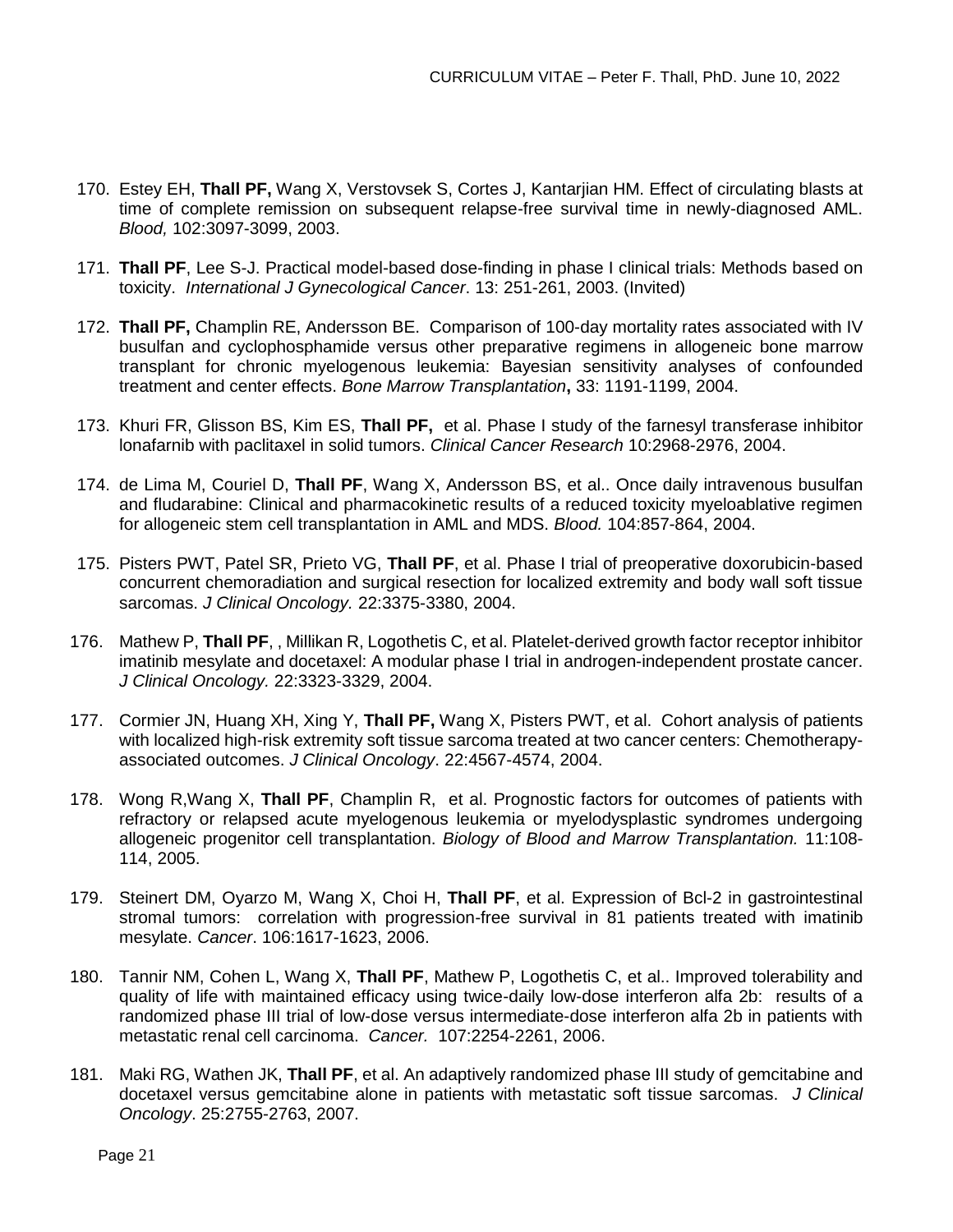- 182. **Thall PF**, Wathen JK. Practical Bayesian adaptive randomization in clinical trials. *European J Cancer.* 43, 860-867, 2007. (Invited)
- 183. Mathew P, **Thall PF**, Logothetis C, et al. Platelet-derived growth factor receptor inhibition and chemotherapy for castration-resistant prostate cancer with bone metastases. *Clinical Cancer Research*. 13:5816-5833, 2007
- 184. **Thall PF**, Logothetis C, Pagliaro L, Wen S, Brown MA, Williams D, Millikan R. Adaptive therapy for androgen independent prostate cancer: A randomized selection trial including four regimens. *J National Cancer Institute.* 99:1613-1622, 2007
- 185. Mao S, Daliani D, Wang X, **Thall PF**, Do K, Perez C, Brown M, Bouchillon K, Carter C, Logothetis C, Kim J. Employing the treatment-free interval of intermittent androgen ablation to screen candidate prostate cancer therapies. *The Prostate.* 67:1677-1685, 2007.
- 186. McAuliffe JC, Lazar JFC, Yang D, Steinert DM, Qiao W, **Thall PF**, et al. Association of intra-tumoral vascular endothelial growth factor expression and clinical outcome for patients with gastrointestinal stromal tumors treated with imatinib mesylate. *Clinical Cancer Research*. 13:6727-6734, 2007.
- 187. deLima M, **Thall PF**, Wang X, et al. Phase I/II study of gemtuzumab ozogamicin added to fludarabine, melphalan and allogeneic hematopoietic stem cell transplantation for high-risk CD33 positive myeloid leukemias and myelodysplastic syndrome. *Leukemia.* 22:258-264, 2008.
- 188. Andersson BS, de Lima M, **Thall PF**, Wang X, et al. Once daily IV busulfan and fludarabine (IV Bu-Flu) compares favorably with IV busulfan and cyclophosphamide (IV BuCy2) as pretransplant conditioning therapy in AML/MDS. *Biology of Blood and Marrow Transplantation.* 14:672-684, 2008.
- 189. **Thall PF**, Wathen JK. Bayesian methods to account for patient heterogeneity in phase II clinical trials. *Current Opinion in Oncology.* 20:407-411, 2008 (Invited).
- 190. Tannir NM, **Thall PF**, Ng C, Wang X, Wooten L, Siefker-Radtke A,, Mathew P, Pagliaro L, Wood C, Jonasch E. A phase II trial of gemcitabine plus capecitabine in metastatic renal cell cancer previously treated with immunotherapy and targeted agents. *J Urology.* 180:867-872. 2008.
- 191. Whelan HT, Cook JD, Amlie-Lefond CM, Hovinga CA, Chan AK, Ichord RN, deVeber GA**, Thall PF**. Practical model-based dose-finding in early phase clinical trials: Optimizing tissue plasminogen activator dose for treatment of ischemic stroke in children. *Stroke*. 39:2627-2636, 2008.
- 192. Mathew P, **Thall PF**, Wen S, Bucana C, Jones D, Horne E, Oh WK, Morris MJ, Lee Y-C, Logothetis CJ, Lin S-H, Fidler IJ. Dynamic change in phosphorylated platelet-derived growth factor receptor in peripheral blood leucocytes following docetaxel therapy predicts progression-free and overall survival in prostate cancer. *British J Cancer.* 99:1426-1432, 2008.
- 193. Mathew P, Pisters LL, Wood CG, Papadopoulos JN, Williams DL, **Thall PF**, et al. Neoadjuvant platelet-derived growth factor inhibitor therapy combined with docetaxel and androgen ablation for high risk localized prostate cancer. *J Urology.* 181:81-87, 2009.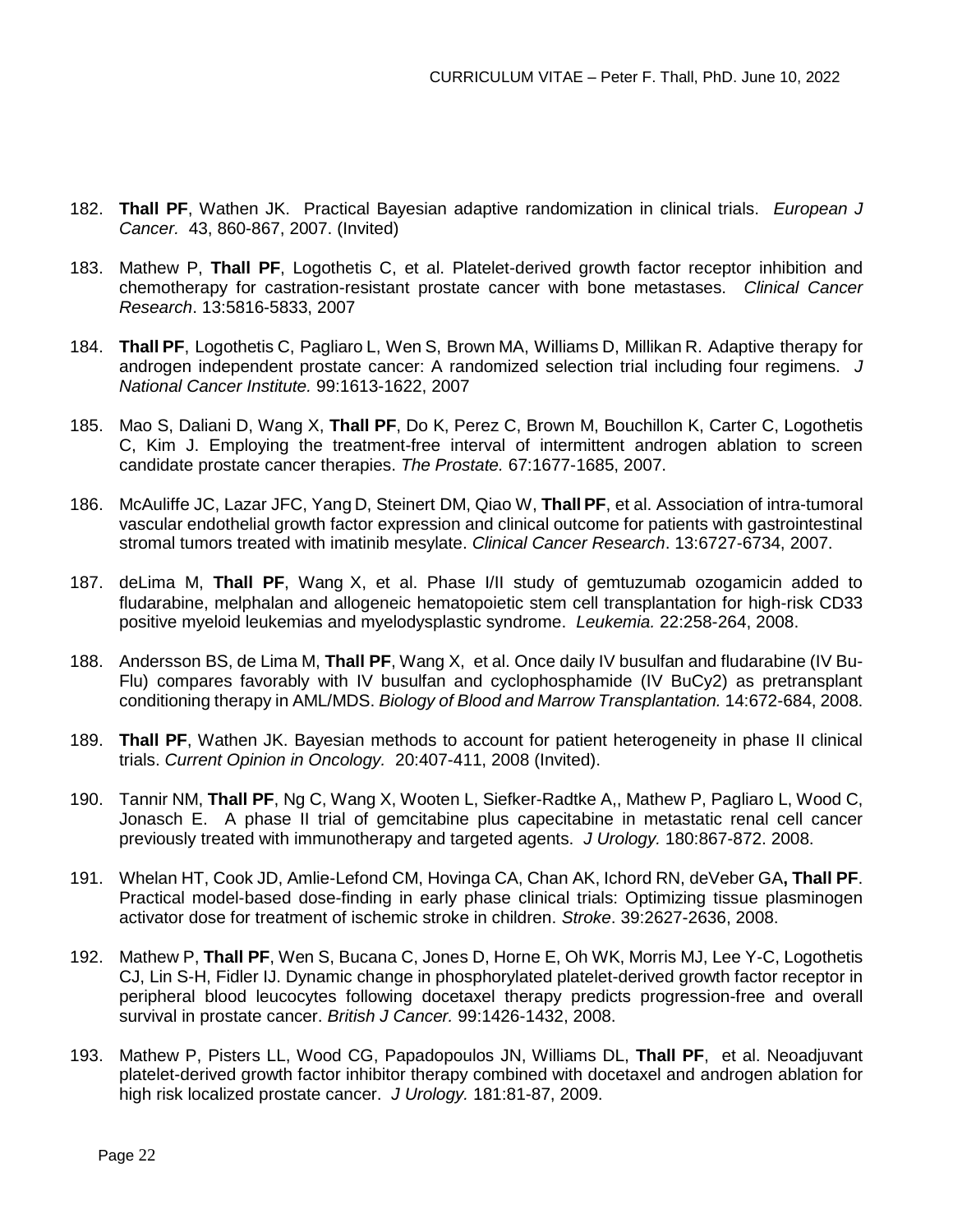- 194. McAuliff JC, Hunt KK, Lazar AJF, Choi H, Qiao W, **Thall, P**, et al.. A Randomized, phase II study of preoperative plus postoperative imatinib in GIST: Evidence of rapid radiographic response and temporal induction of tumor cell apoptosis. *Ann Surgical Oncology* 16:910-919, 2009.
- 195. Norman PH, **Thall PF**, Purugganan RV, Reidel B, Thakar DR, Rice DC, Huynh L, Qiao W, Wen S, Smythe WR. A possible association between aprotinin and improved survival after radical surgery for mesothelioma. *Cancer* 115:833-841, 2009.
- 196. Tsavachidou D, McDonnell T, Wen S, Wang X, Vakar-Lopez F, Pisters L, Pettaway C, Wood C, Do K-A, **Thall PF,** Logothetis C, et al. Selenium and Vitamin E: Cell type and intervention-specific tissue effects in prostate cancer. *J National Cancer Institute* 101:306-320, 2009.
- 197. Siefker-Radtke AO, Kamat AM, Grossman B, Williams DL, Qiao W, **Thall PF**, Dinney CP, Millikan RE. A phase II clinical trial of alternating doublet chemotherapy with ifosfamide/doxorubicin and etoposide/cisplatin in small cell urothelial cancer: evidence supporting pre-operative chemotherapy. *J Clinical Oncology*. 27:2592-2597, 2009.
- 198. Andersson BS, de Lima M, **Thall PF**, Madden T, Russell JA, Champlin RE. Reduced-toxicity conditioning therapy with allogeneic stem cell transplantation for acute leukemia. *Current Opinion in Oncology* 21 Suppl 1:S11-5, 6/2009.
- 199. Ciurea SO, de Lima M, CanoP, WangX, Korbling M, Giralt S, ShpallEJ, **Thall PF**, Champlin RE, Fernandez-Vina M. High risk of graft failure in patients with anti-HLA antibodies undergoing haploidentical stem cell transplantation. *Transplantation.* 88(8):1019-1024, 2009.
- 200. ArmisteadPM, de Lima M, Pierce S, GuoW, Wang X, **Thall PF**, Giralt S, Champlin R, Estey EH. Quantifying the survival benefit for allogeneic stem cell transplant in relapsed acute myeloid leukemia. *Biology of Blood and Marrow Transplantation.* 15(11):1431-1438, 2009.
- 201. [Wrede](http://www.springerlink.com/content/?Author=Brigitte+Wrede) B, [Hasselblatt](http://www.springerlink.com/content/?Author=Martin+Hasselblatt) M, [Peters](http://www.springerlink.com/content/?Author=Ove+Peters) O, **Thall PF**, [Kutluk](http://www.springerlink.com/content/?Author=Tezer+Kutluk) T, [Moghrabi](http://www.springerlink.com/content/?Author=Albert+Moghrabi) A, [Mahajan](http://www.springerlink.com/content/?Author=Anita+Mahajan) A, [Rutkowski](http://www.springerlink.com/content/?Author=Stefan+Rutkowski) S, [Diez](http://www.springerlink.com/content/?Author=Blanca+Diez) B, Wang X, [Pietsch](http://www.springerlink.com/content/?Author=Torsten+Pietsch) T, Kortman R, Paulus W, Jeibman A, Wolff JEA. Atypical choroid plexus papilloma – clinical experience in the CPT-SIOP-2000 study. *J Neuro-Oncology.* 95:383-392, 2009
- 202. Moulder SL, Holmes FA, Tolcher AW, **Thall PF**, Broglio K, Valero V, Buzdar AU, Arbuck SG, Siedman A, Hortobagyi GN. A randomized phase II trial comparing 3-hour versus 96-hour infusion schedules of paclitaxel for the treatment of metastatic breast cancer. *Cancer.* 116:814-821, 2010.
- 203. Pagliaro LC, Williams D, Daliani D, Williams MB, Osai W, Kincaid M, Wen S, **Thall PF**, Pettaway CA,. Neoadjuvant paclitaxel, ifosfamide, and cisplatin chemotherapy for metastatic penile cancer: a phase II study. *J Clinical Oncology*. 28:3851-3857, 2010.
- 204. de Lima M, Giralt S, **Thall PF**, Silva LP, Wang X, Jones RB, Komanduri K, Braun TM**,** Nguyen HQ**,**  Champlin R, Garcia-Manero G. Maintenance therapy with low-dose azacitidine after allogeneic hematopoietic stem cell transplantation for relapsed AML or MDS: a dose and schedule finding study. *Cancer.* 116:5420-5431, 2010.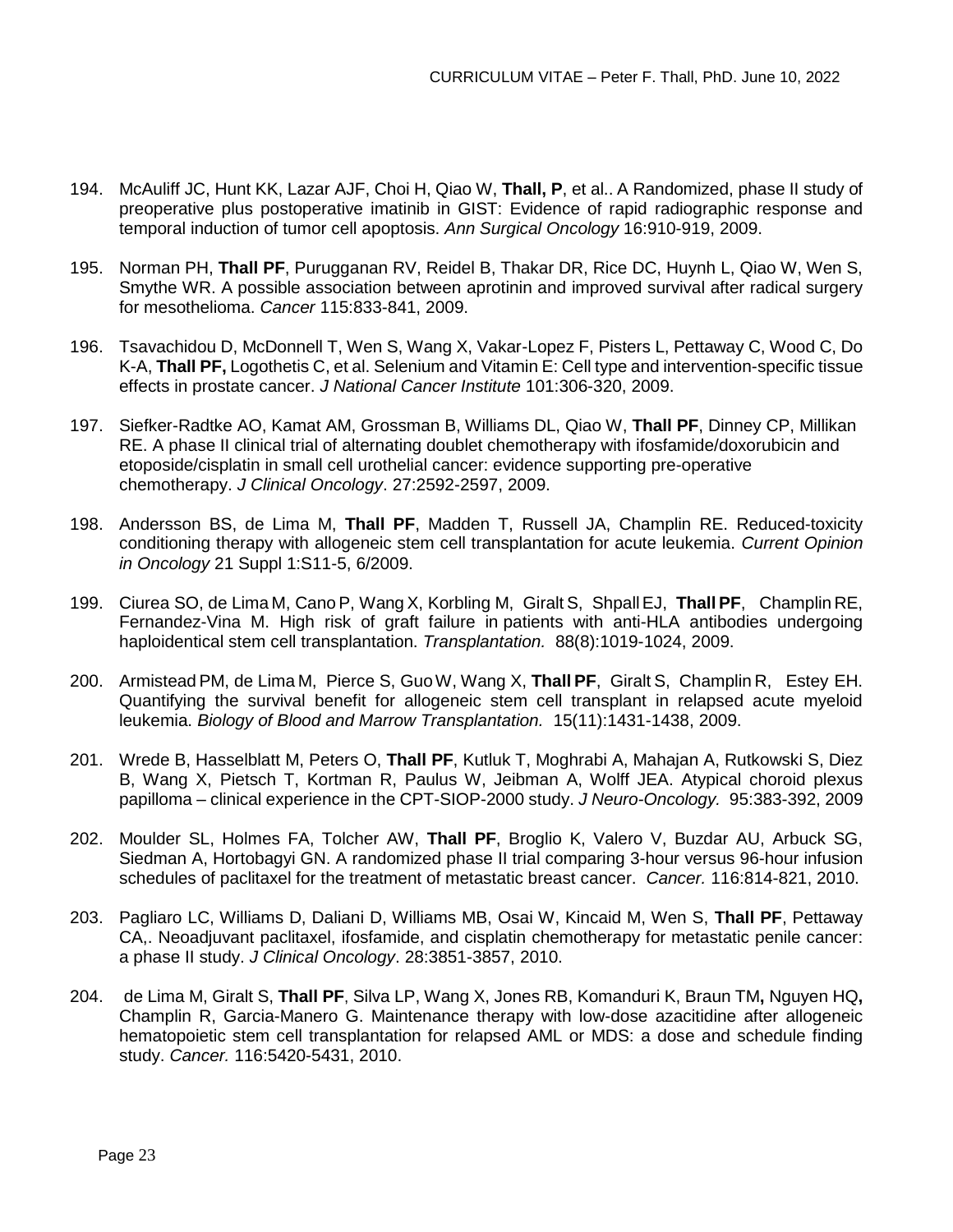- 205. Kebriaei P, Wang X, **Thall PF**, Andersson BS, et al. Intravenous busulfan plus melphalan is a highly effective, well-tolerated preparative regimen for autologous stem cell transplantation in patients with advanced lymphoid malignancies. *Biology of Blood and Marrow Transplantation.* 17:412-420, 2011.
- 206. Andersson BS, Valdez BC, de Lima M, Wang X, **Thall PF**, Champlin RE et al. Clofarabine ± Fludarabine with once daily IV busulfan as pretransplant conditioning therapy for advanced myeloid leukemia and MDS. *Biology of Blood and Marrow Transplantation.* 17:893-900, 2011.
- 207. Mathew P, Wen S, Morita S, **Thall PF**. Placental growth factor and soluble c-kit receptor dynamics characterize the cytokine signature of imatinib in prostate cancer and bone metastases. *J Interferon and Cytokine Research.* 31(7):539-544, 2011.
- 208. Wolff JE, Rytting M, Vats T, Ater J, Mahajan A, Woo S, Ketonen L, Kuttesch J, Liu D, **Thall P**, Chang E. Induction treatment for diffuse intrinsic pontine glioma, experience at M.D. Anderson Cancer Center. *Anticancer Research.* 31:2265-2270, 2011.
- 209. Ciurea SO, **Thall PF**, Wang X, Wang S, Ying H, Cano P, Aung FlM, Rondon G, Molldrem JJ, Korbling M, Shpall EJ, de Lima M, Champlin RE, Fernandez-Vina, M. Donor-specific anti-HLA antibodies and graft failure in matched unrelated donor hematopoietic stem cell transplantation. *Blood.* 118:5957-5964, 2011
- 210. Sharma M, Khan H, **Thall PF**, Bassett RL. Shah N, Popat UR, Champlin RE,. Qazilbash MH, et al.. A randomized phase 2 trial of a preparative regimen of bortezemib, high dose melphalan, arsenic trioxide and ascorbic acid. *Cancer* 118:2507-2515, 2012.
- 211. Shah N, Ahmed F, Bashir Q, Qureshi S, Dinh Y, Rondon G, Wen S, **Thall P**, Khan H, Giralt S, Champlin R, Qazilbash M. Durable remission with salvage autotransplants in patients with multiple myeloma. *Cancer*. 118:3549-3555, 2012.
- 212. Nieto Y, **Thall P**, Valdez B, Andersson B, et al. High-dose infusional gemcitabine combined with busulfan and melphalan with autologous stem-cell transplant in patients with refractory lymphoid malignancies. *Biology of Blood and Marrow Transplantation.* 18:1677-1686, 2012.
- 213. Lin SH, Wang L, Myles B, **Thall PF**, Hofstetter WL, Swisher SG, Ajani JA, et al.. Propensity score based comparison of long term outcomes with 3D conformal radiotherapy (3DCRT) versus Intensity Modulated Radiation Therapy (IMRT) in treatment of esophageal cancer. *J Radiation Oncology, Biology, Physics.* 84:1078-1085, 2012.
- 214. Parmar S, Rondon G, de Lima M, **Thall PF**, et al. Dose intensification of busulfan in the preparative regimen is associated with improved outcomes: A phase I/II controlled, randomized study*. Biology of Blood and Marrow Transplantation.* 19:474-480, 2013.
- 215. David E, **Thall PF**, Wei C, Hofstetter WL, Rice DC, Roth JA, Swisher SG, Walsh GW, Vaporciyan AA, Mehran R. Visceral pleural invasion is not predictive of worse survival or disease-free survival in NSCLC patients with smaller tumor size in a North American patient population. *Ann Thoracic Surgery.* 95:1872-1877, 2013.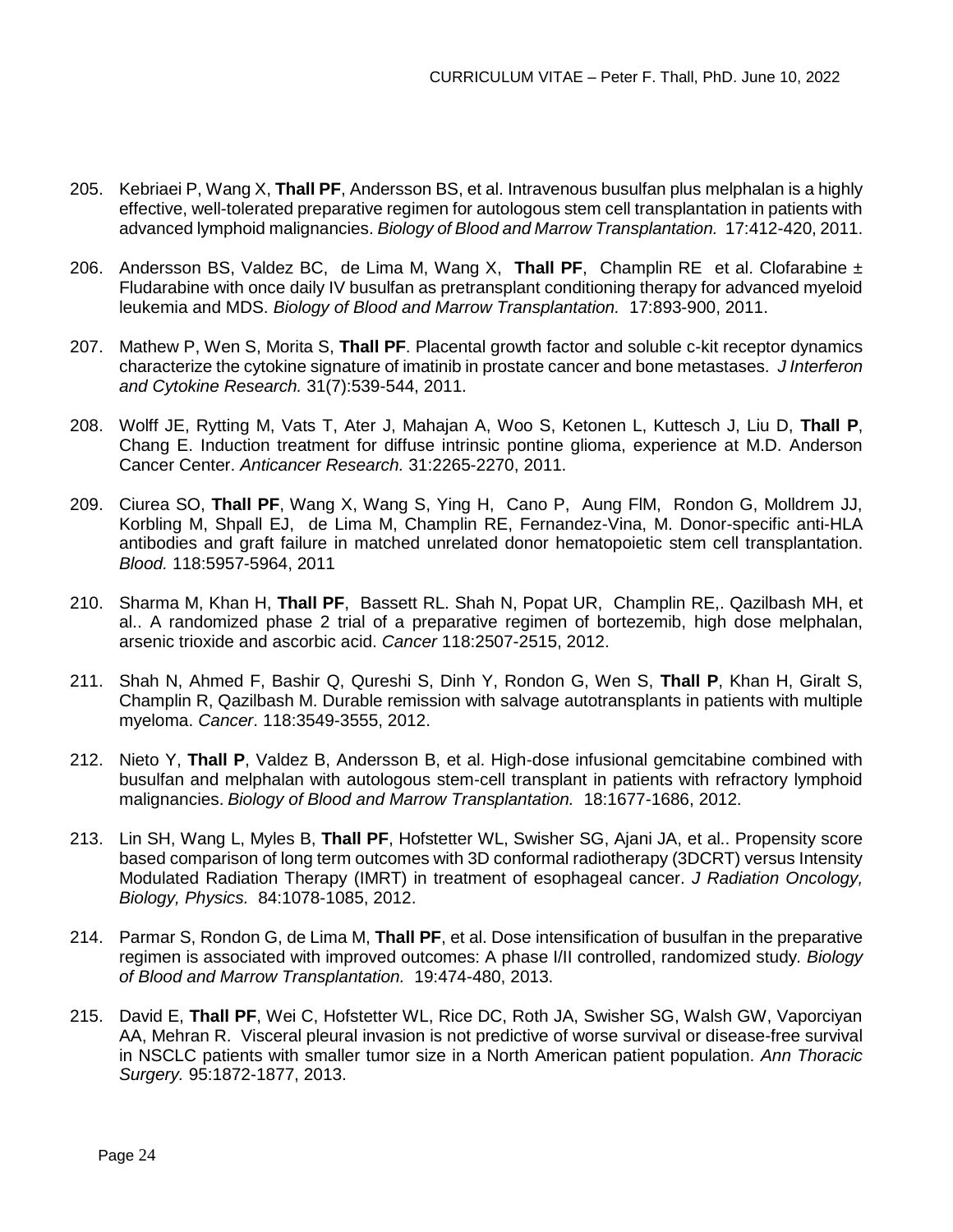- 216. Aparicio AM, Mathew P, Millikan RE, Tannir NM, Arap W, Jones DM, Troncoso P, **Thall PF**, Logothetis CJ, et al. Platinum-based chemotherapy for variant castrate-resistant prostate cancer. *Clinical Cancer Research.* 19:3621-3630, 2013.
- 217. Yilmaz M, Chemaly RF, Han XY, **Thall PF**, Fox, Qazilbash, MH, et al.. Adenoviral infections in adult allogeneic hematopoietic stem cell transplant recipients: A single center experience. *Bone Marrow Transplantation.* 48:1218-1223, 2013.
- 218. Bashir Q, **Thall PF**, Liu P, et al. A randomized phase II trial of fludarabine/melphalan 100 versus fludarabine/melphalan 140 followed by allogeneic hematopoietic stem cell transplantation for patients with multiple myeloma.*Biology of Blood and Marrow Transplantation.* 19:1453-1458, 2013.
- 219. Ajani JA, **Thall PF**, Swisher SG et al. A phase II randomized trial of induction chemotherapy versus no induction chemotherapy followed by preoperative chemoradiation in patients with esophageal cancer. *Ann Oncology* 24:2844-2849, 2013.
- 220. Tang X, Alatrash G, Ning J, Champlin RE, **Thall PF**, Andersson BS, et al.. Increasing chimerism following allogeneic stem cell transplantation is associated with longer survival time. *Biology of Blood and Marrow Transplantation.* 20:1139-1144, 2014.
- 221. Kanakry CG, de Lima M, Jones RJ, **Thall PF**, Andersson BS, et al. Multi-institutional study of posttransplantation cyclophosphamide as single-agent graft-versus-host disease prophylaxis after allogeneic bone marrow transplantation using myeloablative busulfan and fludarabine conditioning. *J Clinical Oncology* 32: 3497-3505, 2014.
- 222. Wang J, Milton DR, He L, Komaki R, Liao Z, Crane CH, Minsky B, **Thall PF**, Lin SH. Comparison of locoregional versus extended locoregional radiation volumes for patients with nonmetastatic gastro-esophageal junction carcinomas. *J Thoracic Oncology.* 10(3):518-526, 2015.
- 223. Konopleva M, **Thall PF**, et al. Phase I/II Study of PR104, hypoxia-activated pro-drug in refractory / relapsed acute myeloid leukemia and acute lymphoblastic leukemia. *Haematologica*. 100:375-385, 2015.
- 224. Konopleva M, Benton CB, **Thall PF**, et al. Leukemia cell mobilization with G-CSF plus plerixafor during busulfan-fludarabine conditioning in allogeneic stem cell transplantation. *Bone Marrow Transplantation*. 50:939-946, 2015.
- 225. **Thall PF**, Fox PS, Wathen JK. Statistical controversies in medical research: scientific and ethical problems with adaptive randomization in comparative clinical trials. *Ann Oncology* 26:1621-1628, 2015 (Invited)
- 226. Ciurea SO, **Thall PF**, Milton D, et al.. Complement-binding donor-specific anti-HLA antibodies and risk of primary graft failure in hematopoietic stem cell transplantation. *Biology of Blood and Marrow Transplantation*. 21:1392-1398, 2015.
- 227. Shah N, **Thall PF**, Fox P, Bashir Q, Qazilbash M, et al. Phase I/II trial of lenalidomide and high dose melphalan with autologous stem cell transplantation for relapsed myeloma. *Leukemia*. 29:1945– 1948, 2015.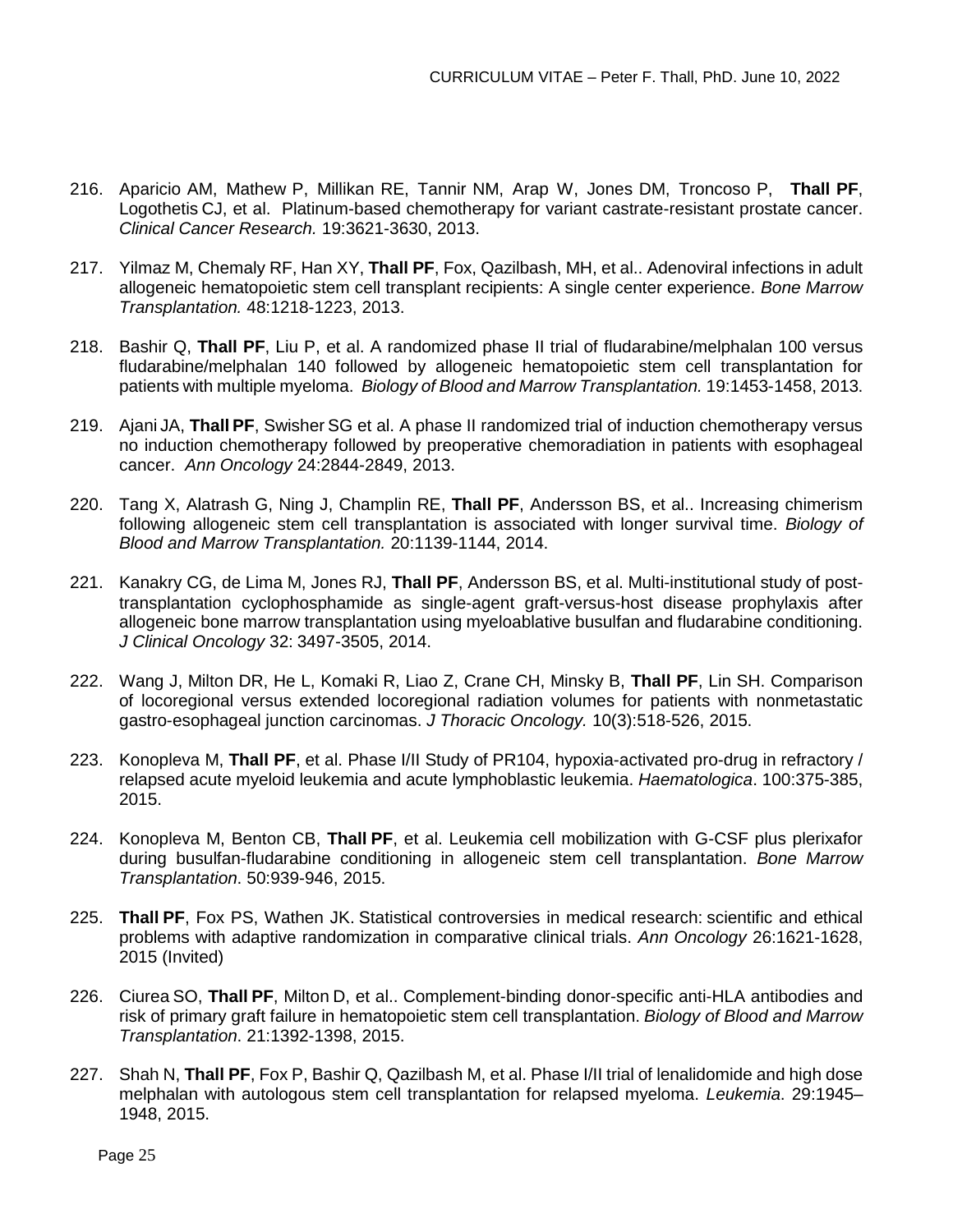- 228. Tseng WW, Zhou S, **Thall PF**, et al. Phase I adaptive dose-finding study of neoadjuvant gemcitabine combined with radiation therapy for patients with high risk extremity and trunk soft tissue sarcoma. *Cancer*. 121(20):3659–3667, 2015.
- 229. Sandberg D, Rytting M, **Thall PF**, et al. Methotrexate administration directly into the fourth ventricle in children with malignant fourth ventricular brain tumors: A pilot clinical trial*. J Neuro-Oncology*. 125:133-141, 2015.
- 230. Nieto Y, Valdez BC, **Thall PF**, et al. Vorinostat combined with high-dose gemcitabine, busulfan and melphalan with autologous stem-cell transplantation in patients with refractory lymphomas. *Biology of Blood and Marrow Transplantation*. 21(11):1914-20, 2015.
- 231. Nieto Y, Valdez B, **Thall PF**, et al. Double epigenetic modulation of high-dose chemotherapy with azacitidine and vorinostat for patients with refractory or poor-risk relapsed lymphoma. *Cancer.* 122:2680-2688, 2016.
- 232. Alatrash G, **Thall PF**, Andersson BS. et al. Long-term outcomes after treatment with clofarabine ± fludarabine with once daily IV busulfan as pretransplant preparative therapy for advanced myeloid leukemia and MDS. *Biology of Blood and Marrow Transplantation*. 22(10):1972-1800, 2016.
- 233. He L, Chapple A, Liao Z, Komaki R, **Thall PF**, Lin SH. Bayesian regression analyses of radiation modality effects on pericardial and pleural effusion and survival in esophageal cancer. *Radiotherapy and Oncology* 121:70-74, 2016.
- 234. Qazilbash M, Wieder E, **Thall PF**, Wang X, et al. PR1 peptide vaccine induces specific immunity with clinical responses in myeloid malignancies. *Leukemia*. 31:697-704, 2017.
- 235. Andersson BS, **Thall PF**, Valdez BC, Milton, D, et al. Fludarabine with pharmacokinetically-guided IV busulfan is superior to fixed-dose delivery in pretransplant conditioning of AML/MDS patients. *Bone Marrow Transplantation.* 52:580-587, 2017.
- 236. Lin SH, Merrell KW, Shen J, Verma V, Correa AM, Wang L, **Thall PF**, et al. Multi-institution analysis of radiation modality use and postoperative outcomes of neoadjuvant chemoradiation for esophageal cancer. *Radiotherapy and Oncology* 123:376-381, 2017.
- 237. Yan F, **Thall PF**, Lu KH, Gilbert MR, Yuan Y. Phase I-II clinical trial design: A state-of-the-art paradigm for dose finding with novel agents. *Ann Oncology*. 29(3):694-699, 2018.
- 238. Nieto Y. **Thall PF**, Ma J, Champlin R, Andersson, BS, et al. Phase II trial of high-dose gemcitabine/busulfan/melphalan with autologous stem-cell transplantation for primary refractory or poor-risk-relapsed Hodgkin's lymphoma. *Biology of Blood and Marrow Transplantation.* 24:1602- 1609, 2018.
- 239. Kellner JN, Delemartre EM, **Thall PF**, Andersson BS, Parmar S, et al. Third party, umbilical cord blood derived regulatory T-cells for prevention of graft versus host disease in allogeneic hematopoietic stem cell transplantation: feasibility, safety and immune reconstitution. *Oncotarget*. 9:35611-35622, 2018.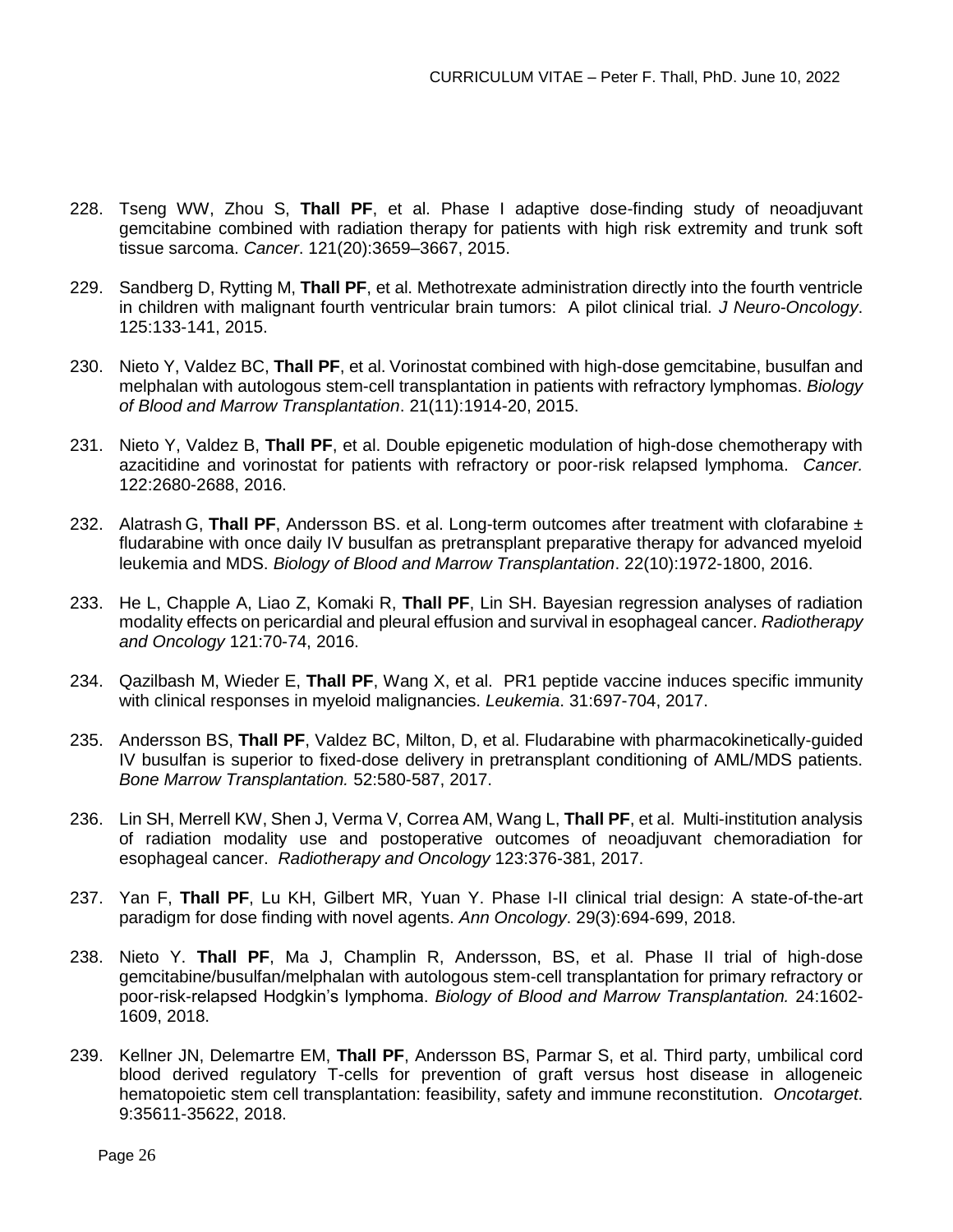- 240. Hu B, **Thall PF**, Milton D, Qazilbash M, et al. High-risk myeloma and minimal residual disease post autologous-HSCT predict worse outcomes. *Leukemia and Lymphoma*. 60: 442-452, 2019.
- 241. Amsbaugh M, Mahajan A, **Thall PF**, McAleer MF, Paulino A, Grosshans D, Khatua S, Ketonen L, Fontanilla S, McGovern S. A phase 1/2 trial of reirradiation for diffuse intrinsic pontine gliomas. *International J Radiation Oncology, Biology, Physics* 104(1):144-148, 2019.
- 242. Alatrash G, Kidwell KM, **Thall PF**, Andersson BS, et al. Reduced intensity vs. myeloablative conditioning with fludarabine in combination with PK-guided busulfan in patients with AML/MDS. *Bone Marrow Transplantation.* 54:1245-1253, 2019.
- 243. Bashir Q, **Thall PF**, Milton D, Fox P, Qazilbash M, et al. Conditioning with busulfan plus melphalan versus melphalan alone before autologous haemopoietic cell transplantation for multiple myeloma: an open-label, randomised, phase 3 trial. *The Lancet Haematology* 6: e266-e275, 2019.
- 244. **Thall PF**. Bayesian utility-based designs for subgroup-specific randomized treatment comparison and early phase dose optimization in oncology clinical trials. *JCO Precision Oncology.* (Invited). ascopubs.org/journal/po, [https://doi.org/10.1200/PO.18.00379,](https://doi.org/10.1200/PO.18.00379) 2019
- 245. Gauthier J, Yuan Y, **Thall PF**. Bayesian phase 1/2 trial designs and cellular immunotherapies: a practical primer. (Invited) *Cell and Gene Therapy Insights*. 5:1483-1494, 2019.
- 246. Liu E, Marin D, **Thall PF**, Rezvani K, et al. IL-15 armored CAR-transduced NK cells against CD19 positive B cell tumors. *New England J Medicine*. 382:545-553, 2020
- 247. Subudhi S, Vence L, Slack-Tidwell R, **Thall PF**, Sharma P, et al. Neoantigen responses, immune biomarkers and favorable outcomes in prostate cancer patients treated with ipilimumab. *Science Translational Medicine.*12 eaaz3577 1 April 2020.
- 248. Lin SH, Lin Y, Yao L, **Thall PF,** Tsao AS, et al. Phase II trial of concurrent atezolizumab with chemoradiation in unresectable non-small cell lung cancer. *J Thoracic Oncology.* 15:248-257, 2020
- 249. Diao K, Song K, **Thall PF**, Ghia AJ, et al. Low risk of radiation myelopathy with relaxed spinal cord dose constraints in *de novo*, single fraction spine stereotactic radiosurgery. *Radiotherapy and Oncology*. 152:49-55, 2020
- 250. Oran B, de lima M, Garcia-Manero G, **Thall PF**, et al. A phase 3 randomized study of 5-azacitidine maintenance vs observation after transplant in high risk AML/MDS patients *Blood Advances* 4:5580- 5588, 2020.
- 251. Le-Rademacher J, Hillman S, Storrick E, Mahoney M, **Thall PF**, Jatoi A, Mandrekar SJ. Adverse event burden score – a versatile summary measure in cancer clinical trials. *Cancers.*12, 3251, 2020, doi:10.3390.
- 252. Dahlstrom KR, Song J, **Thall PF**, Sturgis EM, Garden AS, et al. Conditional survival five years after diagnosis among oropharyngeal cancer patients treated with radiation therapy. *Cancer*. 127:1228- 1237, 2021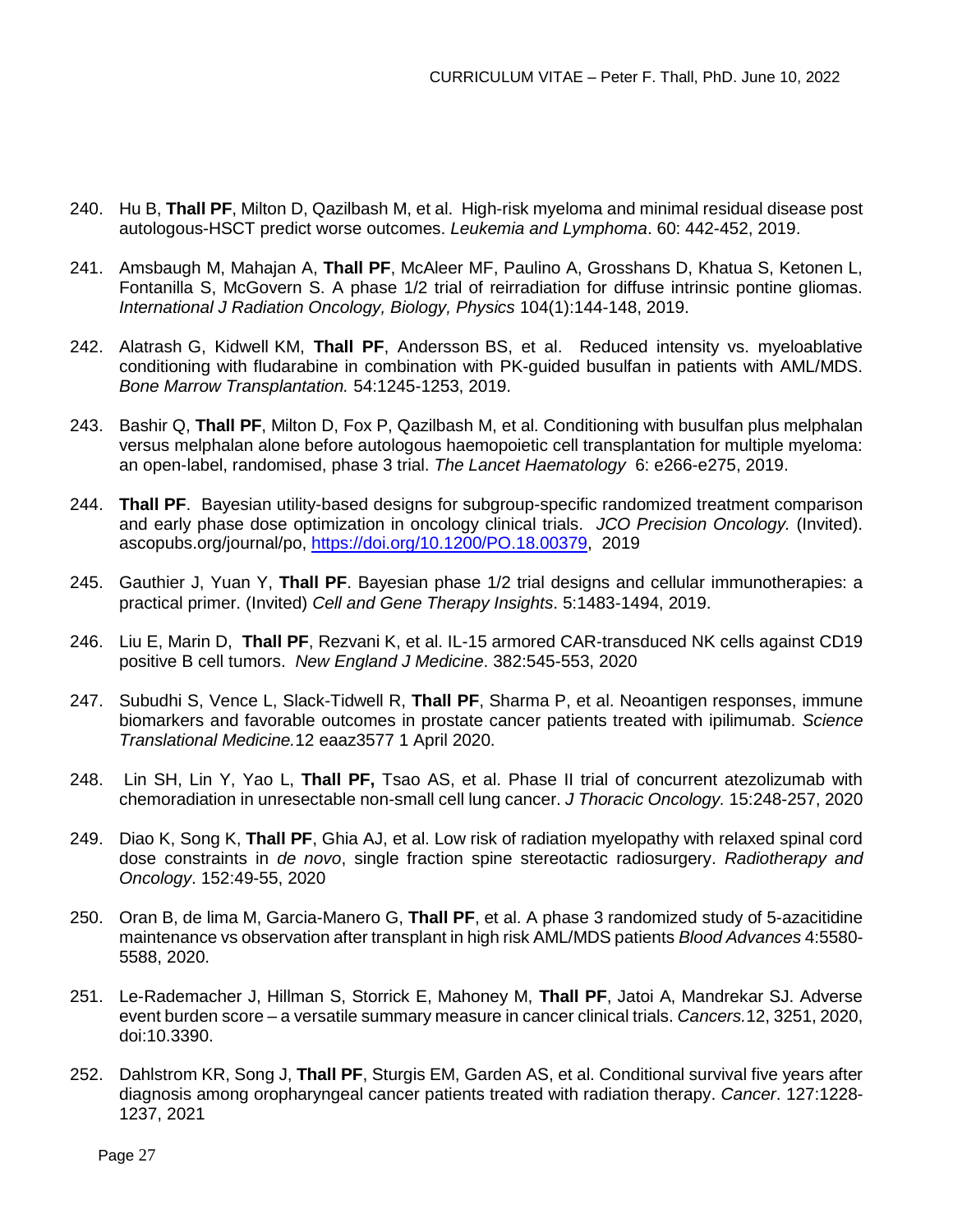- 253. Greenbaum U, Klein K, Martinez F, Song J, **Thall PF**, Shpall EJ, et al. High levels of common cold coronavirus antibodies in convalescent plasma are associated with improved survival in COVID-19 patients. *Frontiers in Immunology.* 28 April 2021 <https://doi.org/10.3389/fimmu.2021.675679>
- 254. Ghia A, Guha-Thakurta N, Song J, **Thall PF**, et al. Phase 1 study of spinal cord constraint relaxation with single session spine stereotactic radiosurgery in the primary management of patients with inoperable, previously irradiated metastatic epidural spinal cord compression. *North American Spine Soc J* Volume 6, 100066, June 2021.
- 255. Msaouel P, Lee J, **Thall PF**. Making patient-specific treatment decisions using prognostic variables and utilities of clinical outcomes. *Cancers.* 2021, 13, 2741. https: //doi.org/ [10.3390/ cancers](https://doi.org/10.3390/cancers13112741) [13112741](https://doi.org/10.3390/cancers13112741)
- 256. Olson A, Lin R, Marin D, Bindaiwi MH, **Thall PF**, Rezvani K, et al. Third-party BK virus specific cytotoxic T lymphocyte therapy for hemorrhagic cystitis following allotransplantation. *J Clinical Oncology*. 39:2710-2719, 2021 (Chosen for 'Wall of Science' at MDACC)
- 257. Rice D, Rodriguez-Restrepo A, Mena G, Cata J, **Thall P,** Milton D, Mehran R, et al. Matched pairs comparison of an enhanced recovery pathway versus conventional management on opioid exposure and pain control in patients undergoing lung surgery. *Ann Surgery*. 5:1719-1726, 2021.
- 258. Tidwell RSS, **Thall PF**, Yuan Y. Lessons learned from implementing a novel Bayesian adaptive dose-finding design in advanced pancreatic cancer. *JCO Precision Oncology.* 5:1719-1726, 2021
- 259. Lin S, Lin HY, **Thall PF**, et al. Phase I trial of definitive concurrent chemoradiotherapy and trametinib for KRAS-mutated non-small cell lung cancer. *Cancer Treatment Research Communications*. 30, article 100514, 2022,<https://doi.org/10.1016/j.ctarc.2022.100514>.
- 260. Msaouel P, Goswami S, **Thall PF**, Wang X, Allison JP, Tannir N, et al. Phase I/II trial of sitravatinib plus nivolumab in patients with advanced clear cell renal cell carcinoma that progressed on prior anti-angiogenic therapy. *Science Translational Medicine.* 14, eabm6420, 2022 [https://doi:](https://doi:%2010.1126/scitranslmed.abm6420)  [10.1126/scitranslmed.abm6420](https://doi:%2010.1126/scitranslmed.abm6420)
- 261. Andersson BA, **Thall PF**, Ma J, Bassett R, et al. A randomized study of pretransplant conditioning therapy for AML/MDS with fludarabine and once daily IV busulfan ± clofarabine in allogeneic stem cell transplantation. *Bone Marrow Transplantation.* May 24, 2022 [https://doi.org/10.1038/s41409-](https://doi.org/10.1038/s41409-022-01705-7) [022-01705-7](https://doi.org/10.1038/s41409-022-01705-7)
- 262. Al-Atrash G, Saberian C, Bassett R, **Thall PF**, Kebriaei P, al. Vorinostat combined with busulfan, fludarabine, and clofarabine conditioning regimen for allogeneic hematopoietic cell transplantation in patients with acute leukemia: long-term study outcomes. *Transplantation and Cellular Therapy.* In press.

### **Book Chapters and Encyclopedia Articles**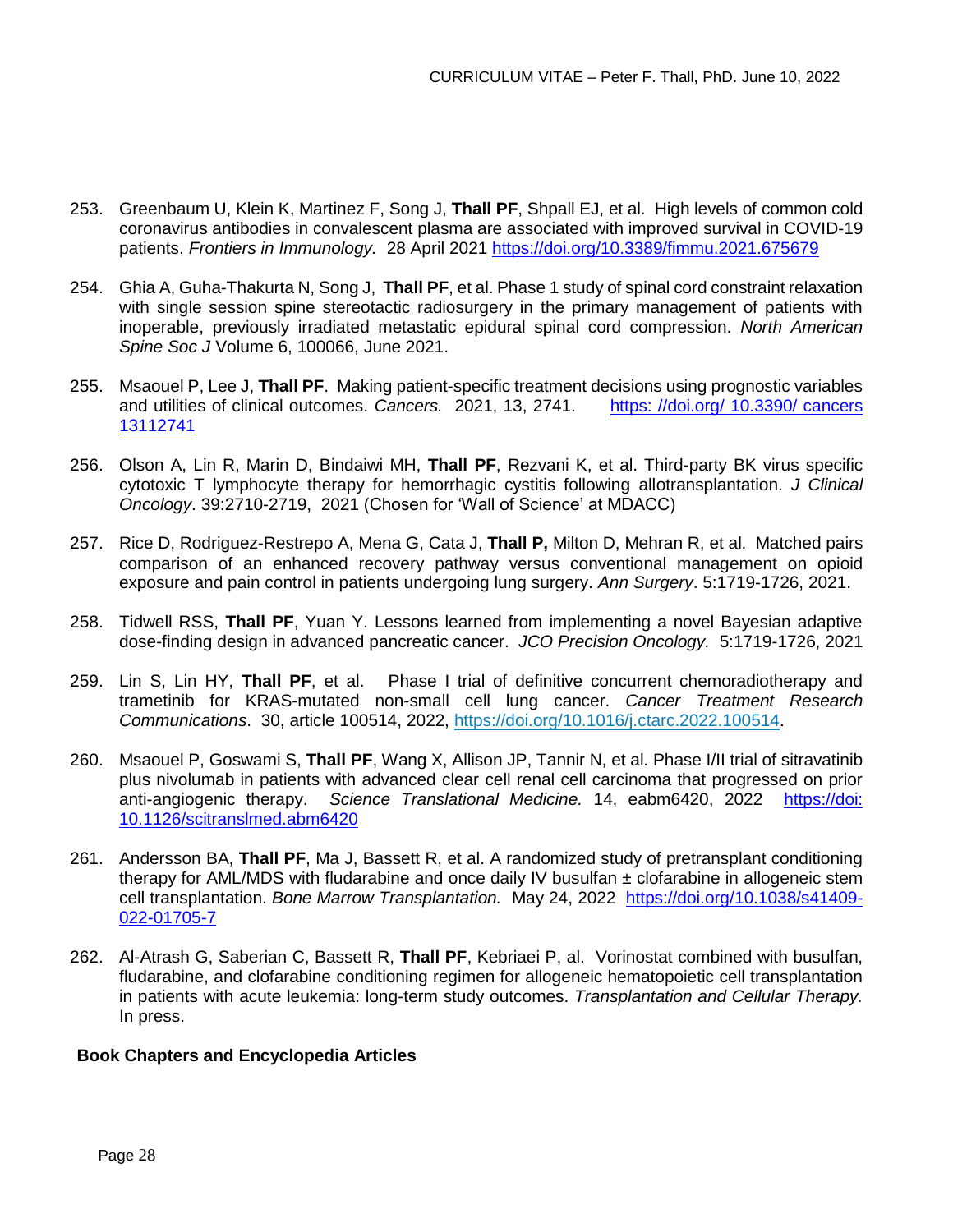- 263. **Thall PF**, Simon R. Recent developments in the design of phase II clinical trials. In: P. Thall (ed.), *Recent Advances in the Design and Analysis of Clinical Trials*, pp. 49-71, Kluwer: Norwell, Massachusetts, 1995.
- 264. Simon R, **Thall PF.** Phase II clinical trials. In: P. Armitage, T. Colton, (eds.), *Encyclopedia of Biostatistics, Vol. 4,* pp. 3370-3376, United Kingdom; John Wiley & Sons Ltd., 1998.
- 265. **Thall PF,** Estey EH. Graphical methods for evaluating covariate effects in the Cox model. In: J. Crowley (ed.), *Handbook of Statistics in Clinical Oncology,* pp.411-432, New York: Marcel-Dekker, 2001.
- 266. Millikan R, **Thall PF.** Statistical considerations in the phase II evaluation of new therapies. In: M. Droller (ed.), *Current Clinical Urology: Bladder Cancer: Current Diagnosis and Treatment,* pp. 423- 438, Totowa, NJ: Humana Press, 2001.
- 267. **Thall PF,** Sung H-G, Estey EH. Multi-course treatment strategies for clinical trials of rapidly fatal diseases (with discussion). In *Case Studies in Bayesian Statistics VI, Lecture Notes in Statistics 167***,** pp. 33-89, New York: Springer, 2002.
- 268. **Thall PF**, Wang X. Bayesian sensitivity analyses of confounded treatment effects. In: JC Crowley and DP Pauler (eds) *Handbook of Statistics in Clinical Oncology: Second Edition, Revised and Expanded,* pp. 523-540, Boca Raton: Chapman & Hall/CRC Taylor & Francis Group, 2006.
- 269. **Thall PF**, Cook JD. Using both efficacy and toxicity for dose-finding. In S. Chevret (ed), *Statistical Methods for Dose Finding Experiments.* pp 275-285, New York: John Wiley & Sons, 2006.
- 270. Bekele BN, **Thall PF**. Dose-finding based on multiple ordinal toxicities. In S. Chevret (ed), *Statistical Methods for Dose Finding Experiments*. pp 243-258, New York: John Wiley & Sons, 2006.
- 271. **Thall PF**. A two-stage design for dose-finding with two cytotoxic agents in phase I trials. In S. Chevret (ed), *Statistical Methods for Dose Finding Experiments.* pp 259-274, New York: John Wiley & Sons, 2006.
- 272. **Thall PF**, Cook, JD. Adaptive dose-finding based on efficacy-toxicity trade-offs. *Encyclopedia of Biopharmaceutical Statistics, 2nd Edition.* pp 1-5, 2006.
- 273. Braun TM, **Thall PF**. Optimizing schedule of administration in phase I clinical trials. *Encyclopedia of Clinical Trials.* New York: John Wiley & Sons, 2008.
- 274. **Thall PF**, Wang, X. Parametric likelihoods for multiple non-fatal competing risks and death, with application to cancer data. In K. Peace (ed) *Design and Analysis of Clinical Trials with Time-to-Event Endpoints.* pp 371-385, Boca Raton, Chapman & Hall/CRC Taylor & Francis Group, Biostatistics Series, 2009.
- 275. **Thall PF**, Nguyen H. Covariate-adjusted adaptive dose-finding in early phase clinical trials. In: Chow SC, ed. *Encyclopedia of Biopharmaceutical Statistics. 3rd Edition.* London: Informa Healthcare Ltd. 1:369–379, 2010.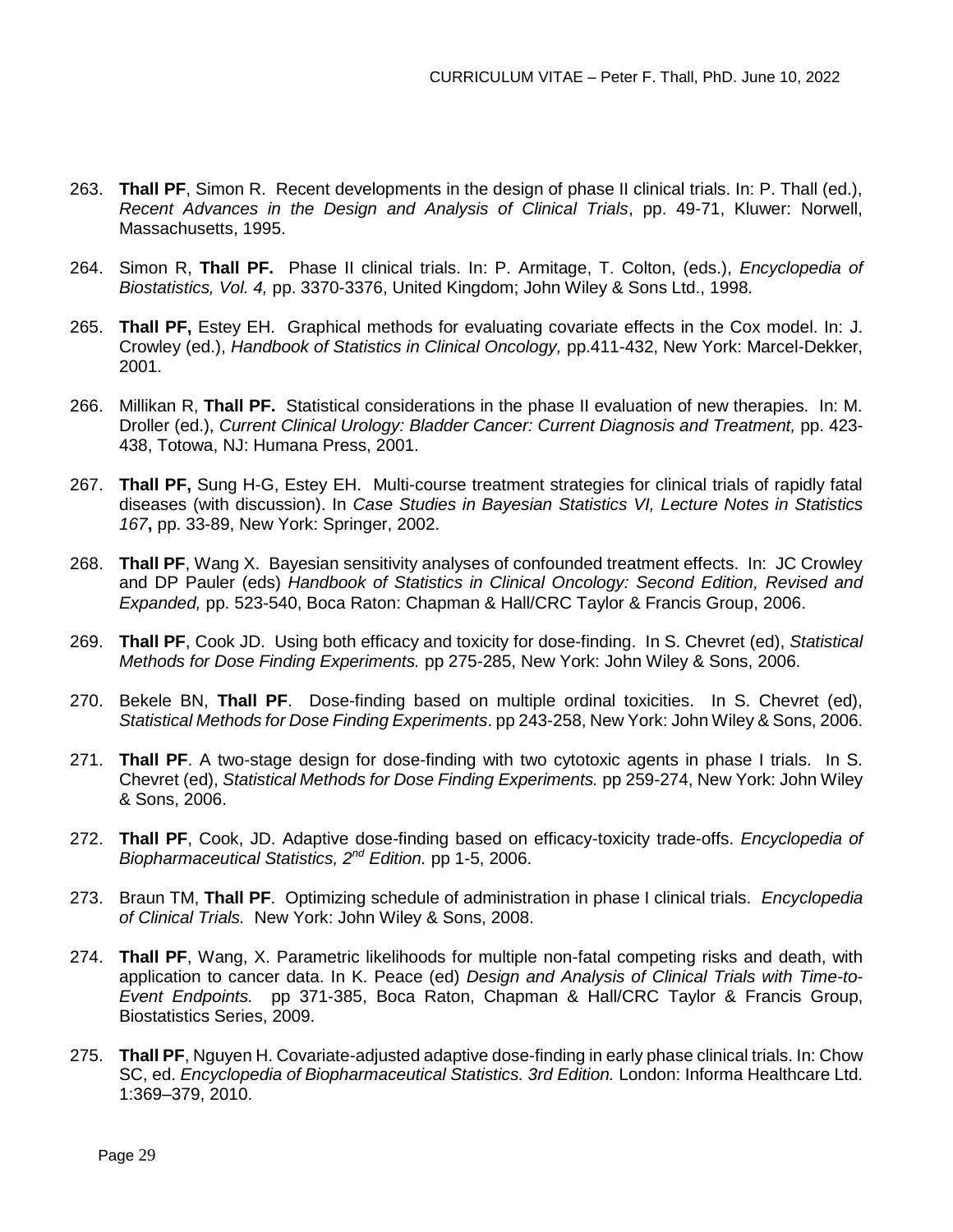- 276. Morita S**, Thall PF.** Prior effective sample size of a Bayesian model. In: Chow SC, ed. *Encyclopedia of Biopharmaceutical Statistics. 3rd Edition.* London: Informa Healthcare Ltd., 1:1066–1069, 2010.
- 277. Wathen JK, **Thall PF**. Application of a Bayesian doubly optimal group sequential design for clinical trials. In M. Chen, D. Dey, P. Mueller, D. Sun, and K. Ye (eds.) *Frontiers of Statistical Decision Making and Bayesian Analysis. In honor of James O. Berger.* pp 257-270, New York: Springer-Verlag, 2010.
- 278. **Thall PF**, Nguyen H, Szabo A. Adaptive decision making based on interval censored data in a clinical trial to optimize rapid treatment of stroke. In D. Chen, J. Sun and K. Peace (eds.) *Interval Censored Time-to-Event Data in Clinical Trials: New Model Developments and Computational Strategies.* pp 329-343, London: Chapman & Hall/CRC Press, 2012.
- 279. **Thall PF**. Bayesian adaptive methods for clinical trials of targeted agents. In *Design and Analysis of Clinical Trials for Predictive Medicine: Applications in Cancer and Other Chronic Diseases,* S. Matsui, M. Buyse, R. Simon (eds) pp 789-809, London: Chapman & Hall/CRC Press, 2015.
- 280. **Thall PF**, Fox P, Wathen JK. Some caveats for outcome adaptive randomization in clinical trials. In *Modern Adaptive Randomized Clinical Trials: Statistical and Practical Aspects.* O. Sverdlov (ed). pp 287-305, Boca Raton: CRC Press, Taylor & Francis. 2015.
- 281. **Thall PF**. SMART design, conduct, and analysis in oncology. In *Dynamic Treatment Regimes in Practice: Planning Trials and Analyzing Data for Personalized Medicine.* E. Moodie and M. Kosorok (eds), pp. 41-54, SIAM. 2015
- 282. **Thall PF**. Bayesian statistical methods in HCT and cellular therapy. In *Manual of Stem Cell Transplantation and Cellular Therapies for Hematologic Malignancies*. Q. Bashir, E. Shpall, and R. Champlin, Eds. Elsevier, 2022. In press.
- 283. **Thall PF**, Lee, J. Bayesian dose-finding in two treatment cycles based on efficacy and toxicity. *Handbook of Precision Medicine.* E. Moodie, Ed. 2022. In press.

### **Letters to the Editor**

- 284. Andersson BS, Kashyap A, Couriel D, Madden T, de Lima M, **Thall PF,** Fernandez H, Vaughan WP, Jones R, Wingard JR. Intravenous busulfan in pretransplant chemotherapy: bioavailability and patient benefit. *Biology of Blood and Marrow Transplantation,* 9:722-724, 2003.
- 285. Cheung YK, Inoue LYT, Wathen JK and **Thall PF.** Response to comments on "Continuous Bayesian adaptive randomization based on event times with covariates" by Y.K. Cheung et al., *Stat in Medicine* 26:3052-3054, 2006.
- 286. Millikan R, Logothetis C, **Thall PF**. Response to comments on "Adaptive therapy for androgen independent prostate cancer: A randomized selection trial including four regimens" by P.F. Thall et al., *J National Cancer Institute***.** 100(9):682-683, 2008.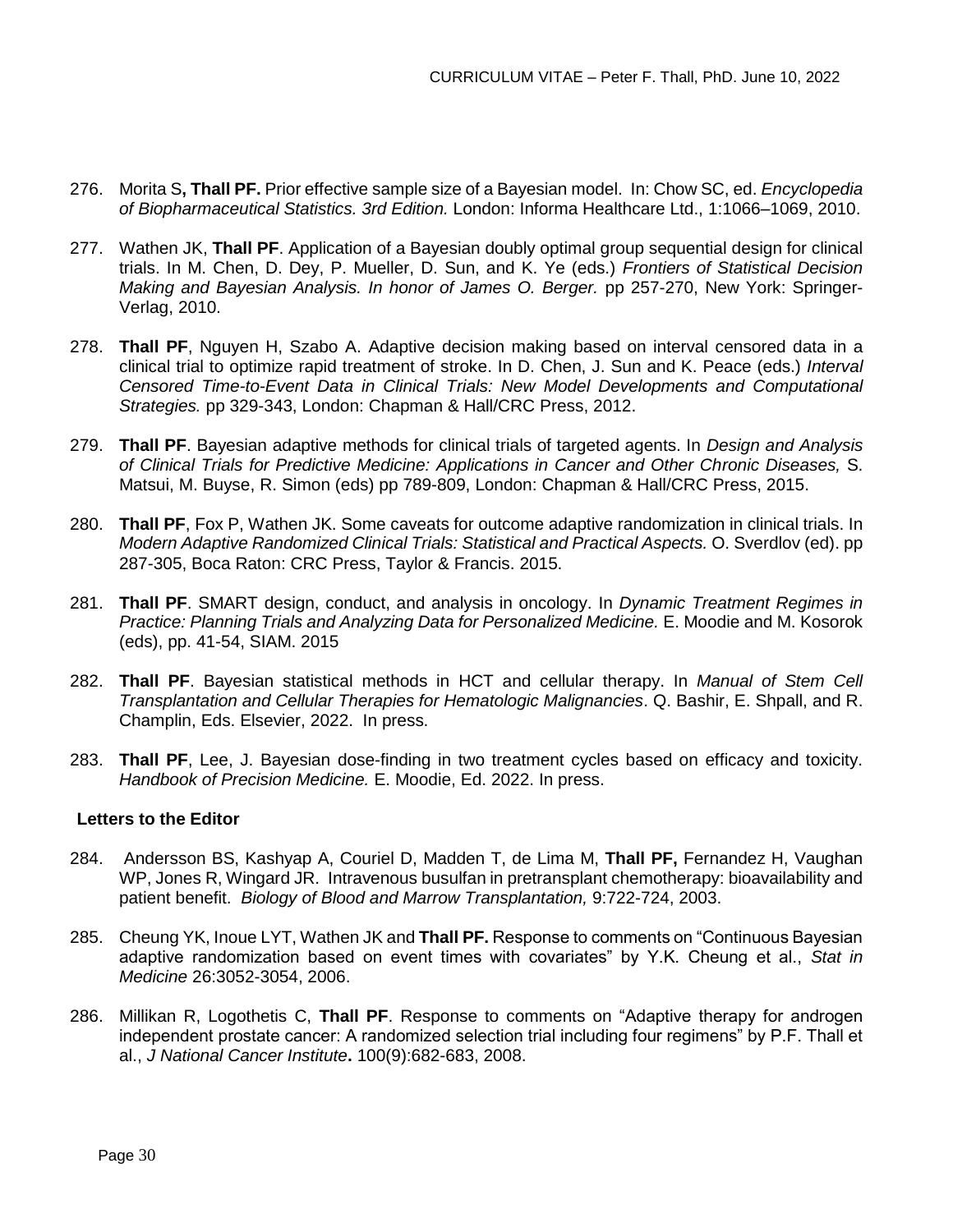- 287. Tannir N, **Thall PF**, Millikan R. Reply from Authors re: Camillo Porta. How to identify active novel agents in rare cancers and then make them available: a need for a paradigm shift. *European Urology* 62:1020–1021, 2012.
- 288. Yan F, **Thall PF**, Yuan Y. Letter to the Editor, on the paper 'One-year outcomes after PCI strategies in cardiogenic shock' Thiel, et al. *New England J Medicine.* 380:1876-1877, 2019.
- 289. Response to letter to the Editor on "A Phase I/II Trial of Reirradiation for Diffuse Intrinsic Pontine Glioma". Amsbaugh MJ, Mahajan A, **Thall PF**, McAleer MF, Paulino AC, Grosshans D, Khatua S, Ketonen L, Fontanilla H, McGovern SL. *International J Radiation Oncology, Biology, Physics* .104(2):468-469, 2019.
- 290. Aparicio, A, **Thall PF**, Logothetis., C. Letter to the Editor, on the paper 'Radiotherapy to the primary tumour for newly diagnosed, metastatic prostate cancer (STAMPEDE): a randomized controlled phase 3 trial.' Parker, et al. *The Lancet.* 394:829-830, 2019.

# **Submitted for Publication in Statistical Journals**

1. Lui A, Lee J, **Thall PF**, Daher M, Rezvani K, Barar R. A Bayesian feature allocation model for identification of cell subpopulations using CYTOF data. Being revised per favorable reviews from *J Royal Statistical Soc, C.*

2. Lin R, **Thall PF**, Wang L, Yuan Y. A Bayesian predictive platform design for dose-finding and proof of concept using early and late endpoints. Being revised per favorable reviews from *Annals of Applied Stat.*

3. . **Thall PF**, Zang Y, Yuan Y. Generalized phase I-II designs to increase long term therapeutic success rate.

4. Lee J, **Thall PF**, Msaouel P. Bayesian treatment screening and selection using subgroup-specific utilities of response and toxicity. Revised per favorable reviews from *Biometrics.*

5. Jiang L, **Thall PF**, Kopetz S, Yuan Y. BASIC: A Bayesian adaptive synthetic control design for phase II clinical trials. Being revised per reviews from *Clinical Trials.*

# **Submitted for Publication in Medical Journals**

1. McGovern S, Luo D**, Thall PF**, Song J, Mahajan A, et al. A prospective study of conventionally fractionated dose constraints for re-Irradiation of primary brain tumors in adults.

2. Gladstone DE, Parmar S, **Thall PF**, Slutsky AS, et al. Regulatory T cell infusions for moderate-severe acute respiratory distress syndrome due to COVID-19.

### **Journal Referee**

The American Statistician Annals of Applied Statistics Bayesian Analysis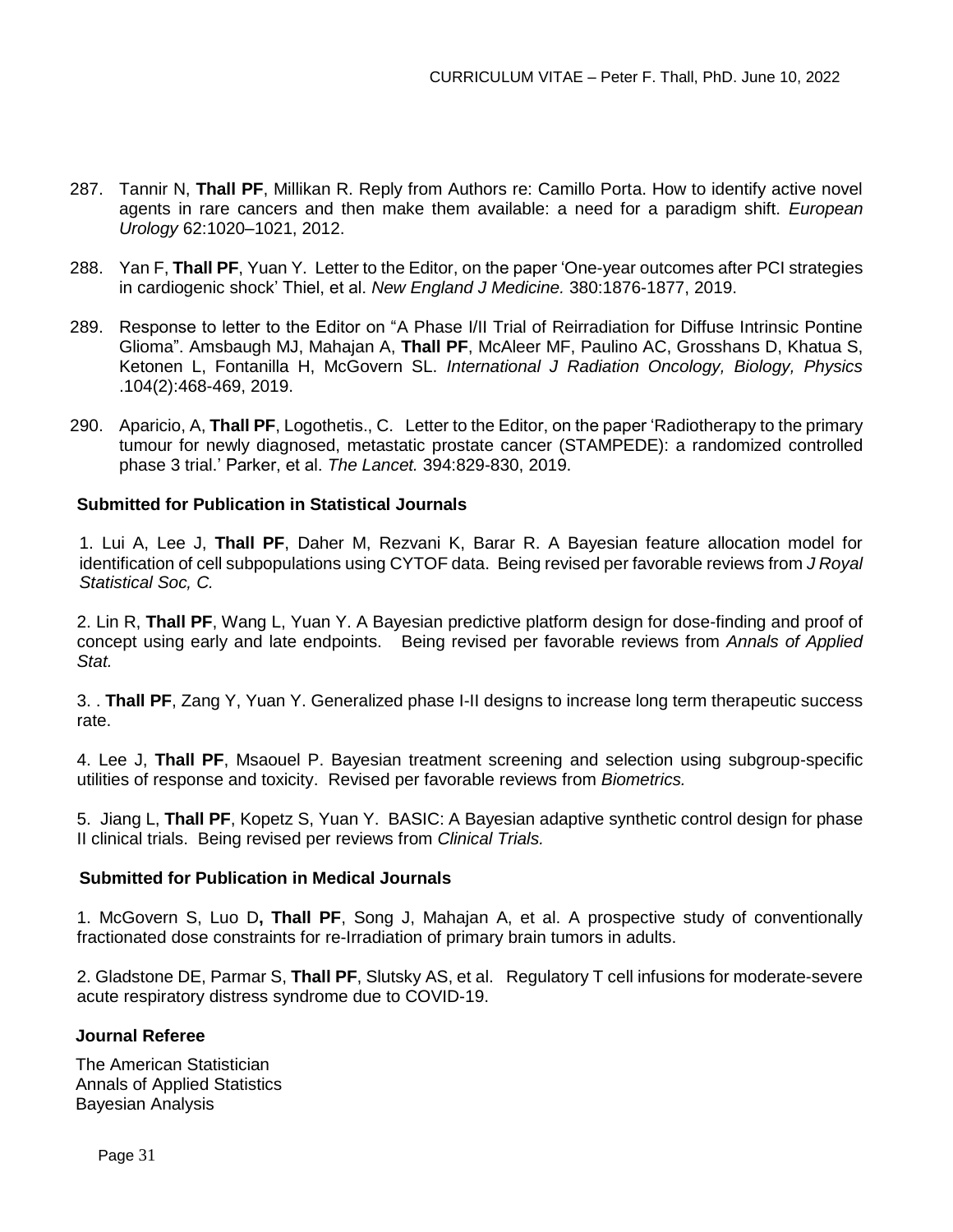Biological Psychiatry **Biometrics** Biomed Central Medical Research Methodology **Biometrika Biostatistics** Blood BMC Cancer British J Hematology Canadian J Statistics Cancer Cancer Medicine Clinical Cancer Research Clinical Epidemiology Clinical Trials Communications in Statistics Computational Statistics Computer Methods and Programs in Biomedicine Controlled Clinical Trials Contemporary Clinical Trials Dose-Response Expert Systems With Applications European J Cancer European J Haematology Expert Review of Clinical Pharmacology **Helivon** Investigational New Drugs J Applied Probability J American Medical Association J American Medical Association, Open J American Medical Association, Oncology J American Statistical Association J Biopharmaceutical Statistics J Clinical Medicine J Clinical Oncology J the National Cancer Institute J Royal Statistical Soc, Series A J Royal Statistical Soc, Series B J Royal Statistical Soc, Series C J Statistical Planning and Inference Leukemia Leukemia and Lymphoma Mathematical Population Dynamics Medical Decision Making **Nature** Nature Communications Naval Research Logistics Quarterly New Zealand and Australian J Statistics Pharmaceutical Statistics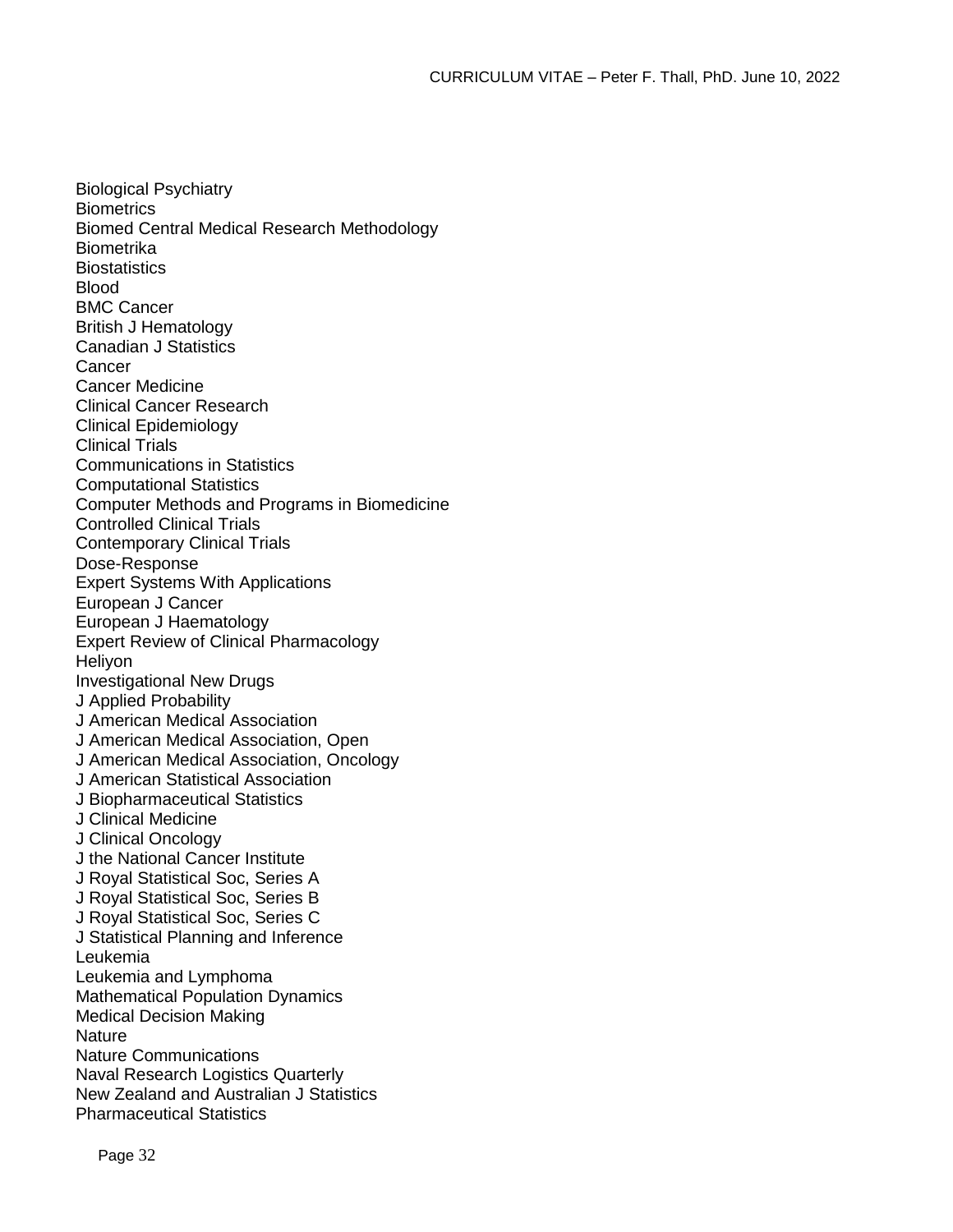Scientific Reports **Stat** Stat in Medicine Stat in Biopharmaceutical Research Stat in Biosciences Stat Methods in Medical Research Statistical Science **Technometrics Urology** 

**PhD Committee Member and Dissertation Reader, George Washington University, 1980-1994:** 

Belcher G Blodgett R Cowan C El-Dessouky S Fan M Johnson A Lindblad A Mohadier L Palesch Y Rundek B Wright E Younes, N

# **PhD Committee Member, Outside Institutions**

University of Waterloo, Department of Statistics and Actuarial Science, Canada, 1999: Min Zhan, "Analysis of Incomplete Event History Data."

Universite Montpellier, U.F.R. de Medicine, France, 2008: Nadine Houede – "Recherche de strategie biostatistique dans les essais cliniques de phase I/II d'association comprenant un agent non cytotoxique"

University of California at Santa Cruz, 2021 : Arthur Lui, Jack Baskin School of Engineering, Department of Applied Mathematics and Statistics, "Bayesian Modeling for Heterogeneous Multivariate Data"

# **PhD Thesis Supervisor**

J. Kyle Wathen, "Bayesian Doubly Optimal Group Sequential Designs for Randomized Clinical Trials," Graduate School of Biomedical Sciences, U. T. M.D. Anderson Cancer Center, 2005.

Andrew G. Chapple, "Bayesian Models for Clinical Trials and Survival Analysis," Department of Statistics, Rice University, 2018.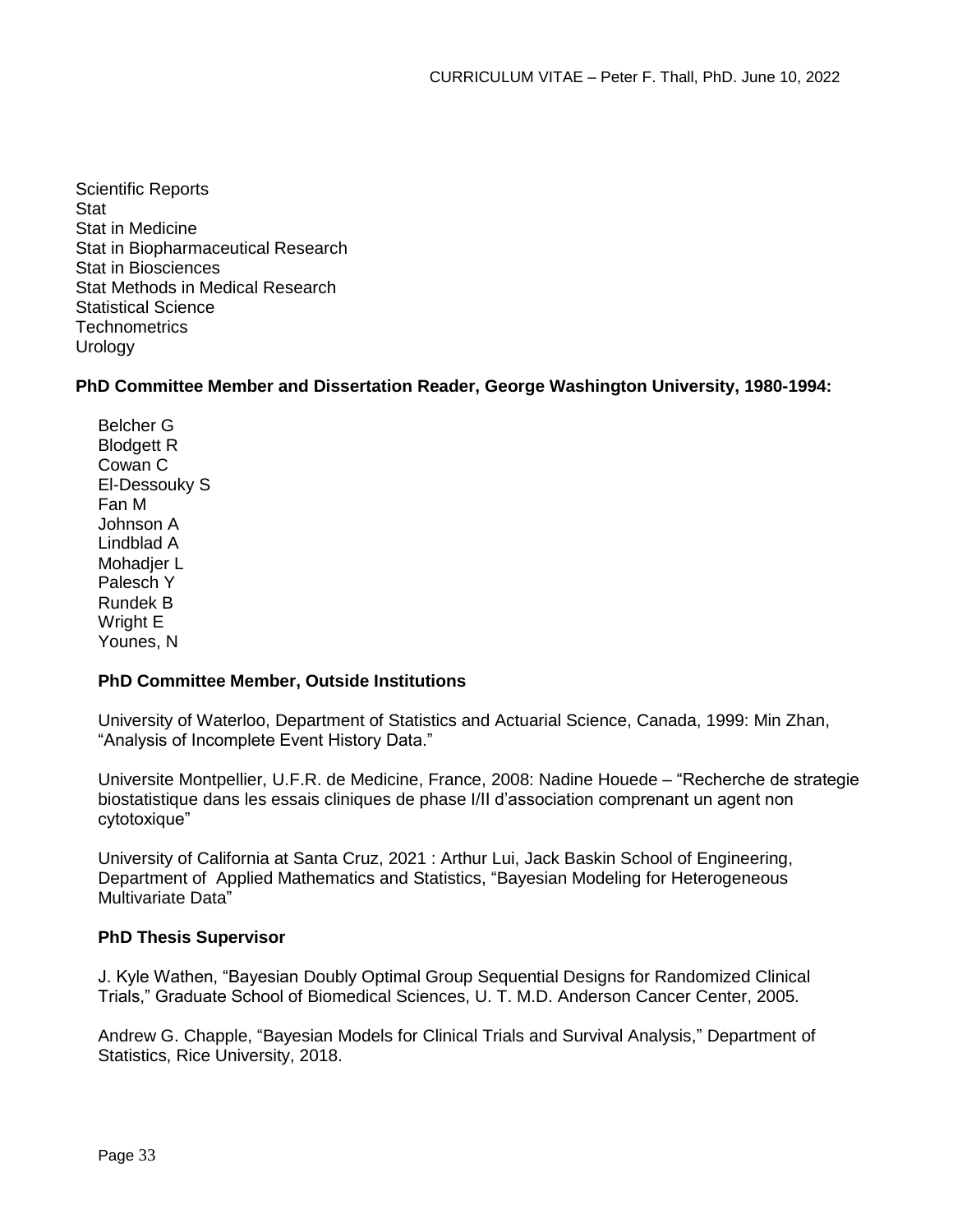### **PhD Committee Member, MD Anderson**

PhD exam committee member, GSBS, Yujie Zhao, 2020-21.

### **PhD Student Supervisor, Graduate School of Biologial Sciences, MD Anderson**

Wen Zhang 2022

#### **Postdoctoral Research Fellow Supervisor**

| <b>Brian Hobbs</b>   | 2010-2011 |                                          |
|----------------------|-----------|------------------------------------------|
| Juhee Lee            | 2012      | (jointly with Yuan Ji)                   |
| Ick-Hoon Jin         | 2012-2013 | (jointly with Ying Yuan)                 |
| Yanxun Xu            | 2014-2015 | (jointly with Peter Mueller and Yuan Ji) |
| <b>Thomas Murray</b> | 2014-2017 | (jointly with Ying Yuan)                 |
| Ruitao Lin           | 2017-2019 | (jointly with Ying Yuan)                 |
| Jacob Maronge        |           | 2021-present (jointly with Ying Yuan)    |

### **Rice University Summer Intern Supervisor**

Andrew Chapple, 2015, 2016 Shengbin Ye, 2020

### **Undergraduate Courses Taught - Univ Texas at Dallas and George Washington Univ**

1975 - 1990 Introductory statistics Regression analysis Design of experiments **Probability** Mathematical statistics Gambling and games of chance Complex variables Linear algebra Calculus<sup>1</sup>

### **Graduate Courses Taught - Univ Texas at Dallas and George Washington Univ**

1975 – 1990 Probability theory Mathematical statistics Stochastic processes Large-sample theory Distribution theory Linear models Design of experiments Generalized linear models Applied statistics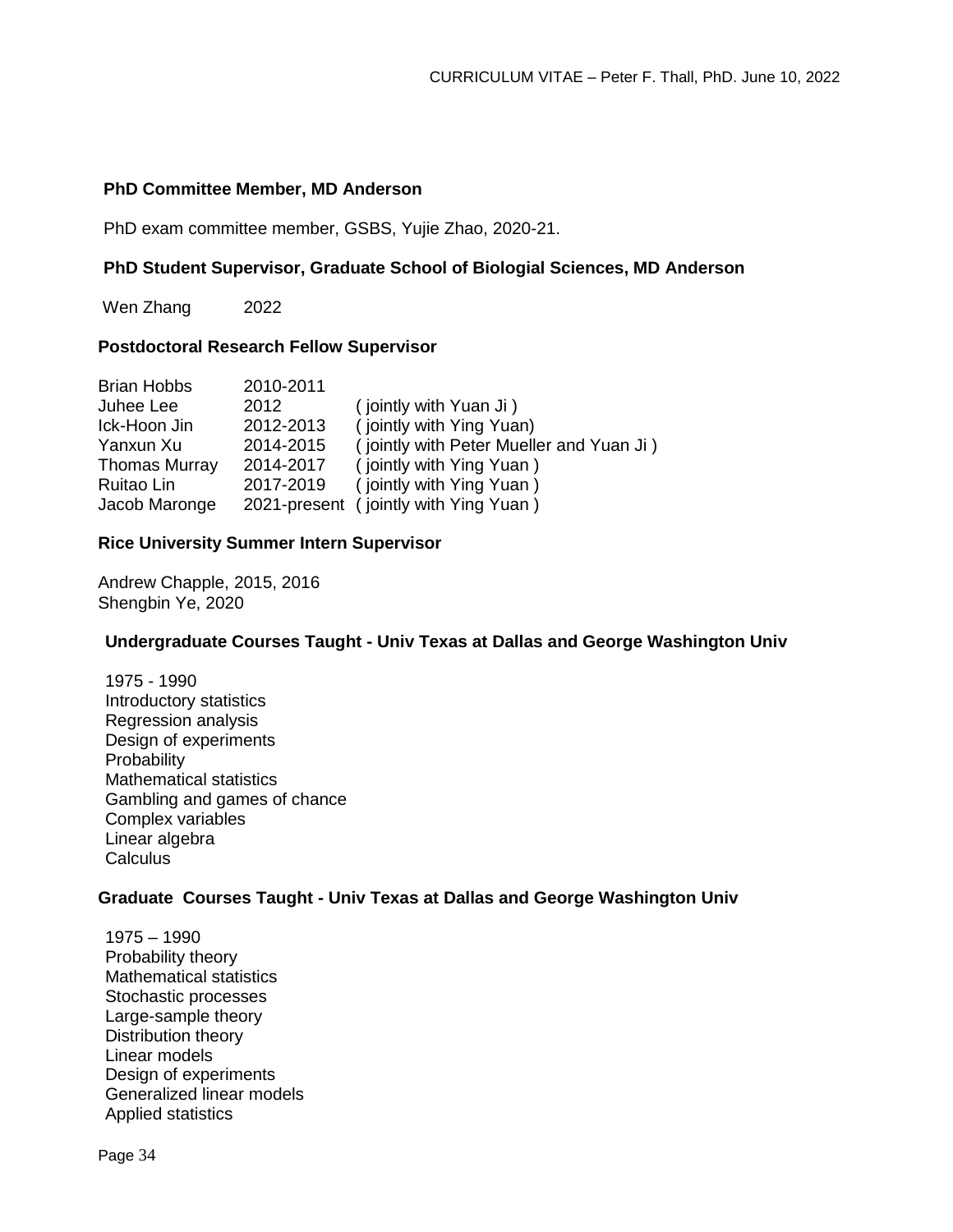# **Graduate Courses Taught, Rice Univ, MDACC Grad School of Biological Sciences, and UT School of Public Health**

Topics in Clinical Trials: 2002, 2004, 2006, 2008, 2010, 2012, 2014, 2016, 2020

### **Organization of National and International Conferences and Symposia**

- 1. "New Designs for Dose-Response Studies" (Discussant), Biometric Soc ENAR Meeting, Birmingham, AL, March 1995.
- 2. Scientific Program Committee, (Planning and organization of the conference scientific program, Invitation of speakers), International Soc for Clinical Biostatistics, Annual Meeting, Barcelona, Spain, July 31-August 4, 1995.
- 3. Scientific Program Committee, (Session Organizer) Soc for Clinical Trials, Annual Meeting, Anaheim, CA, May 2-5, 1999.
- 4. "Dose-Finding Methods for Early Phase Clinical Trials" (Session Organizer), Soc for Clinical Trials, Annual Meeting, Anaheim, CA, 1999.
- 5. "Design and Analysis of Clinical Trials with Multiple Endpoints" (Session Organizer), ENAR Annual Meeting, International Biometric Soc, Chicago, IL 2000.
- 6. "Outcome Adaptive Methods in Early Phase Clinical Trials" (Session Organizer), ENAR 2002 Spring Meeting, International Biometric Soc, Alexandria, VA, 2002.
- 7. "Recent Advances in Clinical Trial Design" (Session Organizer), WNAR Meeting of the International Biometric Soc, UCLA, June 23-26, 2002.
- 8. "New Statistical Methods for Dose-Finding", (Chairman and Conference Organizer), Henry Stewart Conferences, Washington, D.C., September 18-19, 2002.
- 9. "Bayesian Biostatistics: Introduction and Recent Advances", (Conference Organizer), M.D. Anderson Cancer Center, Houston, TX, January 28-31, 2003.
- 10. Scientific Program Committee, Soc for Clinical Trials Annual Meeting, (Planning and organization of the conference scientific program, Invitation of speakers), Portland, OR, May 22-25, 2005.
- 11. "Joint Modeling of Longitudinal and Time-to-Event Outcomes: Implications for Biomarkers and Surrogacy" (Session Organizer and Chair) Soc for Clinical Trials, Annual Meeting, Portland, OR, May 22-25, 2005.
- 12. "Ethical Issues in Early Phase Clinical Trials: The Physician's Perspective." Plenary Session, (Session Organizer and Chair) Soc for Clinical Trials, Annual Meeting, Portland, OR, May 22-25, 2005.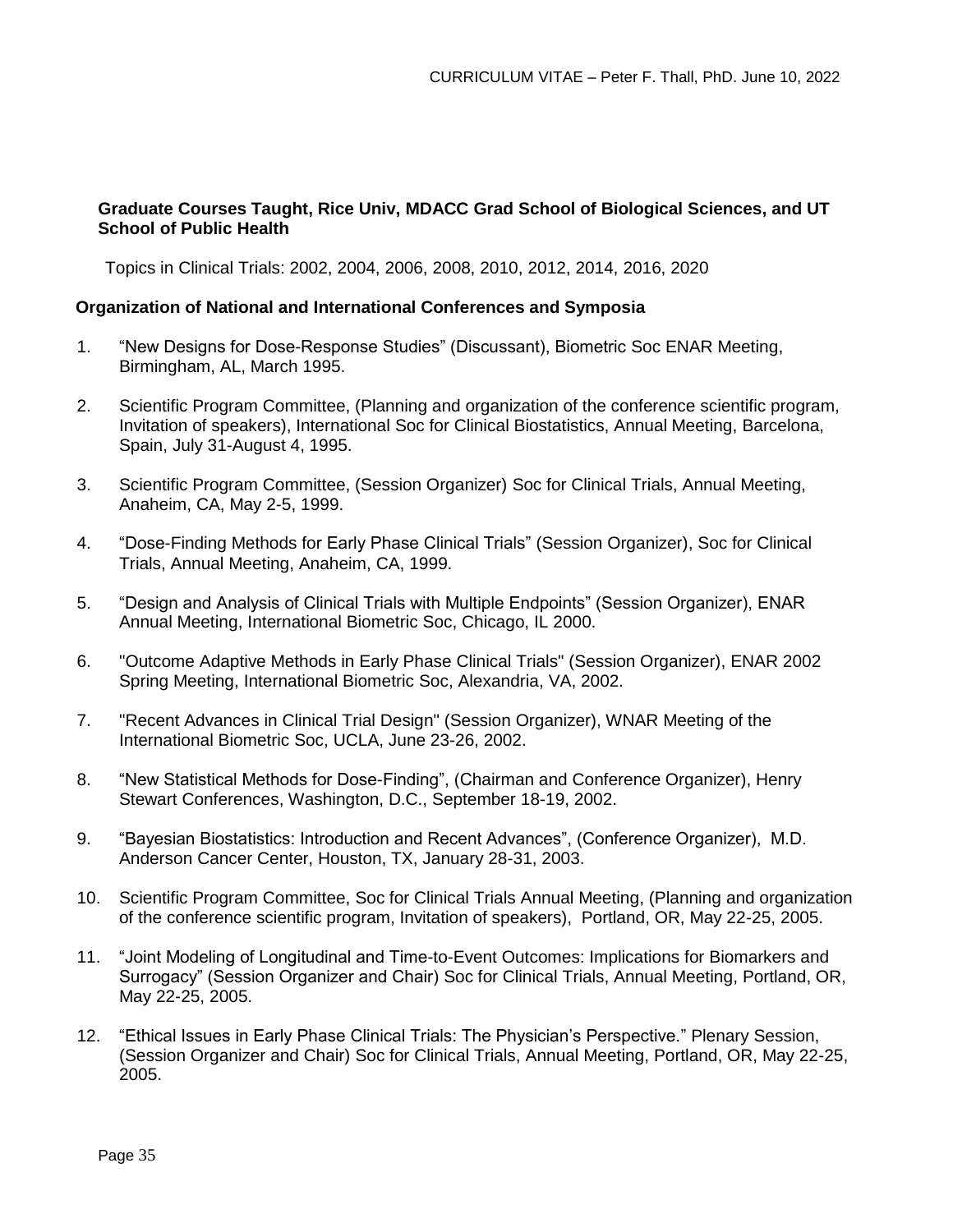- 13. "Recent Innovations in Clinical Trial Design", (Session Organizer and Chair), Joint Statistical Meetings, Minneapolis, MN, August 7-11, 2005.
- 14. "Bayesian Approaches to Clinical Trials" (Session Chair). Joint Statistical Meetings, Salt Lake City, UT, August 1, 2007.
- 15. "Dynamic Treatment Regimes: Practice and Theory" (Session Organizer). ENAR Meeting of the International Biometric Soc, Crystal City, VA, March 16-19, 2008.
- 16. "Bayesian Methods in Clinical Trials" (Session Organizer). Drug Information Association, Statistical European Meeting, Ljubljana, Slovenia, October 22-24, 2008.
- 17. "Practical Applications of Dynamic Treatment Regimes in Medicine" (Session Organizer and Chair). ENAR Meeting of the International Biometric Soc, Miami, FL, March 20-23, 2011.
- 18. Scientific Program Committee, International Indian Statistical Association Bi-Annual Conference, Chennai, India, January 2-5, 2013
- 19. "Recent Advances in Bayesian Methods for Clinical Trials" (Session Organizer). International Indian Statistical Association Bi-Annual Conference, Chennai, India, January 2-5, 2013.
- 20. "Section on Bayesian Statistical Science Student Paper Travel Award Winners I", Topic Contributed, (Session Organizer), Joint Statistical Meetings, Montreal, Canada, 2013
- 21. "Section on Bayesian Statistical Science Student Paper Travel Award Winners II", Topic Contributed, (Session Organizer), Joint Statistical Meetings, Montreal, Canada, 2013
- 22. Section on Bayesian Statistical Science Student Travel Award Winners, Session 3, Topic Contributed Papers (Session Chair), Joint Statistical Meetings, Boston, MA, 2014
- 23. "Response-Adaptive Randomization: Recent Developments and Controversies" Topic Contributed, (Session Chair), Joint Statistical Meetings, Seattle, WA, 2015.
- 24. "Bayes and Nonparametric Bayes Methods in Medical Studies" Invited Papers (Session Organizer) sponsored by Section on Bayesian Statistical Science, Joint Statistical Meetings, Seattle, WA, 2015.
- 25. "Practical Utility-Based Bayesian Clinical Trial Design" Topic Contributed Papers (Session Organizer and Chair) co-sponsored by Section on Bayesian Statistical Science, Biopharmaceutical Section , and International Soc for Bayesian Analysis, Joint Statistical Meetings, Chicago, IL, 2016.
- 26. "Recent Advances in Practical Clinical Trial Design" (Session Organizer). Invited Paper Session, ENAR Meeting of the International Biometric Soc, Atlanta, GA, March 25-28, 2018.
- 27. "Applied Bayesian Precision Medicine" (Session Organizer). Invited Paper Session, Workshop on Bayesian Causal Inference, Ohio State University, Columbus, OH, June 2-4, 2019.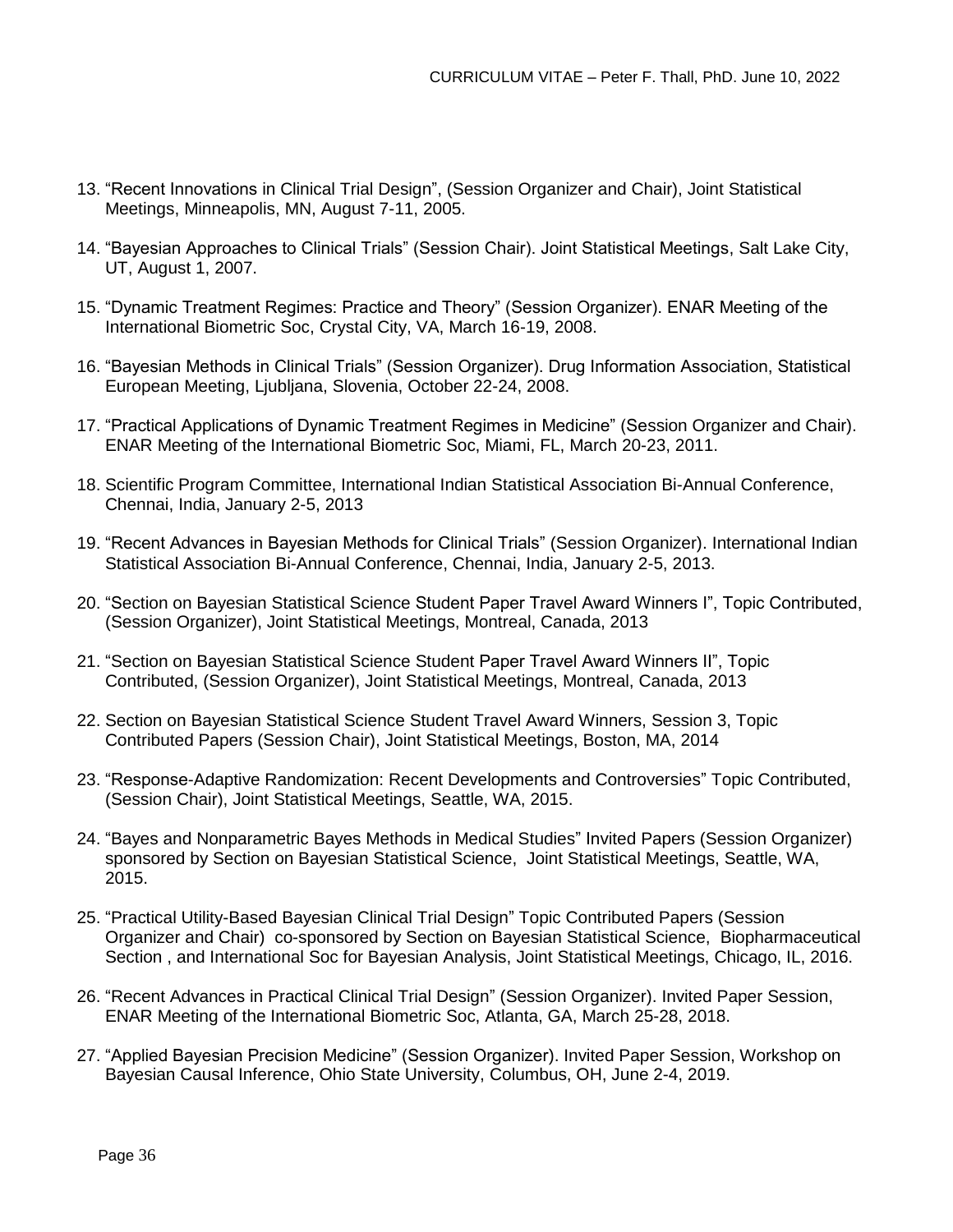28. "Practical Bayesian Precision Medicine: Design and Analysis" (Session Organizer). Invited Paper Session, iBRIGHT 2019 conference, Department of Biostatistics, M.D. Anderson Cancer Center, Houston, TX, November 11-13, 2019.

# **Short Courses Presented**

- 1. Two-day short course "Phase I / Phase II Designs for Oncology Trials", CIBA-Geigy Pharma, Basel, Switzerland, September 9-10, 1996.
- 2. Two-day short course, "Statistical Methods for Design and Monitoring of Early Phase Clinical Trials", Novartis Pharma, Basel, Switzerland, October 20-21, 1997.
- 3. Half-day short course, "Design of Early Phase Oncology Clinical Trials", Pediatric Blood and Marrow Transplant Consortium, St. Louis, MO, April 4, 1998.
- 4. Two day tutorial workshop on clinical trial design and conduct. Novartis Pharma, Morristown, NJ, March 6-7, 2003.
- 5. Tutorial workshop on adaptive Bayesian methods for clinical trials. Novartis Pharma, Basel, Switzerland, November 10-11, 2003.
- 6. Two day tutorial workshop on adaptive Bayesian methods for clinical trials. Serono International, Geneva, Switzerland, November 12, 2003.
- 7. Three-day short course, "Modern Bayesian Methods for Clinical Trials", Center for Drug Evaluation and Research, U.S. Food and Drug Administration, Rockville, MD. Taught jointly with B. Carlin, December 10-12, 2003.
- 8. One-day short course, "Designing Clinical Trials: Practical Bayesian Methods", Joint Statistical Meetings, Toronto, Canada, August 8, 2004.
- 9. Half-day short course, "Recent Advances in Bayesian Adaptive Dose-Finding", Annual Meeting of the Soc for Clinical Trials, Portland, OR, May 22, 2005.
- 10. Three-day short course, "Modern Methods for Clinical Trials", Departamento de Bioestadística Epidemiología, Escuela de Salud Pública, RCM, UPR, San Juan, Puerto Rico. Taught jointly with M. Munsell and G. Yin, February 22-24, 2006.
- 11. Three-lecture tutorial: (i) Introduction to Bayesian Statistical Concepts. (ii) Bayesian Dose-Finding in Early Phase Clinical Trials. (iii) Covariate-Adjusted Adaptive Randomization in a Clinical Trial with Multi-Stage Therapy. Presented at "Innovative Proof-of-Concept Designs for Phase I/II and IIIb Studies." Scian Services, Toronto, Canada, May 3-4, 2006.
- 12. Three-day short course, "Bayesian Clinical Trial Designs", Institut Bergonie, Bordeaux, France. Taught jointly with J. Cook, June 12-14, 2006.
- 13. Half-day short course, "Practical Bayesian Dose-Finding Methods", Thirtieth Annual Midwest Biopharmaceutical Statistics Workshop, Ball State University, Muncie, IN, May 21, 2007.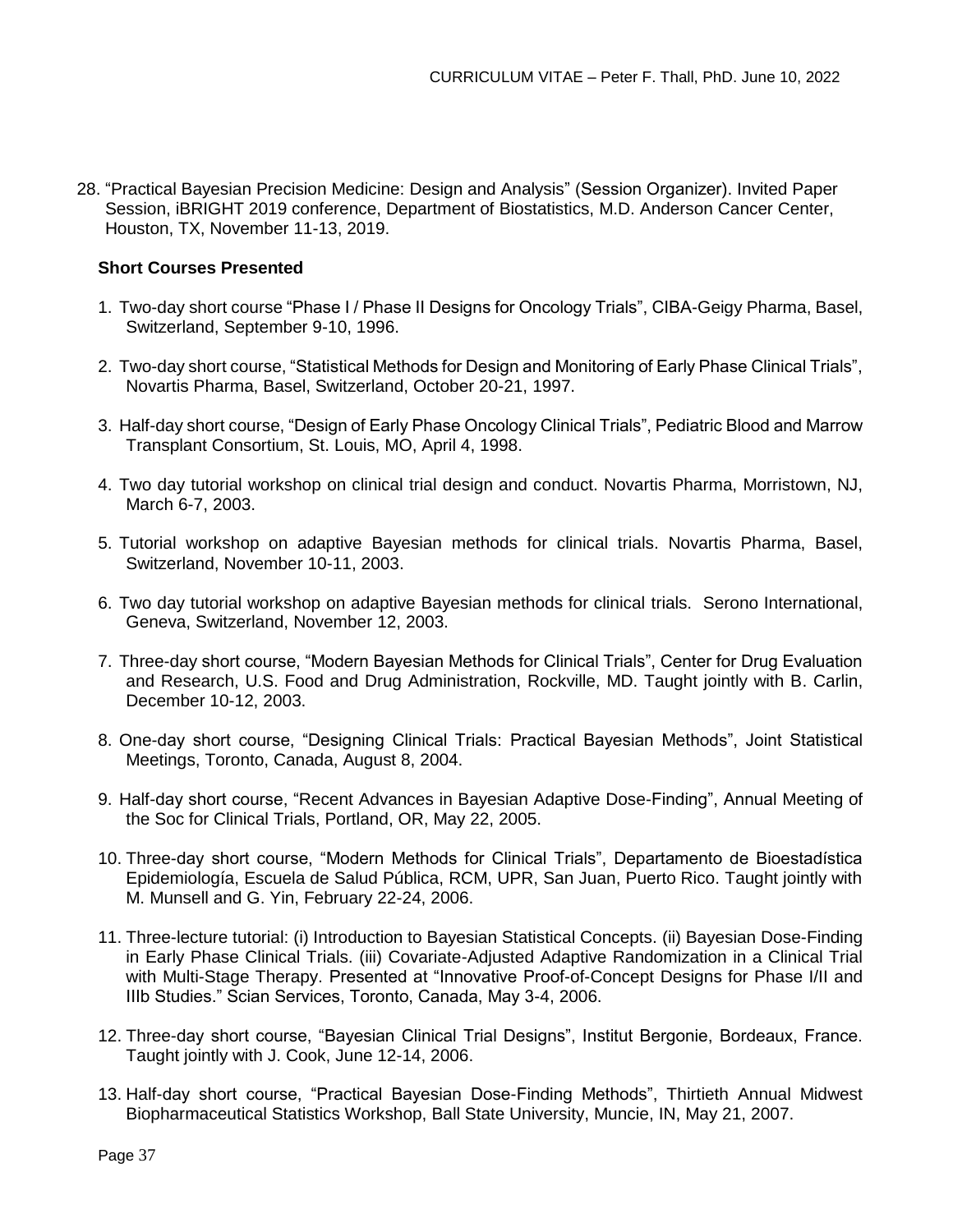- 14. One-day short course, "Practical Bayesian Clinical Trial Design", Joint Statistical Meetings, Salt Lake City, UT, July 30, 2007.
- 15. Half-day short course, "Bayesian Methods for Phase II Clinical Trials", City of Hope Cancer Center, Duarte, CA, October 18, 2007.
- 16. Three-day short course, "Practical Bayesian Clinical Trial Design", Northern Illinois Pharmaceutical Group, Abbott Laboratories, Lake Bluff, IL. Taught jointly with J. Wathen, December 5-7, 2007.
- 17. One-day short course, "Modern Practical Bayesian Clinical Trial Design", Joint Statistical Meetings, Denver, CO. Taught jointly with J. Wathen, August 3, 2008.
- 18. Half-day short course "Some Practical Bayesian Phase I and Phase I/II Designs", Hoffman-LaRoche, Inc., Nutley, NJ. October 10, 2008.
- 19. One-day short course, "Recent Developments in Practical Bayesian Methods for Clinical Trials", International Chinese Statistical Association, Applied Statistics Symposium, San Francisco, June 21, 2009.
- 20. Half-day short course, "Recent Advances in Bayesian Adaptive Methods for Clinical Trials", FDA/Industry Statistics Workshop, Washington DC, Sept. 23, 2009.
- 21. Three-day short course, "Recent Developments in Practical Bayesian Methods for Clinical Trials", Savannah, GA, Sixteenth Annual Biopharmaceutical Applied Statistics Symposium, November 11- 13, 2009.
- 22. One-day short course, "Recent Developments in Practical Bayesian Methods for Clinical Trials", Indianapolis, IN, International Chinese Statistical Association, Applied Statistics Symposium, June 20, 2010.
- 23. One-day short course, "Bayesian Methods in Early Phase Clinical Trials." Millennium Pharmaceuticals, Inc. The Takeda Oncology Company, Boston, MA, August 30, 2010.
- 24. Webinar, "Dysfunctional Paradigms in Clinical Trials: Some Bayesian Alternatives," sponsored by the Section on Bayesian Statistical Science, American Statistical Association, June 7, 2012.
- 25. One-day short course, "Hybrid Bayesian Adaptive Clinical Trial Designs," International Chinese Statistical Association, 2012 Applied Statistics Symposium, Boston, MA, June 23, 2012.
- 26. Half-day short course, "Utility-Based Clinical Trial Design and Analysis", FDA/Industry Statistics Workshop, Washington DC, Sept. 12, 2012.
- 27. One-day short course, "Recent Advances in Bayesian Clinical Trial Design", taught jointly with B. Hobbs, Joint Statistical Meetings, Montreal, Canada, August 4, 2013.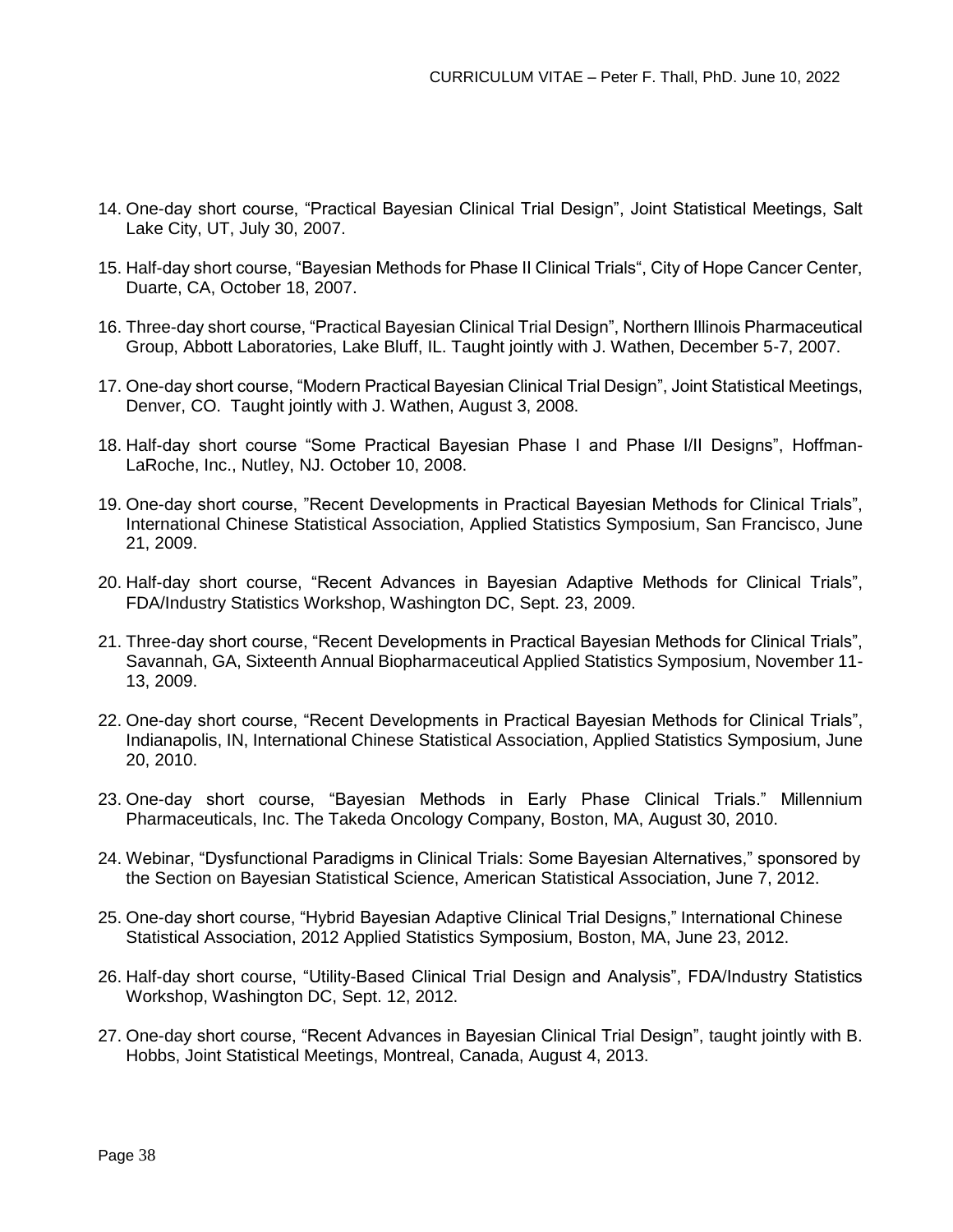- 28. One-day short course, "Recent Advances in Bayesian Clinical Trial Design", taught jointly with B. Hobbs, International Chinese Statistical Association and Korean International Statistical Soc Joint Applied Statistics Symposium, Portland, Oregon, June 15, 2014.
- 29. Half-day short course. "Practical Solutions for Simple Problems with Bad Consequences in Clinical Trials" ENAR Meeting of the International Biometric Soc, Austin, TX, March 6, 2016.
- 30. One-day short course, "Bayesian Designs for Phase I-II Clinical Trials", taught jointly with Y. Yuan, Joint Statistical Meetings, Baltimore, MD, July 29, 2017.
- 31. Half-day short course, "Statistical Remedies for Flawed Conventions in Medical Research" Stat4Onc Annual Meeting, Hartford, CT, April 25, 2019.
- 32. Half-day short course, "Bayesian Designs for Phase I-II Clinical Trials", taught jointly with Y. Yuan, ASA Biopharmaceutical Section Regulatory-Industry Statistics Workshop, September 22, 2020.
- 33. Half-day short course, "Statistical Remedies for Flawed Conventions in Medical Research" International Chinese Statistical Association, Applied Statistics Symposium, December 13, 2020.
- 34. Half-day short course, "Statistical Remedies for Flawed Conventions in Medical Research" Harvard Catalyst Biostatistics Program, October 15, 2021.

### **Invited Talks at Professional Meetings**

- 1. Cluster Shock Models. American Statistical Association Meeting, Washington, D.C., 1979
- 2. Gambling and Games of Chance. Washington Statistical Soc, Washington, D.C., 1983
- 3. Assessment of Stratum-Covariate Interactions in Cox's Proportional Hazards Regression Model. Soc for Clinical Trials Annual Meeting, St. Louis, Missouri, 1983.
- 4. Nonparametric Two-Sample Tests for Recurrence Rates Based on Censored Count Data. Soc for Clinical Trials Meeting, Montreal, Canada, 1986.
- 5. Mixed Poisson Likelihood Regression Models for Longitudinal Interval Count Data. American Statistical Association Meeting, Chicago, IL, 1986.
- 6. A Two-stage Design for Choosing Among Several Experimental Treatments and a Control in Phase III Clinical Trials. Soc for Clinical Trials Meeting, Atlanta, GA, 1987.
- 7. Optimal Two-Stage Designs for Clinical Trials with Binary Response. Soc for Clinical Trials Meeting, San Diego, CA, 1988.
- 8. Some Covariance Models for Longitudinal Count Data with Overdispersion. Biometric Soc ENAR Meeting, Baltimore, Maryland, 1990.
- 9. Some Covariance Models for Longitudinal Count Data with Overdispersion. Biometric Soc WNAR Meeting, Santa Barbara, CA, July 2, 1991.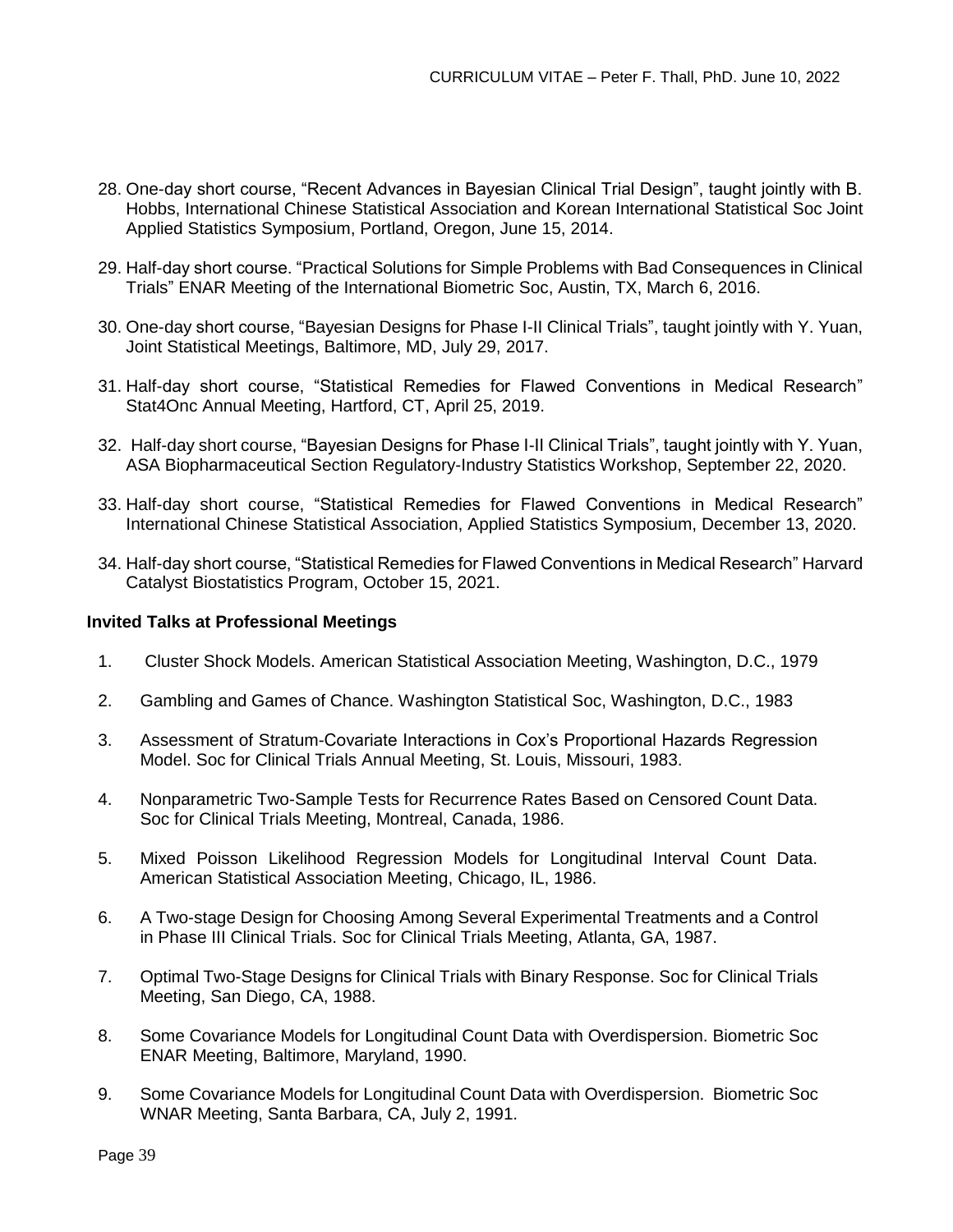- 10. Test-based Variable Selection via Cross-Validation. Presented at the 1992 Conference of Texas Statisticians, Baylor University, Waco, TX, February 28-29, 1992.
- 11. Practical Bayesian Guidelines for Phase IIB Clinical trials. 1992 annual meetings for the Soc for Clinical Trials, Philadelphia, PA, May 10-13, 1992.
- 12. A Bayesian Strategy for Screening Cancer Treatments Prior to Phase II Clinical Evaluation. 13th annual meeting of the International Soc of Clinical Biostatistics, Copenhagen, Denmark, August 17-21, 1992.
- 13. Bayesian Design and Monitoring of Phase II Clinical Trials. Presented at the International Biometrics Conference, Hamilton, New Zealand, December 7-11, 1992.
- 14. Sample Size and Monitoring Criteria for Bayesian Phase II Clinical Trials. 14th Annual Meeting of the Soc for Clinical Trials, Orlando, FL, May 25, 1993.
- 15. Bayesian Designs for Phase II Clinical Trials With Single or Multiple Endpoints. 14th Meeting, International Soc. Clinical Biostat, Cambridge, UK, September 20-24, 1993
- 16. Bayesian Sequential Monitoring Designs For Single-Arm Clinical Trials with Multiple Outcomes. ENAR Meeting of Biometric Soc, Cleveland, OH, April 10-14, 1994
- 17. Bayesian Sequential Monitoring Designs For Single-Arm Clinical Trials with Multiple Outcomes. 1994 Meeting of the Soc. for Clinical Trials, Houston, TX, May 8-11, 1994
- 18. Estimating Genomic Category Probabilities from Fluorescent *in situ* Hybridization Counts with Misclassification. Presented at the 1996 Eastern North American Region of the International Biometric Soc Meeting, Basic Science Session, Richmond, VA, March 20, 1996.
- 19. A Strategy for Monitoring Multiple Outcomes in Early Phase Trials, or How to Conduct Single-Arm Trials if You Must. Presented at the Symposium on Bayesian Approaches to Clinical Trials, Harvard School of Public Health, Brookline, MA, March 28, 1996.
- 20. Semiparametric Regression Analysis for Recurrent Event Interval Counts. 1996 ENAR Spring Meeting, Richmond, VA, March 19, 1996.
- 21. Parametric Likelihoods for Multiple Nonfatal Competing Risks and Death. Presented in the session "*Topics in Lifetime Data Analysis in Medical Research*," at the Silver Jubilee Annual Meeting of the Statistical Soc of Canada, University of New Brunswick, Fredericton, Canada, June 1-4, 1997.
- 22. A Strategy for Dose-Finding and Safety Monitoring Based on Efficacy and Adverse Outcomes in Phase I/II Clinical Trials, Symposium on Treatment Selection in Early Phase Clinical Research, MPS Research Unit, The University of Reading, U.K., October 15, 1997.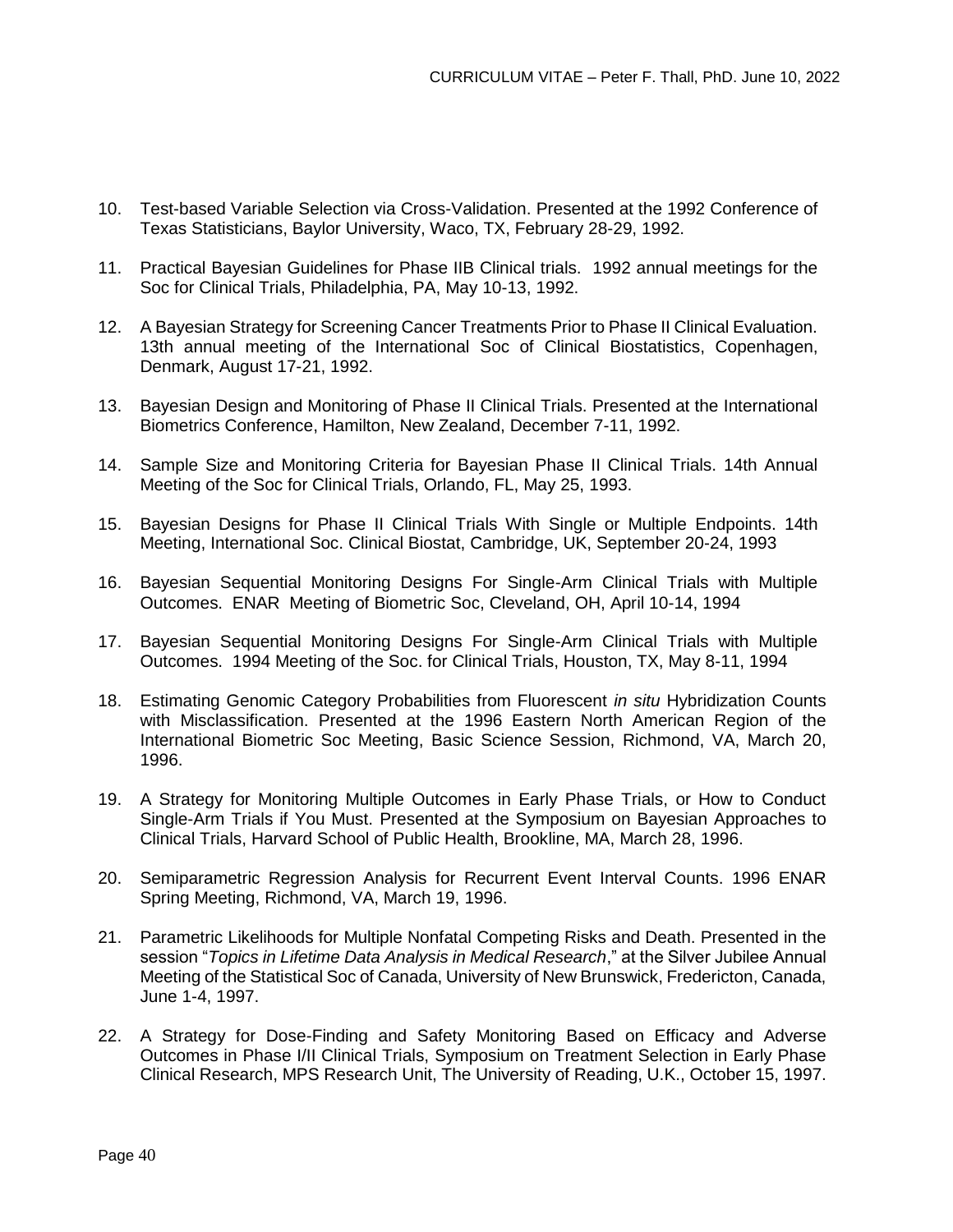- 23. Variable Selection in Regression Via Repeated Data Splitting. ENAR Spring Meeting, Memphis, TN, March 23, 1997.
- 24. Variable Selection in Regression Via Repeated Data Splitting. 29th Symposium on the Interface Between Computing Science and Statistics, Houston, TX, May 15, 1997.
- 25. A Strategy for Dose-Finding and Safety Monitoring Based on Efficacy and Adverse Outcomes in Phase I/II Clinical Trials. 3rd International Congress on Statistical Methods in Biopharmacy: Optimising in Drug Development, Paris, France, September 15-16, 1997.
- 26. A Strategy for Dose-Finding and Safety Monitoring Based on Efficacy and Adverse Outcomes in Phase I/II Clinical Trials. ENAR Spring Meeting, Pittsburgh, PA, March 28-April 1, 1998.
- 27. A Strategy for Dose-Finding and Safety Monitoring Based on Efficacy and Adverse Outcomes in Phase I/II Clinical Trials, Drug Information Association's Annual Symposium "Global Challenges and Strategies in the Pharmaceutical Industry, Recent Developments in Design and Analysis of Oncology Trials", Hilton Head, SC, March 15-17, 1998.
- 28. Some Experiences Applying the Continual Reassessment Method at M.D. Anderson Cancer Center, Drug Information Association's 34th Annual Meeting, Boston, MA, June 7-11, 1998.
- 29. Treatment Comparisons based on Two-Dimensional Safety and Efficacy Alternatives in Oncology Trials. ENAR Spring Meeting, Atlanta, GA, March 28-31, 1999.
- 30. A Strategy for Dose-Finding and Safety Monitoring Based on Safety and Efficacy Outcomes in Phase I/II Clinical Trials, 1998 WNAR Annual Meeting/IMS Western Regional Meeting, San Diego, CA, June 28-30, 1998.
- 31. Treatment Comparisons Based on Two-Dimensional Safety and Efficacy Alternatives in Oncology Trials. International Biometric Soc, Region Oesterreich-Schweiz, Advances in Biometry, Basel, Switzerland, September 27-30, 1999.
- 32. Approximate Bayesian Evaluation of Multiple Treatment Effects: An Alternative to Hypothesis Testing. Mathematisches Forschungsinstitut Oberwolfach, Medical Statistics: Current Developments in Statistical Methodology for Clinical Trials, Oberwolfach, Germany, February 6-12, 2000.
- 33. Evaluating Multiple Treatment Courses in Clinical Trials. ENAR Meeting of the International Biometric Soc, Session on "*Design and Analysis of Clinical trials With Multiple Endpoints*", Chicago, IL, March 19-22, 2000.
- 34. Treatment Comparisons Based on Two-Dimensional Safety and Efficacy Alternative in Clinical Trials. International Chinese Statistical Association, Applied Statistics Symposium, Piscataway, NJ, June 1-3, 2000.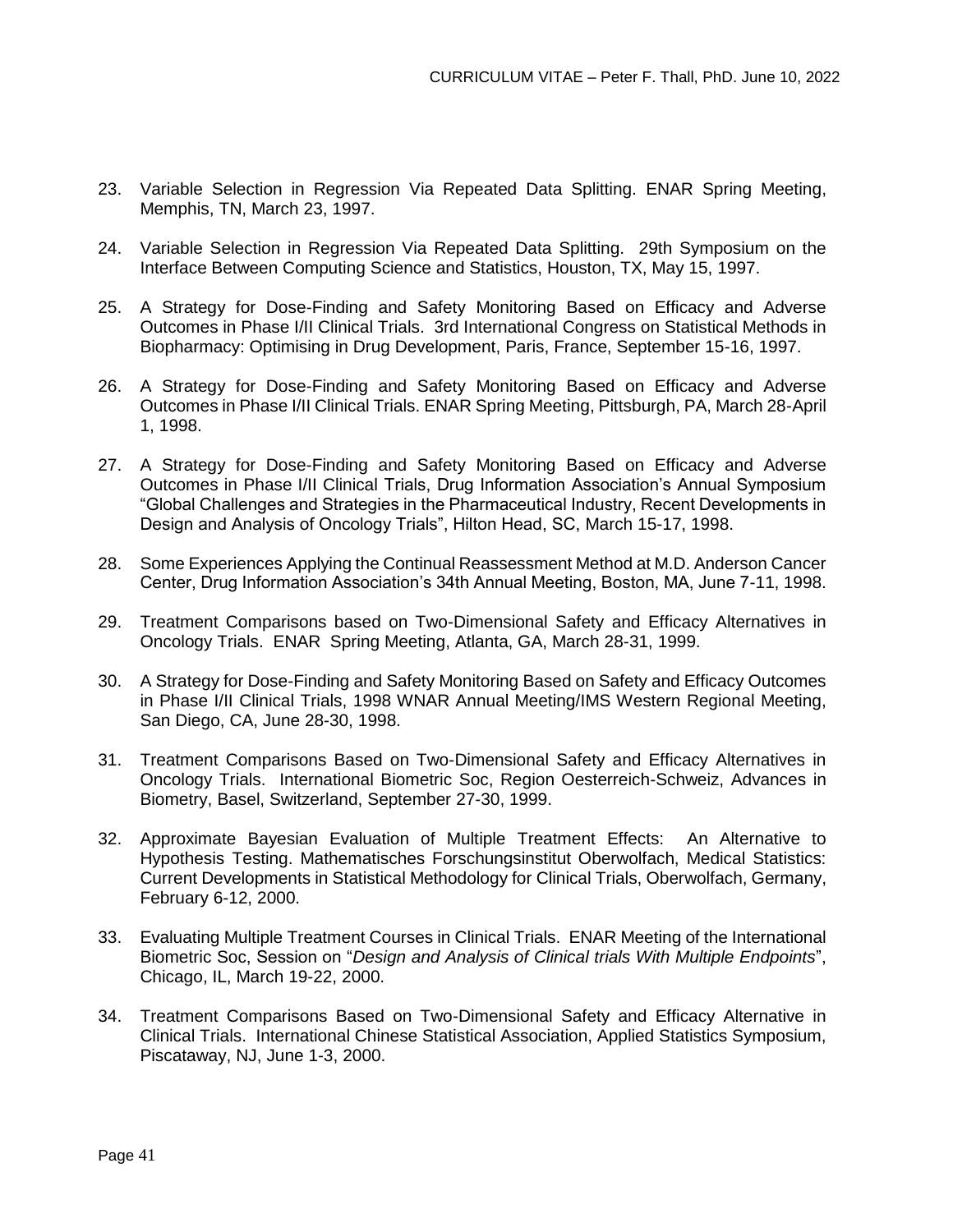- 35. Bayesian Methods in Early Phase Clinical Trial Design. American Statistical Association, Section on Bayesian Statistics, Joint Statistical Meetings, Indianapolis, IN, August 13-17, 2000.
- 36. Bayesian Strategies for Small *n* Clinical Trials. Conference on Future Directions for Small *n* Clinical Research Trials, National Academy of Sciences, Washington, D.C., September 28, 2000.
- 37. Bayesian Methods for Early Phase Clinical Trials: Dose-Finding and Safety Monitoring, First Annual Short Course in Bayesian Biostatistics: Applications to Clinical and Pharmaceutical Research, M.D. Anderson Cancer Center, Houston, TX, January 16-19, 2001.
- 38. Adaptive Designs: A Non-Small Cell Lung Cancer Trial. First Annual Short Course in Bayesian Biostatistics: Applications to Clinical and Pharmaceutical Research, M.D. Anderson Cancer Center, Houston, TX, January 16-19, 2001.
- 39. Practical Adaptive Sequential Dose-Finding in Phase I/II Clinical Trials. Statistics of Optimal Dosing, Henry Stewart Conferences, Washington, DC, July 26, 2001.
- 40. Seamlessly Expanding a Randomized Phase II Trial to Phase III. Joint Statistical Meetings, American Statistical Assoc., Section on Bayesian Statistics, Atlanta, GA, August 5-9, 2001.
- 41. Multi-course Treatment Strategies for Clinical Trials of Rapidly Fatal Diseases. Bayesian Workshop VI, Carnegie Mellon University, Pittsburgh, PA, September 28-29, 2001.
- 42. A Hierarchical Bayesian Model for an Activity Trial of Gleevec in Sarcoma: Borrowing Strength Across Disease Subtypes. Connective Tissue Oncology Soc Consortium Meeting, West Palm Beach, FL, November 1-3, 2001.
- 43. Recent Advances in Outcome-Adaptive Clinical Trial Design. 9<sup>th</sup> Genitourinary Oncology Conference, Melvin Samuels Lectureship, Houston, TX, February 7-8, 2002.
- 44. Seamlessly Expanding a Randomized Phase II Trial to a Phase III Trial. Statistics of Multi-Center Trials, Henry Stewart Conferences, Washington, D.C. March 5, 2002.
- 45. Adaptive Decision Making in a Lymphoctye Infusion Trial. ENAR Meeting of the International Biometric Soc, Session on "*Outcome Adaptive Methods in Early Phase Clinical Trials*," Alexandria, VA, March 17-20, 2002.
- 46. Adaptive Design Strategies for Gene Therapy Trials. Workshop "*Cancer-How to Design Cancer Gene Therapy Clinical Trials*," American Soc of Gene Therapy, 5th Annual Meeting, Boston, MA, June 5-9, 2002.
- 47. Seamlessly Expanding a Randomized Phase II Trial to a Phase III Trial, Session "*Recent Advances in Clinical Trial Design*." WNAR Meeting of the International Biometric Soc, UCLA, CA, June 23-26, 2002.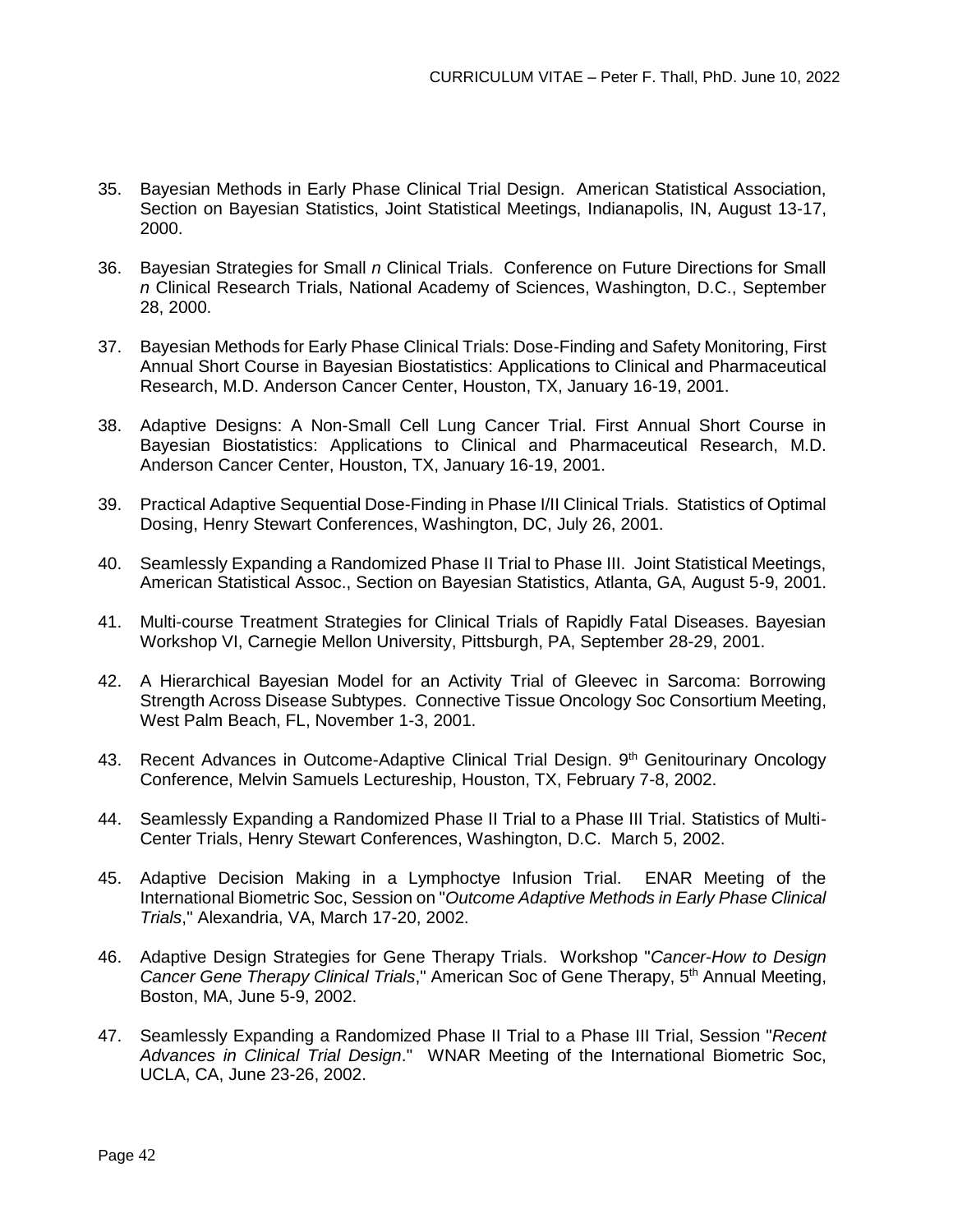- 48. Dose-Finding with Two Agents in Phase I Oncology Trials. *New Statistical Methods for Dose-Finding*, Henry Stewart Conferences, Washington, D.C., September 18-19, 2002.
- 49. Some Bayesian Approaches to Sarcoma Trials. Annual Meeting of the Connective Tissue Oncology Soc, San Francisco, CA, October 31-November 2, 2002.
- 29. Practical Adaptive Decision-Making in Oncology Clinical Trials. Bayesian Biostatistics: Introduction and Recent Advances Short Course & Symposium, M.D. Anderson Cancer Center, Houston, TX, January 28-31, 2003.
- 30. Evaluating Therapeutic Strategies in Multi-Course Clinical Trials. ENAR 2003 Spring Meeting of the International Biometric Soc, Tampa, Florida, March 30-April 2, 2003.
- 31. Adaptive Decision-Making in a Lymphocyte Infusion Trial. Conference on New Directions in Experimental Design, Chicago, IL, May 14-17, 2003.
- 32. Covariate-Adjusted Adaptive Randomization in a Multi-Stage Sarcoma Trial. Dept. of Biostatistics, Harvard Schering-Plough Workshop on Development and Approval of Oncology Drug Products: Impact of Statistics, Boston, MA, May 28-30, 2003.
- 33. Biostatistical Consulting: The Doctor-Statistician relationship. Roundtable Luncheon, Section on Bayesian Statistical Sciences, American Statistical Association, Joint Meetings, San Francisco, CA, August 2–7, 2003.
- 34. Adaptive Randomization in a Multi-Stage Trial: Gemcitabine +/- Docetaxel for Soft Tissue Sarcoma. In the session "Clinical Trials: 2003 and Beyond," annual meeting of the Connective Tissue Oncology Soc, Barcelona, Spain, November 6-8, 2003.
- 35. Dose-Finding With Two Agents in Phase I Oncology Trials. In the session "*Recent Developments in Phase I Trials Design*," ENAR 2004 Meeting of the International Biometric Soc, Pittsburgh, PA, March 27-31, 2004.
- 36. Dose-Finding Based On Efficacy-Toxicity Trade-Offs. *Design and Analysis of Phase II Clinical Trials*, 25<sup>th</sup> Annual Meeting of the Soc for Clinical Trials, New Orleans, LA, May 23-26, 2004.
- 37. A Donor Lymphocyte Infusion Trial: Adaptively Optimizing Infusion Times. In the Jiann-Ping Hsu Invited Paper Session on Pharmaceutical/Regulatory Sciences: *Adaptive Designs for Clinical Trials.* International Chinese Statistical Association 2004 Applied Statistics Symposium, San Diego, CA, June 6-9, 2004.
- 38. Bayesian Sensitivity Analyses of Confounded Treatment Effects in Survival Analysis. 25<sup>th</sup> Spring Symposium, New Jersey Chapter, American Statistical Assoc. "*Advances in Survival Analysis Methods for Clinical Trials*." Piscataway, NJ, June 29, 2004.
- 39. Hybrid Adaptive Designs for Clinical Trials. Session on "Flexible Adaptive Design," Joint Statistical Meetings, Toronto, Canada, August 8-12, 2004.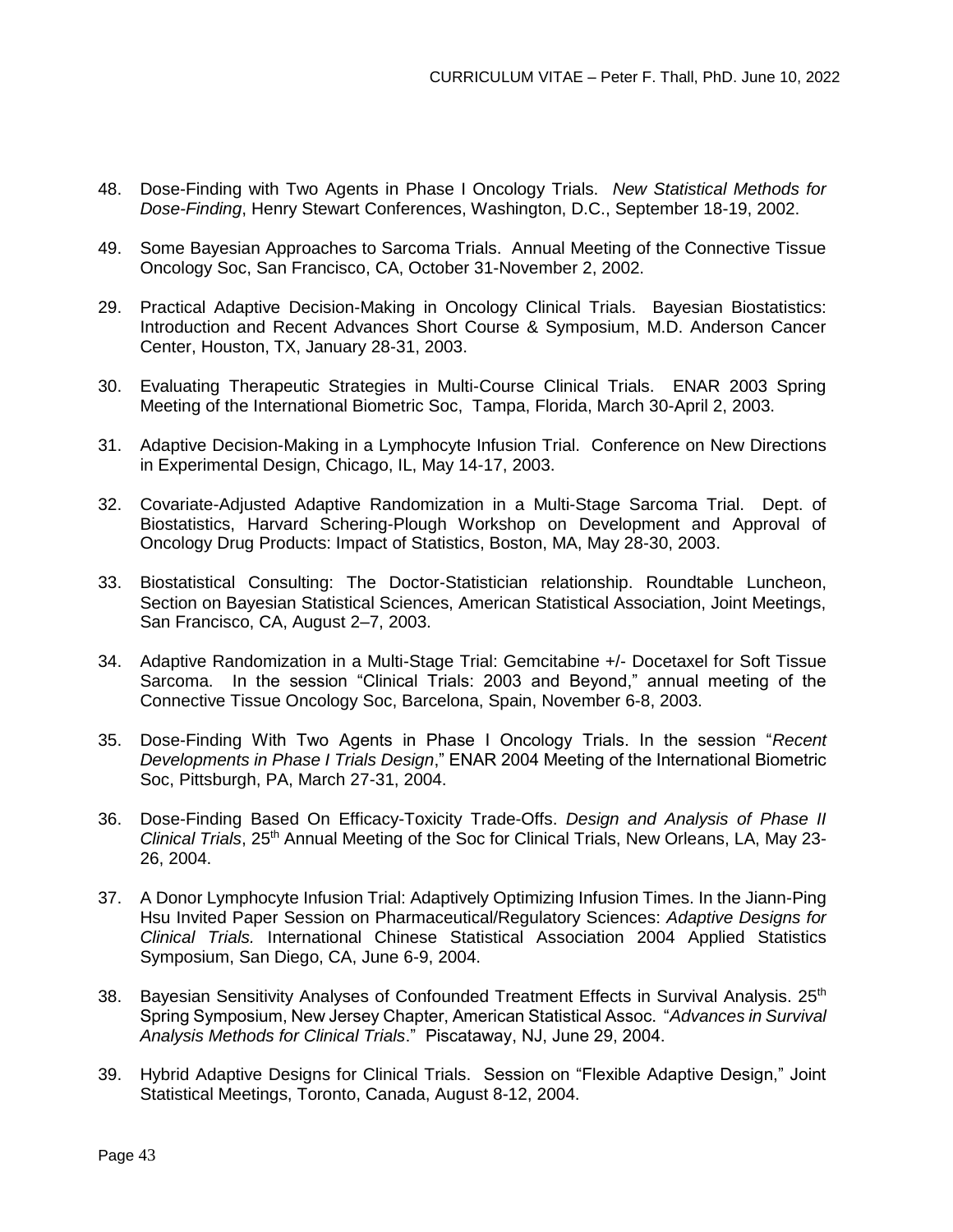- 40. Practical Hybrid Clinical Trial Designs. Session on "Clinical trial designs to combine different stages of drug development," 25<sup>th</sup> Annual Conference of the International Soc for Clinical Biostatistics, Leiden, The Netherlands, August 15-19, 2004.
- 41. Bayesian Adaptive Methods for Clinical Trial Design and Conduct. Future Clinical Trials Issues in Multiple Sclerosis, Annual Meeting of the Multiple Sclerosis Soc, Washington, D.C., December 2-4, 2004.
- 42. Some Phase 23 Clinical Trial Designs. Biostatistical Issues and the Design of Type 1 Diabetes TrialNet Protocols, NIDDK, Bethesda, Maryland, March 7, 2005.
- 43. Dose-Finding Based On Efficacy and Toxicity in Phase I/II Clinical Trials. In the session "*Recent Developments in Sequential Clinical Trials Methodology*" ENAR Meeting of the International Biometric Soc, Austin, Texas, March 20-23, 2005.
- 44. On the Hazards of Survival Time Comparisons in the Presence of Recurrent Disease. Sarcoma Alliance for Research through Collaboration Biannual Meeting, Orlando, Florida, May 13, 2005.
- 45. Adaptive Multi-Course Treatment Strategies in Two Oncology Trials. Session on "Dynamic Treatment Regimes," Joint Statistical Meetings, Minneapolis, Minnesota, August 7-11, 2005.
- 46. Multi-Stage Treatment Trials in Oncology. Dynamic Treatment Regimes Network Meeting, Institute for Social Research, University of Michigan, Ann Arbor, Michigan, September 14- 15, 2005.
- 47. Dose Finding Based On Efficacy and Toxicity in Phase I/II Clinical Trials. 5<sup>th</sup> International Meeting on Statistical Methods in Biopharmacy. "*Statistical Innovations in Clinical Trials*." Paris, France, September 26-27, 2005.
- 48. Some Bayesian Methods for Clinical Trial Design and Analysis. 12<sup>th</sup> Annual Biopharmaceutical Applied Statistics Symposium, Savannah, GA, November 7-11, 2005.
- 49. Adaptive Randomization in Sarcoma Trials: Past and Future. Sarcoma Alliance for Research through Collaboration, Biannual Meeting, Atlanta, GA, June 2, 2006.
- 50. Practical Adaptive Randomization in Clinical Trials. Journee des Statisticiens des Centres de Lutte contre le Cancer, Annual Meeting, Institut Bergonie, Bordeaux, France, June 15, 2006
- 51. A Geometric Approach to Comparing Treatments for Rapidly Fatal Diseases. Joint Statistical Meetings, Seattle, WA, August 6, 2006.
- 52. Innovative Bayesian Designs for Early Phase Clinical Trials. Third Strategic Directions in Cancer Therapy, Vancouver, British Columbia, Canada, March 2-3, 2007.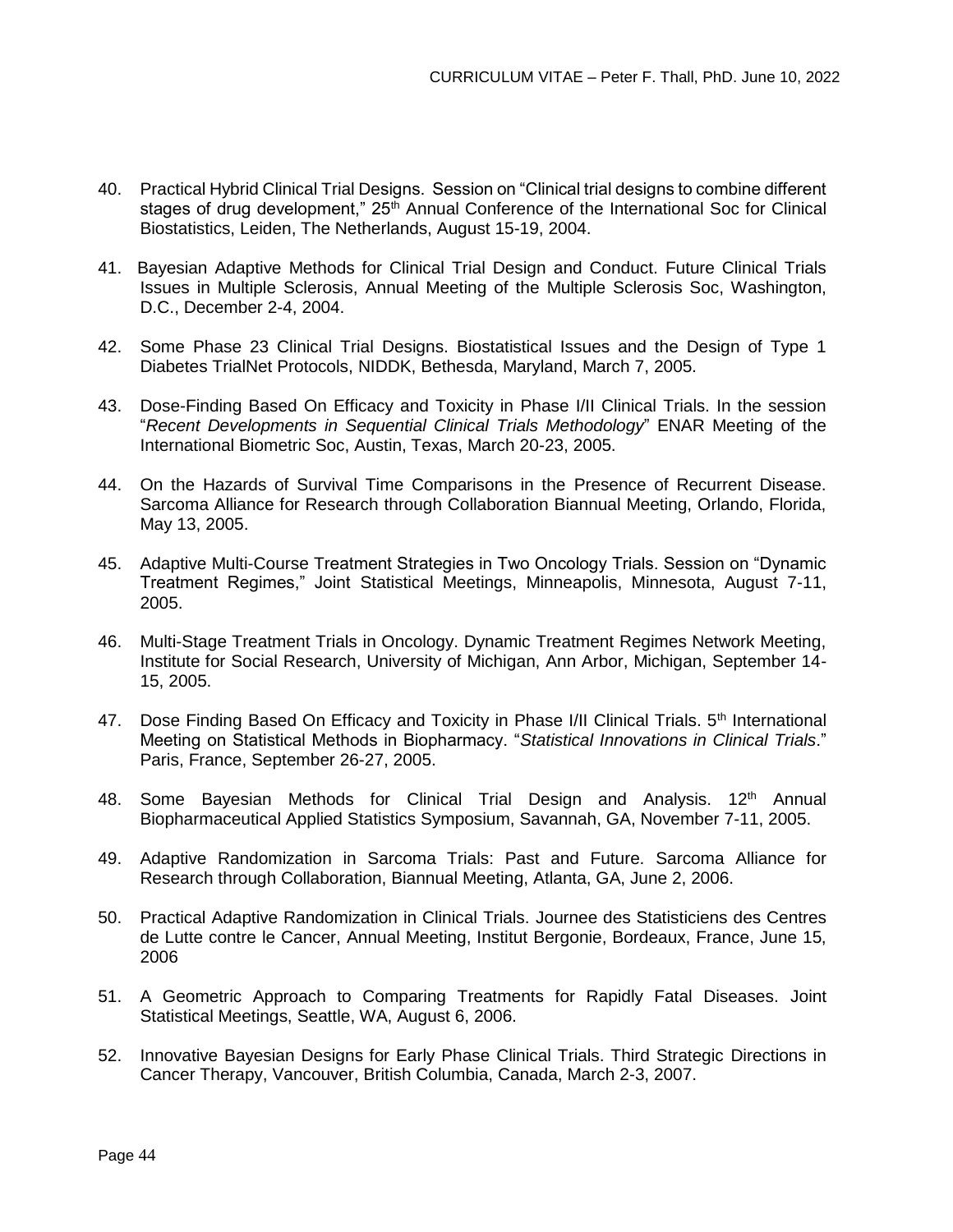- 53. Patient-Specific Dose-Finding Based On Bivariate Outcomes With Covariates. ENAR Meeting of the International Biometric Soc, Atlanta, GA, March 11-14, 2007.
- 54. Accounting for Heterogeneity in Phase II Clinical Trials Using Bayesian Methods, in the session "*Clinical Trials, Part I: Recent Innovations in Oncology Clinical Trials*." American Association for Cancer Research, Annual Meeting, Los Angeles, CA April 14-18, 2007.
- 55. Practical Bayesian Adaptive Randomization in Clinical Trials, in the session "*Alternatives to Phase III Trial Design,*" Education Session, American Soc of Clinical Oncology Annual Meeting, Chicago, IL, June 5, 2007.
- 56. Designing Clinical Trials to Evaluate Dynamic Treatment Regimes. Introductory Overview Lecture: "*Adaptive Designs and Other Emerging Issues in Clinical Trials*," Joint Statistical Meetings, Salt Lake City, UT, July 29, 2007.
- 57. Comparing Two-Stage Treatment Strategies Based On Sequential Failure Times Subject to Interval Censoring. Joint Statistical Meetings, Salt Lake City, UT, July 31, 2007.
- 58. Assessing Two-Stage Treatment Strategies for Metastatic Renal Cell Cancer. Sixth Annual Kidney Cancer Association Meeting. Chicago, IL, October 12, 2007
- 59. Accounting for Patient Heterogeneity and Multivariate Outcomes in Early Phase Clinical Trials. In the session "*Bayesian Treatment of Multiplicities in Clinical Trials*", Bayesian Biostatistics Conference, M.D. Anderson Cancer Center, January 31, 2008.
- 60. Comparing Two-Stage Treatment Strategies Based On Sequential Failure Times. In the session "*Dynamic Treatment Regimes: Practice and Theory*," ENAR Meeting of the International Biometric Soc, Arlington, VA, March 19, 2008.
- 61. Select-and-Test Designs for Phase II-III Clinical Trials. Forum on "*Decisions at the Phase II / Phase III Interface*", American Association for Cancer Research, Annual Meeting, San Diego, CA, April 13, 2008
- 62. Bayesian Methods for Multidimensional Treatment Effects. University of Pennsylvania, Annual Conference on Statistical Issues in Clinical Trials: From Bench to Bedside to Community, Philadelphia, PA, April 18, 2008
- 63. Patient-Specific Dose-Finding Based On Bivariate Outcomes and Covariates. Session on "*Bayesian Analysis of Pharmaceutical Data*," International Soc For Biopharmaceutical Statistics, First Symposium, Shanghai, China, June 28-July 2, 2008
- 64. Comparing Two-Stage Treatment Strategies Based On Sequential Failure Times. Session on "*Survival Analysis*," International Soc For Biopharmaceutical Statistics, First Symposium, Shanghai, China, June 28-July 2, 2008.
- 65. Two-Stage Treatment Strategies Based On Sequential Failure Times. Designed Experiments: Recent Advances in Methods and Applications (DEMA2008), Isaac Newton Institute for Mathematical Sciences, Cambridge, UK, August 11-15, 2008.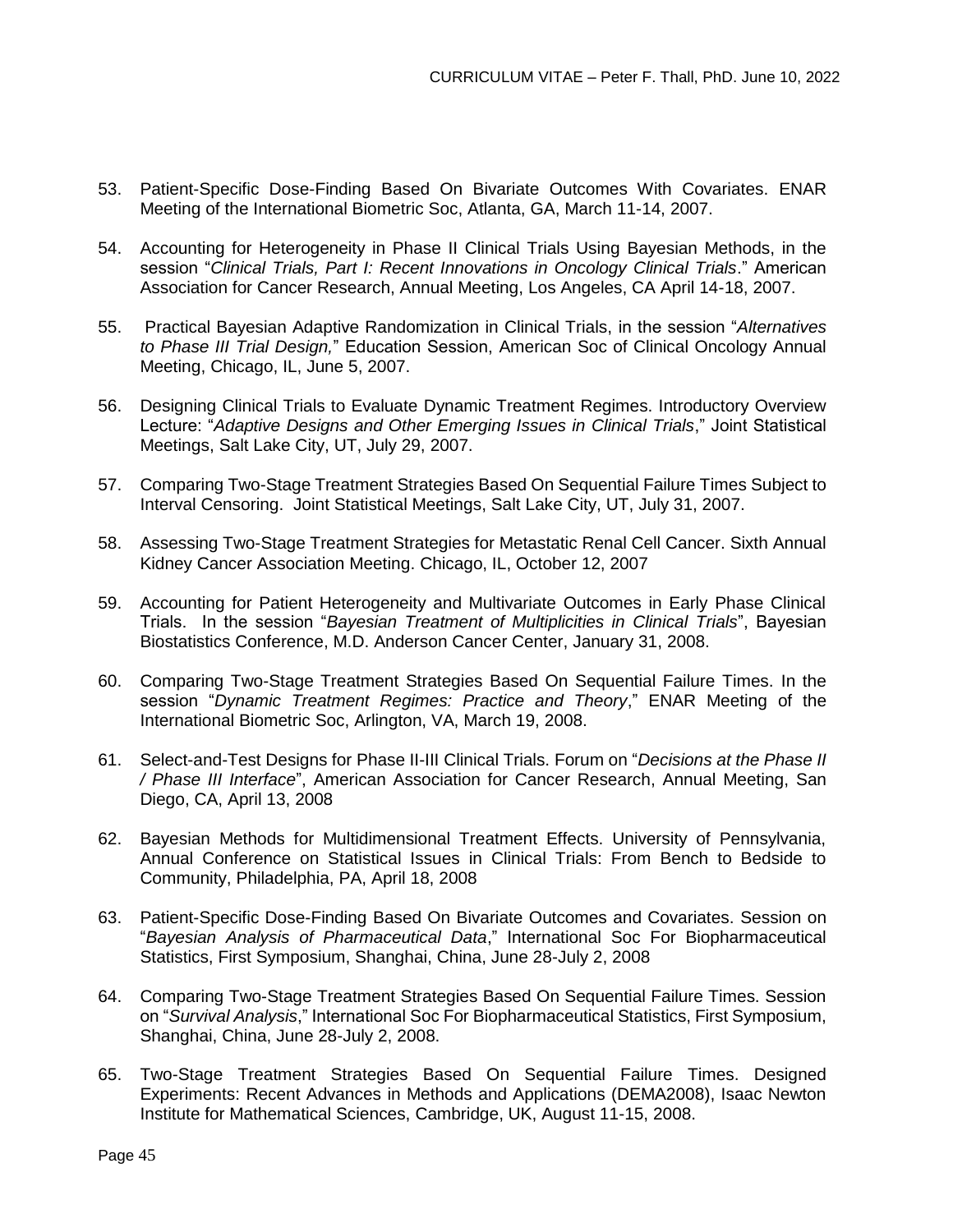- 66. Patient-Specific Dose-Finding Based On Bivariate Outcomes and Covariates. FDA/Industry Workshop, "Special Topics in Oncology Drug Development," Arlington, VA, September 16- 17, 2008.
- 67. Utility-Based Optimization of Combination Therapy Using Ordinal Toxicity and Efficacy in Phase I/II Trials. Bayesian Biostatistics Conference, Houston, TX, January 26-28, 2009.
- 68. A Geometric Phase II-III Select-and-Test Design Based on Treatment Failure Time and Toxicity. Innovation in Choroid Plexus Tumor Research, Houston, TX, February 14-15, 2009.
- 69. A Prostate Cancer Trial with Re-Randomization: How We Spent a Decade Studying Twelve Dynamic Treatment Regimes. In the session "Application of Dynamic Treatment Regimes" ENAR Meeting of the International Biometric Soc, San Antonio, TX, March 15-18, 2009.
- 70. Optimizing a Two Agent Combination Based On Utilities of Ordinal Toxicity and Efficacy Outcomes. A One-Day Symposium to Honor Ed Gehan. Department of Biostatistics, Bioinformatics and Biomathematics, Georgetown University, Washington, DC, April 27, 2009.
- 71. Bayesian Designs for Clinical Trials with Dynamic Re-Randomization. Biostatistics Workshop in Cancer Research, University of Toronto, Dalla Lana School of Public Health, July 24-26, 2009.
- 72. Utility-Based Optimization of Combination Therapy Using Ordinal Toxicity and Efficacy in Phase I/II Clinical Trials. Workshop in Phase I Designs with a Focus on the Continual Reassessment Method, Memorial Sloan-Kettering Cancer Center, October 2, 2009.
- 73. Navigating the Rocky Shoals of Adaptive Trial Design and Execution. Scientific Advances in Adaptive Clinical Trial Designs Workshop, Bethesda, MD, November 16-17, 2009.
- 74. Application of a Bayesian Doubly Optimal Group Sequential Design for Clinical Trials: Localized Surgery versus Chemotherapy for Non-Small-Cell Lung Cancer. Frontiers of Statistical Decision Making and Bayesian Analysis: A Conference in Honor of James O. Berger. UTSA, San Antonio, Texas, March 17 - 20, 2010
- 75. Using Prior Information and Elicited Utilities for Adaptive Decision Making in Phase I/II Trials. In the session "Recent Developments of Bayesian Methods for Combining Data from Multiple Sources." ENAR Meeting of the International Biometric Soc, New Orleans, LA, March 21-24, 2010.
- 76. A Bayesian Geometric Phase II-III Select-and-Test Design Based On Treatment Failure Time and Toxicity. International Chinese Statistical Association. 19<sup>th</sup> Annual Applied Statistics Symposium, Indianapolis, IN, June 19 - 23, 2010.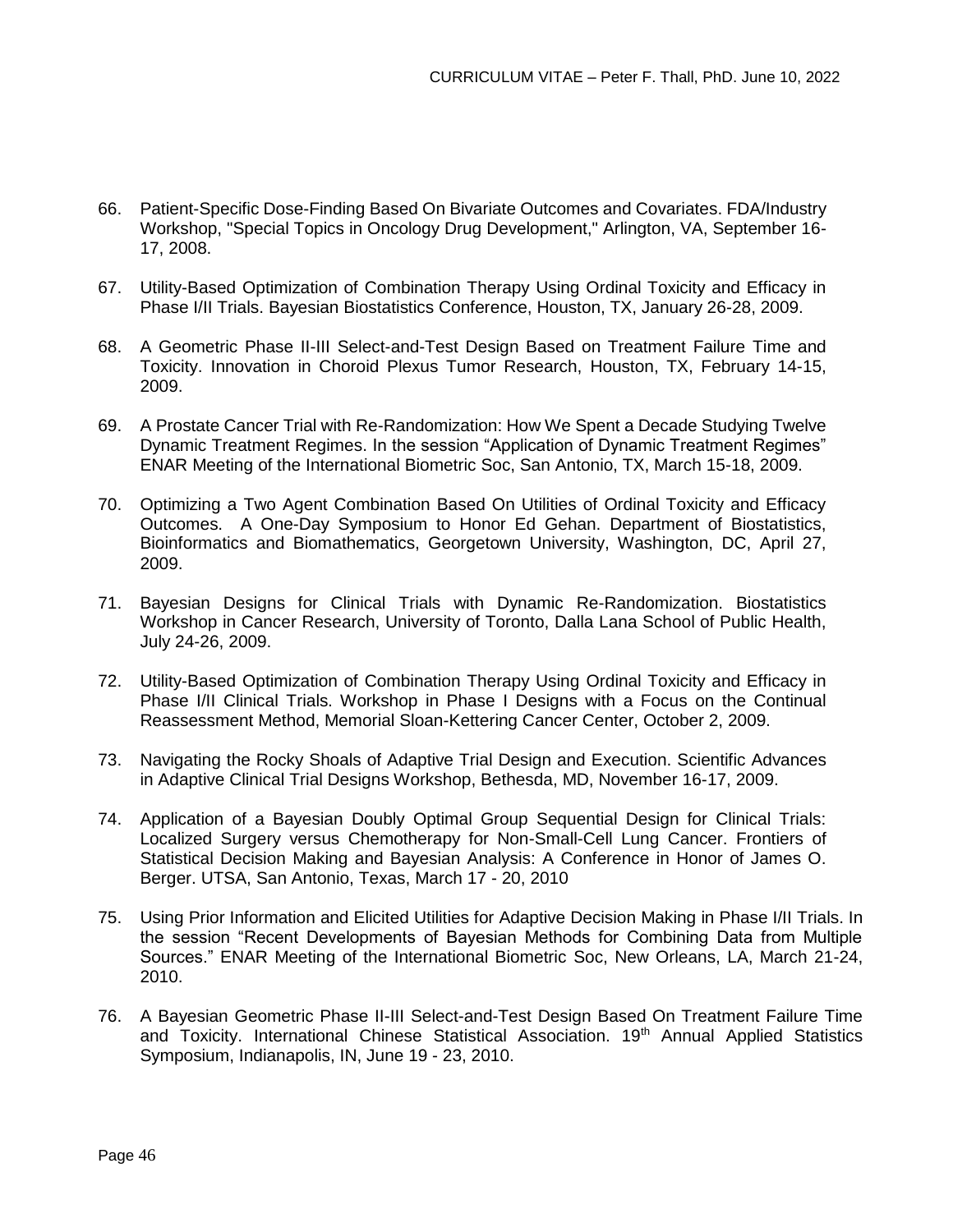- 77. Prior Elicitation in Bayesian Clinical Trial Design. SAMSI Intensive Summer Research Program on Semiparametric Bayesian Inference: Applications in Pharmacokinetics and Pharmacodynamics. Research Triangle Park, NC, July 12 - 23, 2010
- 78. A Hybrid Geometric Select-and-Test Design Based on Treatment Failure Time and Toxicity. Joint Statistical Meetings, Vancouver, British Columbia, Canada, August 3, 2010
- 79. A Phase II-III Select-and-Test Design Based on Treatment Failure Time and Toxicity: Evaluating Chemotherapies for Choroid Plexus Carcinomas in Children. Soc of Paediatric Oncology, Choroid Plexus Tumor Committee, Boston, MA, October 23, 2010
- 80. Bayesian Designs for Prostate Cancer Trials Involving Androgen Receptor Signaling. Androgen Receptor Signaling in Prostate Cancer: Translating Biology into Clinical Practice. Prostate Cancer Task Force, Genitourinary Steering Committee, NCI, Dec 6-7, 2010.
- 81. Optimizing the Bolus and Concentration of a Drug Administered by Continuous Infusion. In the session "Innovative Adaptive Designs in Early-Phase Oncology Clinical Trials," ENAR Meeting of the International Biometric Soc, Miami, FL, March 20-23, 2011.
- 82. Optimizing the Concentration and Bolus of a Drug Delivered by Continuous Infusion. In the session "Adaptive Designs for Clinical Trials," International Conference on Design of Experiments, Memphis, TN, May 10-13, 2011.
- 83. Optimizing the Concentration and Bolus of a Drug Delivered by Continuous Infusion. In the session "Phase I/II clinical studies: safety versus efficacy," International Chinese Statistical Association. 20<sup>th</sup> Annual Applied Statistics Symposium, New York, NY, June 26 - 29, 2011.
- 84. Practical Issues in Bayesian Adaptive Designs for Early Phase Clinical Trials. Leader, Roundtable discussion, sponsored by the Section on Bayesian Statistical Science, Joint Statistical Meetings, Miami, FL, August 2, 2011.
- 85. Optimizing the Bolus and Concentration of a Drug Administered by Continuous Infusion. Workshop on Design of Experiments in Healthcare, Isaac Newton Institute for Mathematical Sciences, Cambridge, England, August 15-19, 2011.
- 86. Establishing Priors from Elicited Values for Bayesian Dose-Finding Designs. Second Workshop, Continual Reassessment Method and Related Issues in Dose-Finding, Paris, September 15-16, 2011.
- 87. Practical Issues in the Design, Conduct, and Analysis of Randomized Oncology Trials Comparing Dynamic Treatment Regimes. In the session "Recent Advances in Dynamic Treatment Regimes Research" ENAR Meeting of the International Biometric Soc, Washington, DC, April 1-4, 2012.
- 88. Dysfunctional Paradigms in Clinical Trials: Our Conventions Are Killing Us. In the session "Decision Making in the Process of Drug Development," Midwest Biopharmaceutical Statistics Workshop, Ball State University, Muncie, IN, May 21-23, 2012.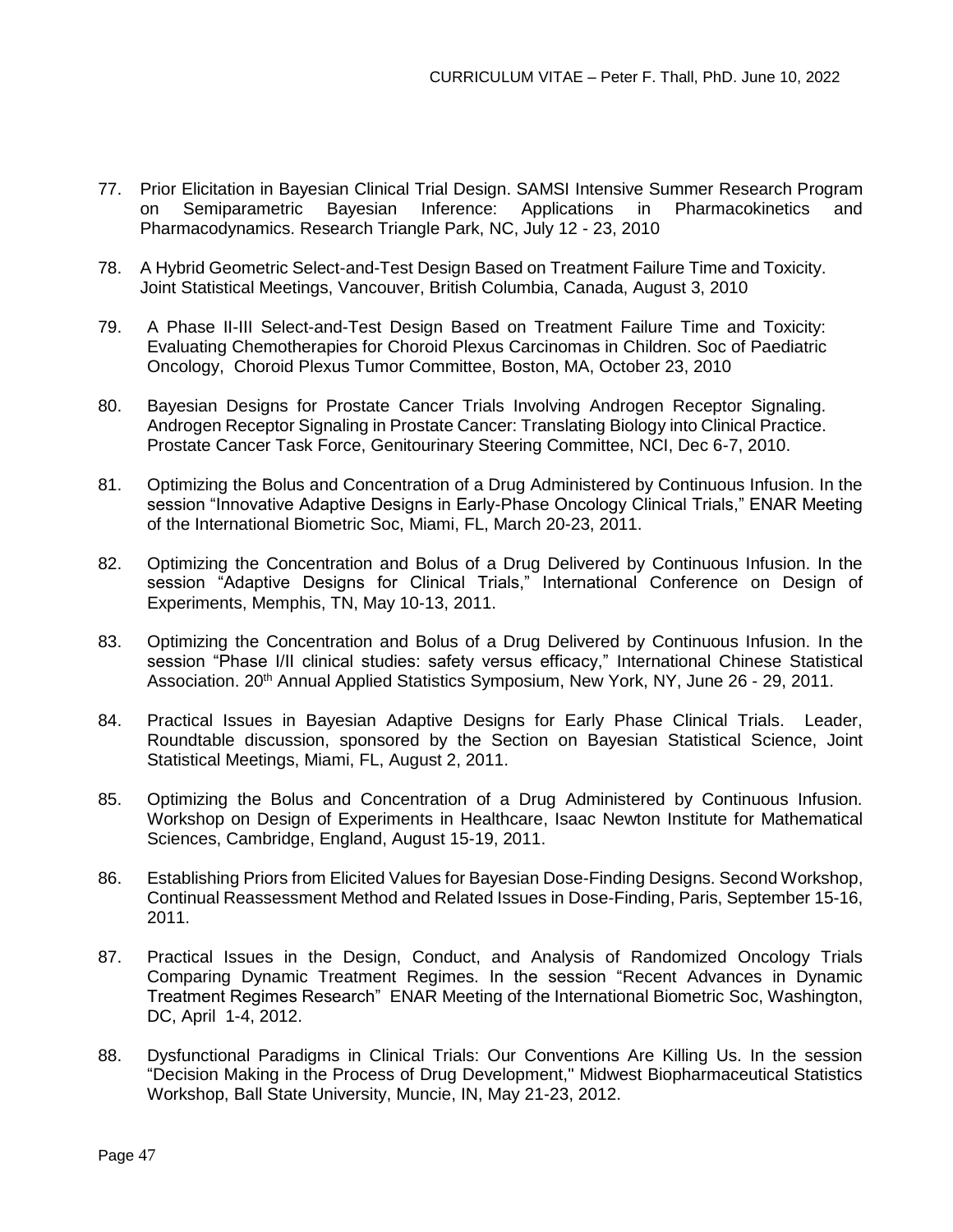- 89. Practical Challenges in the Design, Conduct, and Analysis of Randomized Trials of Dynamic Treatment Regimes in Oncology, International Chinese Statistical Association. 21<sup>st</sup> Annual Applied Statistics Symposium, Boston, MA, June 23 - 26, 2012.
- 90. Utility-Based Dose-Finding with Ordinal Toxicity and Efficacy. In the session "Dose Selection in Clinical Trials," Joint Statistical Meetings, San Diego, CA, July 29 - August 2, 2012
- 91. Evaluating Joint Effects of Induction-Salvage Treatment Regimes on Overall Survival in Acute Leukemia, UAI Workshop on Causal Structure Learning, Catalina Island, CA, August 18, 2012.
- 92. Bayesian Dose-Finding in Two Treatment Cycles based on the Joint Utility of Efficacy and Toxicity. In the session "Multi-Stage Randomized Clinical Trials for the Development of Dynamic Treatment Regimes," Soc for Clinical Trials, Annual Meeting, Boston, MA, May 19- 22, 2013.
- 93. Practical Adaptive Bayesian Methods for Early Phase Clinical Trials. In the pre-ASCO two-day workshop "Designs for Contemporary Early-Phase Clinical Trials," Chicago, IL, May 30-31, 2013.
- 94. Discussant, for the session "Dynamic Treatment Regimes and Adaptive Designs Toward Personalized Health Care," Joint Statistical Meetings, Montreal, Canada, August 4-8, 2013.
- 95. Utility-Based Dose-Finding with Ordinal Toxicity and Efficacy, in the session "Adaptive Designs for Clinical Trials," Annual Conference of the International Soc for Clinical Biostatistics, Munich, Germany, August 25-29, 2013.
- 96. Dose-Finding Based On Elicited Joint Utilities of Ordinal Toxicity and Efficacy. Third Biennial Workshop on Adaptive Early-Phase Clinical Trial Design, University of Michigan School of Public Health, September 26-27, 2013.
- 97. Bayesian Designs for Early Phase Clinical Trials. In the session "Shared Challenges of Small Group Trials" 17th ECCO - 38th ESMO - 32nd ESTRO European Cancer Congress, Amsterdam, The Netherlands, September 30, 2013
- 98. Bayesian Dose-Finding in Two Treatment Cycles based on the Joint Utility of Efficacy and Toxicity. In the session "Personalized Medicine and Dynamic Treatment Regimes" International Conference on Health Policy Statistics, Chicago, IL, October 9-11, 2013.
- 99. Bayesian Dose-finding Methods for Targeted Agents in Early Phase Clinical Trials. In the session "Recent Developments in Personalized Medicine" ENAR Meeting of the International Biometric Soc, Baltimore, MD, March 16-19, 2014.
- 100. Bayesian Clinical Trial Design: 23 Years of Theory and Practice. Council of Texas Statisticians, Annual Meeting, University of Texas at Dallas, March 21-22, 2014.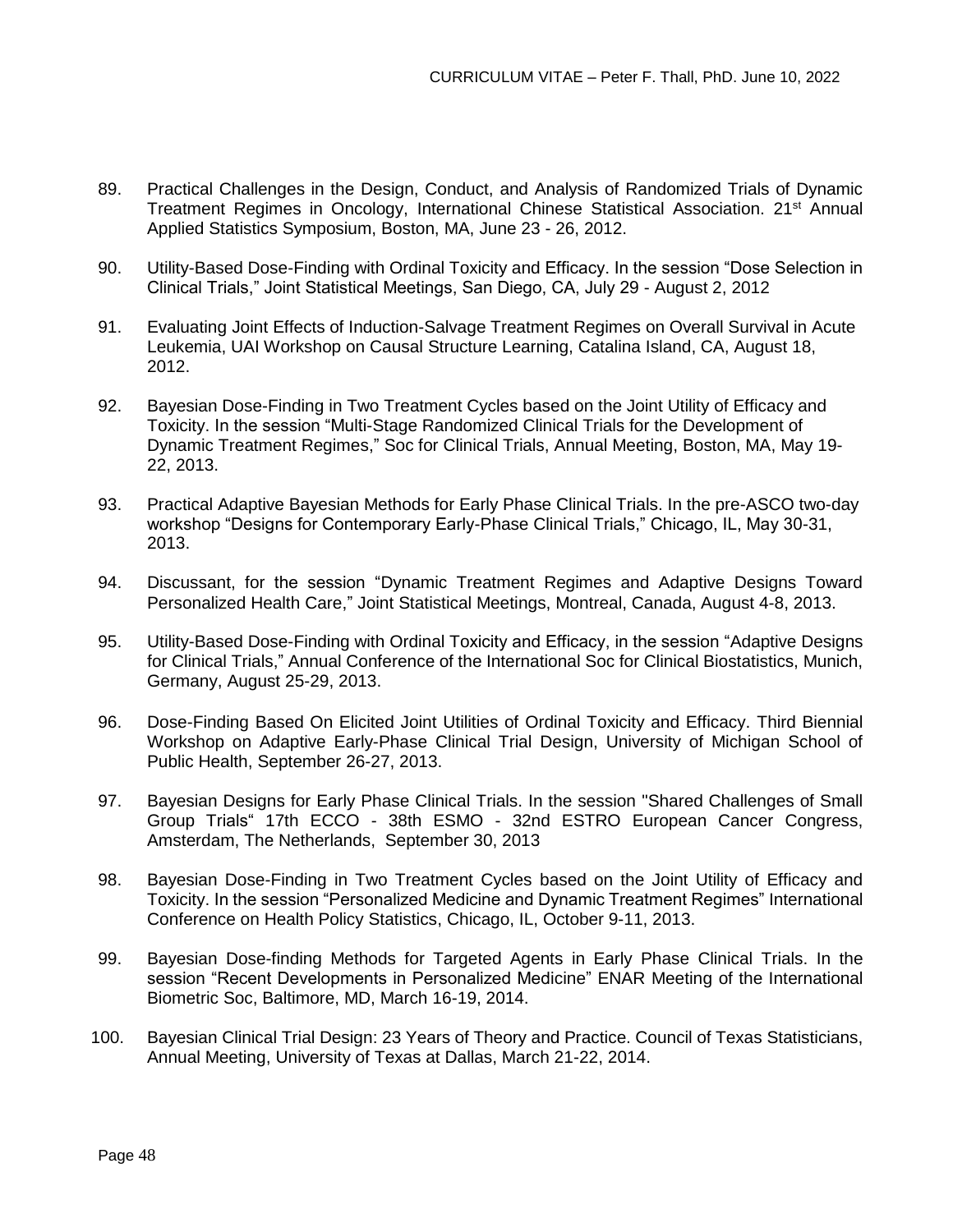- 101. Discussant, "Clinical Trials for Adaptive Intervention Designs: Design and Conduct of Sequential Multiple Assignment Randomized Trials," Half day workshop, Soc for Clinical Trials, Annual Meeting, Philadelphia, PA, May 18, 2014.
- 102. Utility-Based Optimization of Schedule-Dose Regimes based on the Times to Response and Toxicity. International Chinese Statistical Association & Korean International Statistical Soc Joint Applied Statistics Symposium, Portland, Oregon, June 15, 2014.
- 103. Adaptively Optimizing Schedule-Dose Regimes based on Utilities of Competing Event Times. In the session 'Design of Clinical Trials' International Indian Statistical Association Conference, Riverside, CA, July 11-13, 2014
- 104. Evaluating Joint Effects of Induction-Salvage Treatment Regimes on Overall Survival in Acute Leukemia. Presented jointly with Yanxun Xu. AML Hackathon, DREAM 9, Rice University, Houston, TX, July 26, 2014.
- 105. Utility-Based Optimization of Schedule-Dose Regimes based on the Times to Response and Toxicity. In the session "Designs and Analyses of Studies with Small Sample Sizes" Joint Statistical Meetings, Boston, MA, August 5, 2014
- 106. Utility-Based Optimization of Schedule-Dose Regimes based on the Times to Response and Toxicity. Fourth Adaptive Early Phase Clinical Trials Workshop, Hollings Cancer Center, Medical University of South Carolina, Charleston, South Carolina, October 16 – 17, 2014
- 107. SMART Design, Conduct, and Analysis in Oncology. Keynote Address, Innovative Methods Program for Advancing Clinical Trials (IMPACT), Cary, North Carolina, November 20-21, 2014.
- 108. Bayesian Utility-Based Sequentially Adaptive Designs for Early Phase Clinical Trials. Symposium on Early Phase Dose Finding Methodology, Pierre and Marie Curie University, Paris, April 15–17, 2015
- 109. Bayesian Adaptive Optimization of Sedative Dose in Preterm Infants Being Treated for Respiratory Distress Syndrome. In the invited paper session, *Bayesian Adaptive Designs for Better Clinical Decision Making,* sponsored by WNAR, Joint Statistical Meetings, Seattle, Washington, August 11, 2015.
- 110. Utility-Based Bayesian Adaptive Designs for Early Phase Clinical Trials. 2015 ASA Biopharmaceutical Section, FDA-Industry Statistics Workshop, Washington D.C., September 16-18, 2015.
- 111. Bayesian Designs for Early Phase Clinical Trials. Kidney Cancer Association Annual Meeting, Miami, FL, November 6-7, 2015.
- 112. Adaptive Treatment Assignment: Getting Personal in Oncology. ENAR Meeting of the International Biometric Soc, Austin, TX, March 6-9, 2016.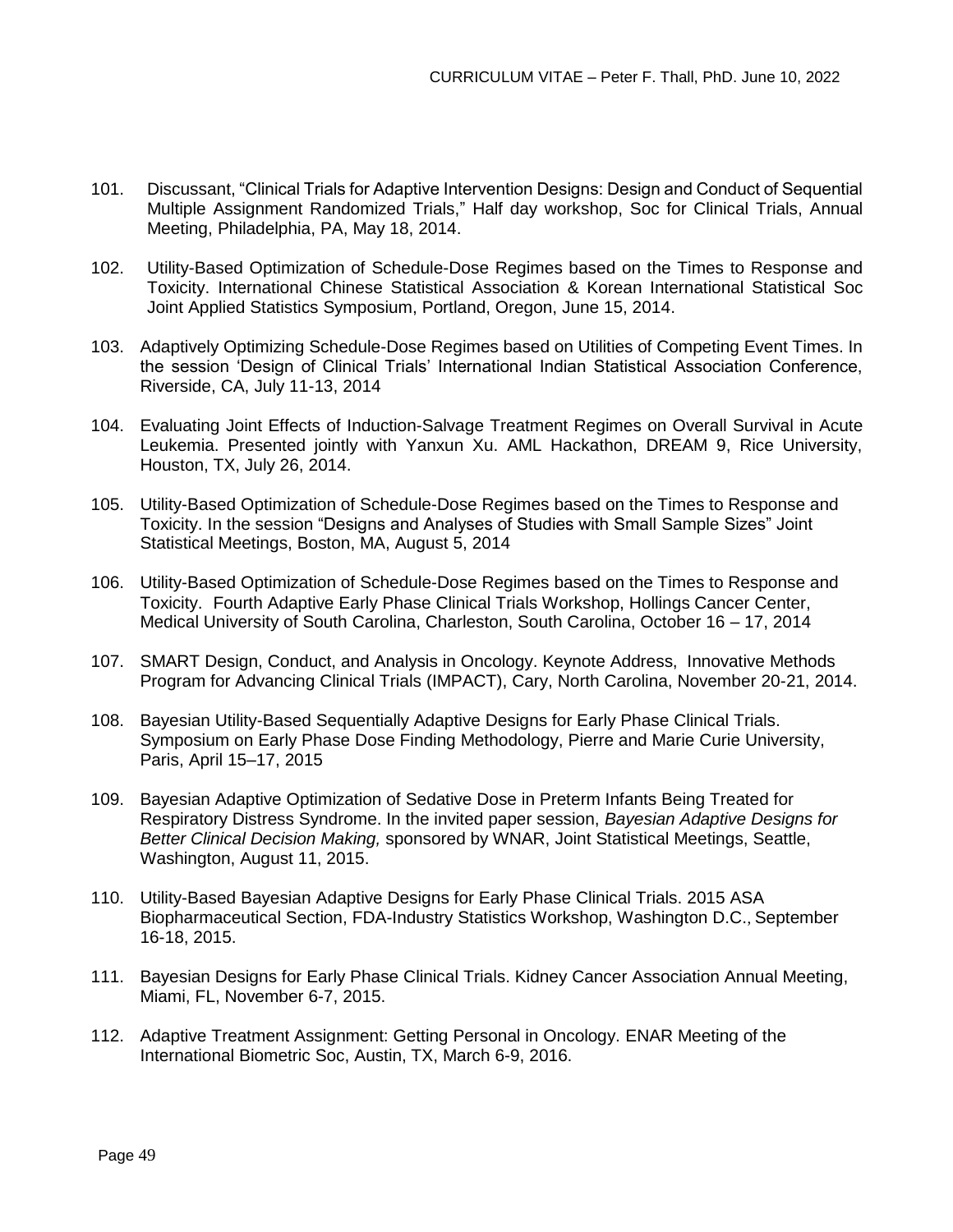- 113. Caveats for Outcome Adaptive Randomization in Comparative Clinical Trials. 9th Annual Conference on Statistical Issues in Clinical Trials, University of Pennsylvania Center for Clinical Epidemiology and Biostatistics, Philadelphia, PA, April 13, 2016.
- 114. Bayesian Nonparametric Estimation for Dynamic Treatment Regimes with Sequential Transition Times. Invited Paper Session, JASA Applications and Case Studies, Joint Statistical Meetings, Chicago, IL, July 30 – August 4, 2016.
- 115. Discussant, Showcase of the Power of Statistics on Evaluating Dynamic Treatment Regimes Leading Toward Personalized Health Care, Invited Paper Session, Sponsored by ENAR and ICSA, Joint Statistical Meetings, Chicago, IL, July 30 – August 4, 2016.
- 116. Parametric Dose Standardization for Two-Agent Phase I-II Trials with Ordinal Efficacy and Toxicity. In the session, "Bringing Adaptive Trials into the Real World," ENAR Meeting of the International Biometric Soc, Washington, DC, March 12-15, 2017.
- 117. Parametric Dose Standardization for Two-Agent Phase I-II Trials with Ordinal Efficacy and Toxicity. In the session, "Recent Developments in Early Phase Dose-Finding," International Chinese Statistical Association, Applied Statistics Symposium, Chicago, IL, June 25-29, 2017.
- 118. Some Caveats for Outcome Adaptive Randomization in Two Arm Clinical Trials, in the session "Adaptive randomization: a balance between innovation, bias reduction, regulatory and ethical considerations," ASA Biopharmaceutical Section Regulatory-Industry Statistics Workshop, Washington, DC, September 25–27, 2017.
- 119. Robust Treatment Comparison Based on Utilities of Semi-Competing Risks in Non-Small-Cell Lung Cancer, in the session "Recent Advances in Practical Clinical Trial Design" Invited Paper Session, ENAR Meeting of the International Biometric Soc, Atlanta, GA, March 25-28, 2018.
- 120. Roundtable discussion leader, 'Practical Issues in Clinical Trial Design and Analysis,' ENAR Meeting of the International Biometric Soc, Atlanta, GA, March 25-28, 2018.
- 121. Discussant, Drug Information Association, Virtual Journal Club Meeting, 'Novel Designs in Dose Finding' April 26, 2018.
- 122. Bayesian Clinical Trial Designs to Evaluate Precision Medicine in Oncology, The Statistics and Applied Mathematics Institute Workshop on Precision Medicine, North Carolina State University, Raleigh, NC, August 13-17, 2018
- 123. Bayesian Clinical Trial Designs to Evaluate Precision Medicine in Oncology, 4th International Conference on Big Data and Information Analytics, SAMSI Session on Precision Medicine, Houston, Texas, December 17-19, 2018
- 124. Two Bayesian Clinical Trial Designs for Precision Medicine in Oncology. 2019 TCT Meetings of the ASBMT and CIBMTR, Houston, TX, February 20-24, 2019.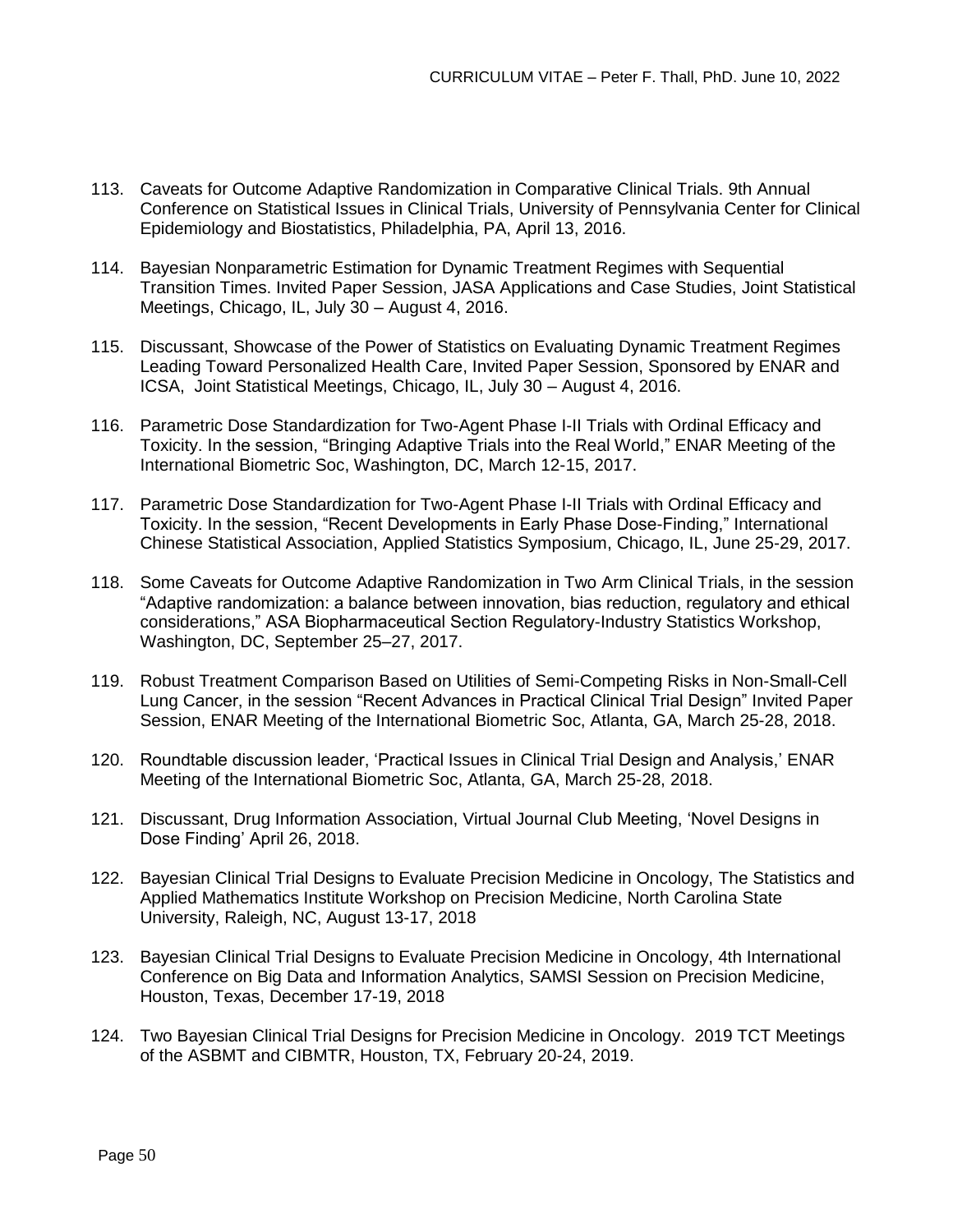- 125. Roundtable discussion leader, 'Practical Issues in Clinical Trial Design and Analysis for Precision Medicine,' ENAR Meeting of the International Biometric Soc, Philadelphia, PA, March 24-27, 2019.
- 126. Bayesian Oncology Clinical Trial Designs with Subgroup-Specific Decisions. Stat4Onc Annual Meeting, Hartford, CT, April 27-28, 2019.
- 127. Subgroup-Specific Dose Finding in Phase I Clinical Trials Based on Time to Toxicity Allowing Adaptive Subgroup Combination. In the session 'Using adaptive treatment strategies to give the right patient the right dose at the right time' ICSA Applied Statistics Symposium, Raleigh, NC, June 9-12, 2019.
- 128. Applications of Bayesian Precision Medicine. Keynote Address, International Soc for Clinical Biostatistics, Annual Meeting, Leuven, Belgium, July 14-18, 2019.
- 129. Bayesian Clinical Trial Designs to Evaluate Subgroup-Specific Treatment Effects. In the session 'Recent Developments in Novel Clinical Trial Design and Analysis for Precision Medicine' Invited ENAR, Biometrics Section, Biopharmaceutical Section. Joint Statistical Meetings, July 27 - August 1, 2019, Denver, CO.
- 130. Two Bayesian Clinical Trial Designs for Precision Medicine in Oncology, in the session 'The Importance of Clinical Trial Design: Registry Trials, Novel Designs and Common Mistakes To Avoid', Cord Blood Connect Annual Meeting, September 14, 2019, Miami Beach, FL
- 131. A New Hybrid Phase I-II-III Clinical Trial Paradigm. co-presented with Andrew Chapple in the Biometrics Showcase Session for the best paper published in Biometrics in 2019, at the Annual International Biometric Soc meeting, July 8, 2020.
- 132. Bayesian Nonparametric Survival Regression for Optimizing Precision Dosing of Intravenous Busulfan in Allogeneic Stem Cell Transplantation. In the session "Recent Developments in Statistical Methods for Precision Medicine." Joint Statistical Meetings, August 3, 2020.
- 133. Bayesian Nonparametric Survival Regression for Optimizing Precision Dosing of Intravenous Busulfan in Allogeneic Stem Cell Transplantation. International Chinese Statistical Association, Applied Statistics Symposium, Dec 13-16, 2020.
- 134. Bayesian Clinical Trial Design and Data Analysis in Oncology. Radiation Oncology Education Collaborative Study Group Spring Symposium, February 24, 2021.
- 135. A New Hybrid Phase I-II-III Clinical Trial Paradigm. Cytel Webinar on Bayesian Methods, May 4, 2021
- 136. A New Hybrid Phase I-II-III Clinical Trial Paradigm. Stat4Onc Annual Conference, May 7, 2021.
- 137. A Basket Trial Design to Optimize Dose and Schedule Based on Delayed Response and Toxicity. In the session "Statistical Considerations for Master Protocols in I-O and Cell Therapy." International Chinese Statistical Association meeting, Sept 13, 2021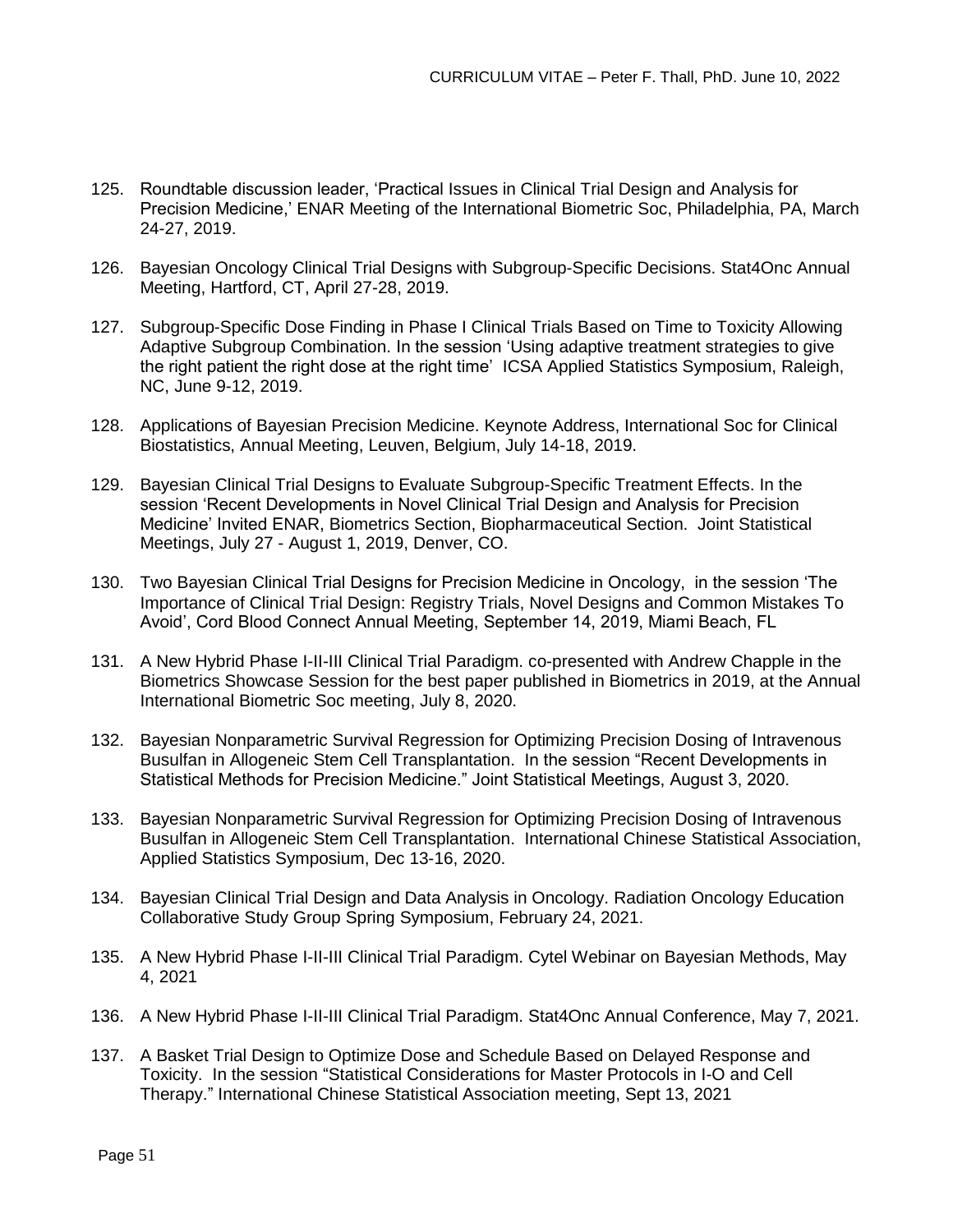- 138. Evolution of Bayesian Clinical Trial Methodologies: Cooking Up Designs for 30 Years. In the session, "Three Decades of Bayesian Clinical Trial Designs: From Stopping Rules to Hierarchical Models for Precision Medicine". Organizer: Ruitao Lin, ENAR Annual Meeting, March 30, 2022.
- 139. Discussant for the session "Trailblazing SMART Design and Statistical Learning for Precision Health", Organizer: Kelley Kidwell, ENAR Annual Meeting, March 29, 2022.

#### **Invited Talks at Universities, Medical Centers, Pharmaceutical Companies, Federal Agencies**

- 1. Assessment of Stratum-Covariate Interactions in Cox's Proportional Hazards Regression Model. National Center for Health Statistics, Rockville, MD, 1983.
- 2. Two-Stage Designs. Cancer Therapy Evaluation Program, Division of Cancer Treatment, National Cancer Institute, Bethesda, MD, 1987.
- 3. Mixed Poisson Likelihood Regression Models for Longitudinal Interval Count Data. Department of Biostatistics, Medical College of Virginia, Virginia Commonwealth University, Richmond, VA, 1988.
- 4. Optimal Two-Stage Designs for Clinical Trials with Binary Response. Washington Statistical Soc, Washington, D.C., 1988.
- 5. Some Covariance Models for Longitudinal Count Data with Overdispersion. Department of Statistics, Rice University, Houston, TX, February, 1991.
- 6. Test-Based Variable Selection via Cross-Validation. Biostatistics Center, George Washington University, Rockville, MD, May 15, 1992.
- 7. Practical Bayesian Stopping Rules for Clinical Oncologists. Institut Curie, Paris, France, September 17, 1993.
- 8. Practical Bayesian Stopping Rules for Clinical Oncologists. Institut Gustave-Roussy, Paris, France, September 20, 1993.
- 9. Bayesian Sequential Monitoring Designs for Single-Arm Clinical Trials with Multiple Outcomes. Institut fur Medizinische Biometrie und Medizinische Informatik, Freiburg University, Germany, July 22, 1994.
- 10. Bayesian Sequential Monitoring Designs for Single-Arm Clinical Trials with Multiple Outcomes. Programs in Mathematical Sciences, University of Texas at Dallas, October 11, 1994.
- 11. Statistical Methods for Design and Conduct of Clinical Trials. University of Texas Southwestern Medical Center, Dept. of Academic Computing, Dallas, TX, January 20, 1995.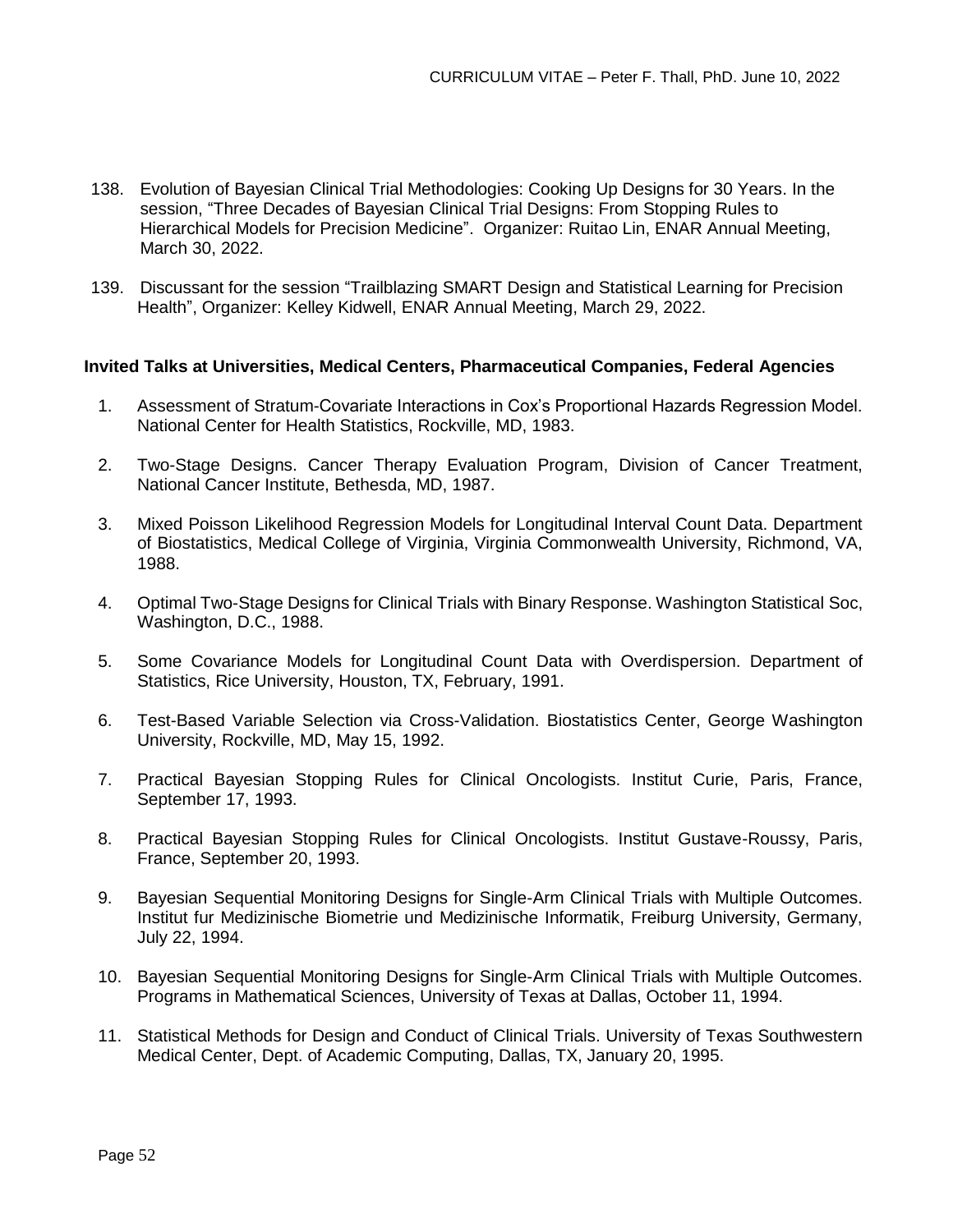- 12. A Semiparametric Gamma-Poisson Regression Model for Repeated Interval Counts with Covariates. Dept. of Statistics and Actuarial Science, University of Waterloo, Waterloo, Canada, April 7, 1995.
- 13. Bayesian Sequential Monitoring Designs for Single-Arm Clinical Trials with Multiple Outcomes. Dept. of Health Sciences Research, Mayo Clinic, Rochester, Minnesota, September 18, 1995.
- 14. Bayesian Sequential Monitoring Designs for Single-Arm Clinical Trials with Multiple Outcomes. Houston Chapter, American Statistical Assoc., December 13, 1995.
- 15. Randomized Selection and Testing Designs for Phase II/III Clinical Trials. Swiss Group for Clinical Cancer Research, Bern, Switzerland, September 11, 1996.
- 16. Bayesian Design and Monitoring Strategies for Single-Arm Clinical Trials. Dept. of Statistics, University of Uppsala, Uppsala, Sweden, September 16, 1996.
- 17. Estimating Genomic Category Probabilities from FISH Counts with Misclassification. Dept. of Chemical Engineering, Rice University, October 2, 1996.
- 18. Variable Selection in Regression Via Repeated Data Splitting. Dept. of Statistics, University of Texas at Dallas, December 9-10, 1996.
- 19. A Strategy for Dose-Finding and Safety Monitoring Based on Efficacy and Adverse Outcomes in Phase I/II Clinical Trials. Dept. of Statistics, Carnegie Mellon University, Pittsburgh, Pennsylvania, April 25, 1997.
- 20. A Strategy for Dose-Finding and Safety Monitoring Based on Efficacy and Adverse Outcomes in Phase I/II Clinical Trials. University of Minnesota, Institute for Mathematics and Its Applications, Summer Program "Statistics in the Health Sciences", July 31-August 5, 1997.
- 21. Extensions and Applications of a Bayesian Strategy for Monitoring Multiple Outcomes in Clinical Trials. University of Southampton, U.K., October 28, 1997.
- 22. A Strategy for Dose-Finding and Safety Monitoring Based on Efficacy and Adverse Outcomes in Phase I/II Clinical Trials. Department of Biostatistics, Memorial Sloan Kettering Cancer Institute, New York, March 18, 1998.
- 23. Parametric Likelihoods for Multiple Non-Fatal Competing Risks and Death. Division of Biostatistics, Columbia University, New York, New York, March 19, 1998.
- 24. Approximate Bayesian Evaluation of Multiple Treatment Effects. Medical and Pharmaceutical Statistics Research Unit, Dept. of Applied Statistics, Reading University, England, August 20, 1998.
- 25. Decision-Theoretic Designs for Phase II Clinical Trials with Multiple Outcomes. Dept. of Statistics, Texas A & M University, September 24, 1998.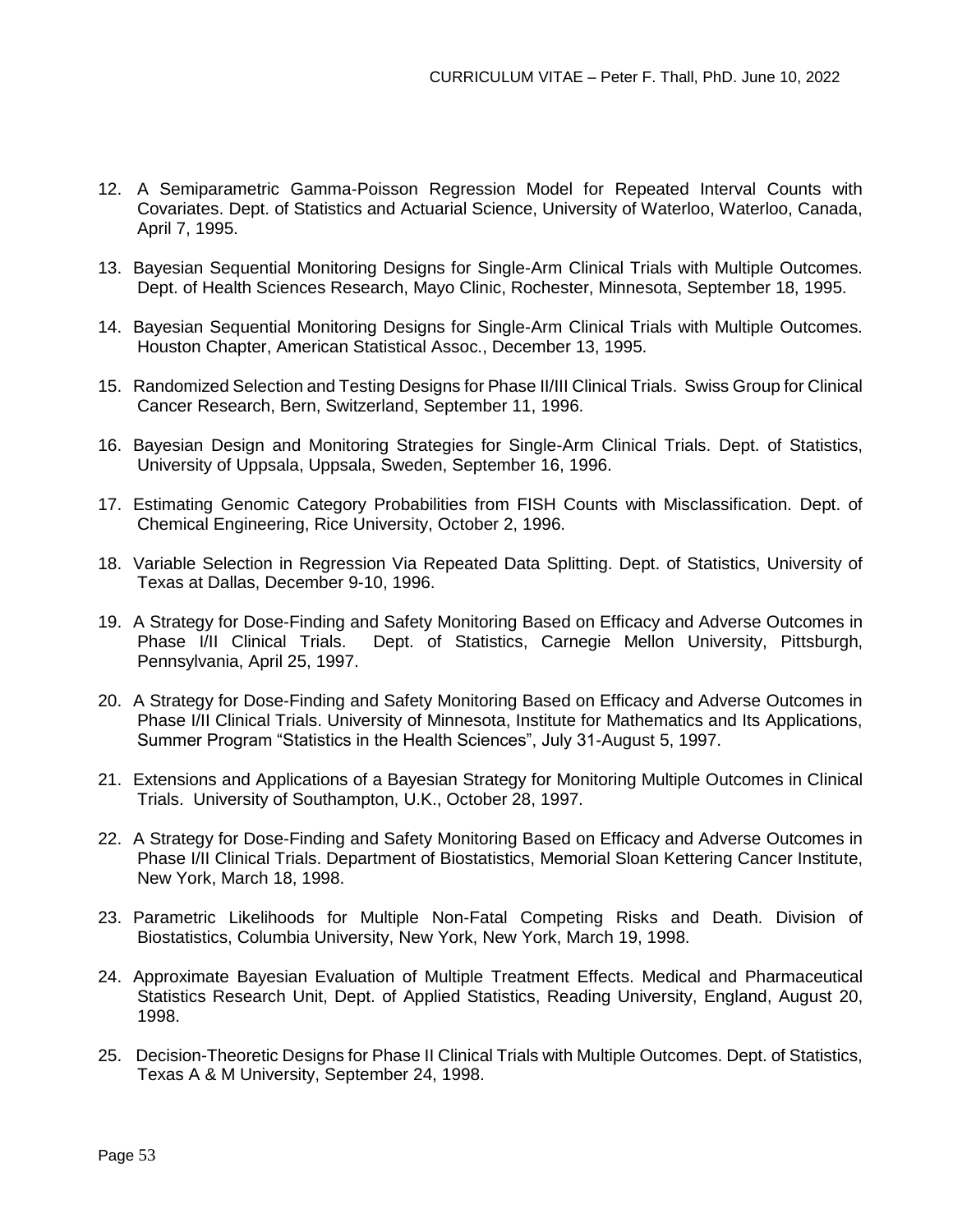- 26. Practical Guidelines for Dose-Finding with the Continual Reassessment Method in Phase I Clinical Trials. H. Lee Moffitt Cancer Center, Tampa, FL, October 2, 1998.
- 27. New Dose-Finding Methods for Early Phase Clinical Trials. Department of Hematology, University of Illinois at Chicago, Chicago, IL, February 11, 1999.
- 28. Treatment Comparisons Based on Two-Dimensional Safety and Efficacy Alternatives in Oncology Trials. Dept. of Statistics and Actuarial Science, University of Waterloo, Canada, February 25, 1999.
- 29. Approximate Bayesian Evaluation of Multiple Treatment Effects: An Alternative to Hypothesis Testing. Novartis Pharmaceuticals, Basel, Switzerland, September 27, 1999.
- 30. Science and Safety Monitoring in Clinical Trials. Ares-Serono Group, Geneva, Switzerland, October 1, 1999.
- 31. Evaluating Multiple Treatment Courses in Clinical Trials. Dept. of Biostatistics, University of Missouri at Columbia, Columbia, Missouri, January 25, 2000.
- 32. Evaluating Multiple Treatment Courses in Clinical Trials. Department of Biostatistics & Medical Informatics, Abbott Laboratories Distinguished Lectureship in Pharmaceutical Applications, University of Wisconsin at Madison, Madison, WI, January 26, 2000.
- 33. Approximate Bayesian Evaluation of Multiple Treatment Effects: An Alternative to Hypothesis Testing. Dept. of Biostatistics, Harvard University, April 13, 2000.
- 34. Dose-Finding Based on Response and Toxicity: The Phase I/II Design. Biostatistics Branch, Div. of Intramural Research, National Institute of Neurological Disorders and Stroke, NIH, May 21, 2001.
- 35. Multi-course Treatment Strategies for Clinical Trials of Rapidly Fatal Diseases. Dept. of Statistics, Texas A & M University, October 18, 2001.
- 36. Treatment Comparisons Based on Two-Dimensional Safety and Efficacy Alternatives in Oncology Trials. Dept of Biostatistics, Medical College of Virginia, Virginia Commonwealth University, March 23, 2002.
- 37. Bayesian Methods in Clinical Trials: Recent Practical Innovations in Phase I and II Studies. Grand Rounds, Lombardi Cancer Center, Georgetown University, August 28, 2002.
- 38. Dose-Finding with Two Agents in Phase I Oncology Trials. Dept. of Biostatistics, Columbia University, November 25, 2002.
- 39. Adaptive Decision-Making in a Lymphocyte Infusion Trial. Dept. of Health Studies, University of Chicago, April 30, 2003.
- 40. Covariate-Adjusted Adaptive Randomization in a Sarcoma Trial With Multi-Stage Treatments. Population Science Division, Fox Chase Cancer Center, Philadelphia, PA, July 30, 2003.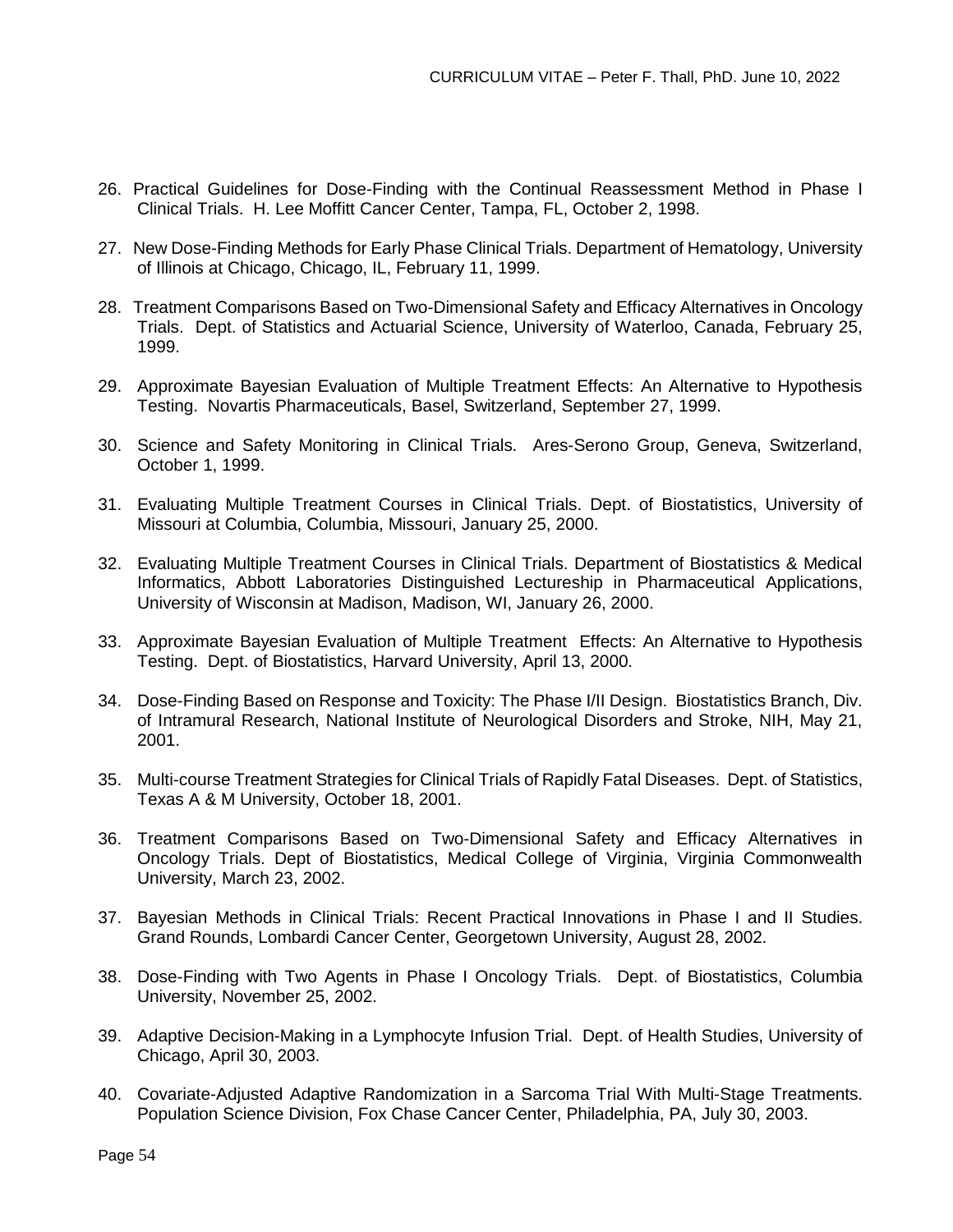- 41. Covariate-Adjusted Adaptive Randomization in a Sarcoma Trial with Multi-Stage Treatments Department of Biostatistics, School of Public Health, University of Michigan, Ann Arbor, MI, September 4, 2003.
- 42. New Methods for Dose-Finding in Early Phase Clinical Trials. Department of Biostatistics, School of Public Health, University of Michigan, Ann Arbor, MI, September 5, 2003.
- 43. Covariate-Adjusted Adaptive Randomization in a Sarcoma Trial with Multi-Stage Treatments. Department of Biostatistics, St. Jude's Children's Research Hospital, Memphis, TN, October 16, 2003.
- 44. Practical Adaptive Decision-Making in Oncology Clinical Trials. Department of Biostatistics, St. Jude's Children's Research Hospital, Memphis, TN, October 16, 2003.
- 45. Adaptive Bayesian Designs for Clinical Trials. Center for Drug Evaluation and Research, U.S. Food and Drug Administration, Rockville, MD, December 15, 2003.
- 46. Some Bayesian Adaptive Methods for Clinical Trial Design and Conduct. Pharsight, Drug Development Consulting Services, Cary, NC, October 12-13, 2004.
- 47. Dose-Finding Based On Efficacy-Toxicity Trade-Offs. Office of Biostatistics Research, National Heart, Lung and Blood Institute, NIH, Bethesda, MD, November 30, 2004.
- 48. Recent Advances in Bayesian Adaptive Dose-Finding. Chiron Corporation, Emeryville, CA, July 12, 2005.
- 49. Dose Finding Based On Efficacy and Toxicity in Phase I/II Clinical Trials. Unité de Biostatistique, CRLC Val d'Aurelle, Montpellier, France, September 28, 2005.
- 50. Some Designs for Combining Phase II and Phase III Clinical Trials. Unité de Biostatistique, CRLC Val d'Aurelle, Montpellier, France, September 29, 2005.
- 51. Patient-Specific Dose-Finding: A New Method Based On Efficacy, Toxicity and Prognostic Covariates. Neurology Grand Rounds, National Institutes of Neurological Diseases and Stroke, Bethesda, MD, November 22, 2005.
- 52. Two New Bayesian Designs for Dose-Finding Trials. Solid Tumor Oncology and Hematologic Oncology Grand Rounds, Memorial Sloan-Kettering Cancer Center, New York, NY, May 9, 2006.
- 53. Covariate-Adjusted Adaptive Randomization in a Clinical Trial with Multi-Stage Therapy. Biometric Research Branch, Division of Cancer Treatment & Diagnosis, National Cancer Institute, Rockville, Maryland, October 16, 2006.
- 54. Improving the Reliability and Precision of Phase 2 Clinical Trials. Clinical Trials Task Force of the Investigational Drug Steering Committee, Division of Cancer Treatment and Diagnosis, Cancer Therapy Evaluation Program, National Cancer Institute, Rockville, Maryland, January 30, 2007.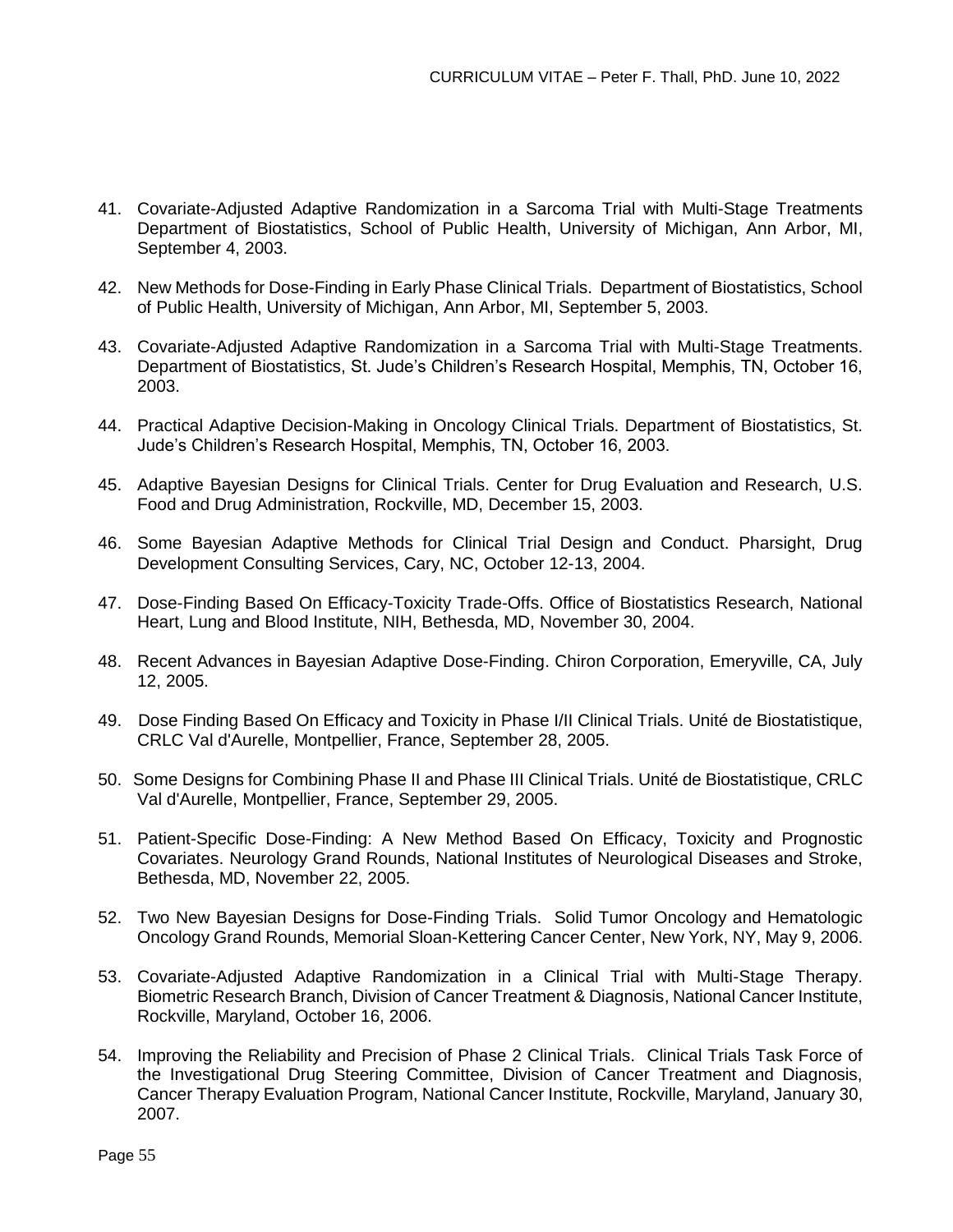- 55. A Geometric Approach to Comparing Treatments for Rapidly Fatal Diseases. Department of Biostatistics, Bioinformatics and Biomathematics, Georgetown University, September 20, 2007.
- 56. Some New Bayesian Designs for Early Phase Clinical Trials. City of Hope Cancer Center, Duarte, CA, October 17, 2007.
- 57. Comparing Two-Stage Treatment Strategies Based On Sequential Failure Times. Stanford Cancer Center, Palo Alto, CA, October 19, 2007.
- 58. Patient-Specific Dose-Finding Based On Bivariate Outcomes and Covariates. University of Pittsburgh, Department of Biostatistics, March 6, 2008.
- 59. Comparing Two-Stage Treatment Strategies Based On Sequential Failure Times. University of Pittsburgh, Department of Statistics, March 7, 2008.
- 60. Comparing Two-Stage Treatment Strategies Based On Sequential Failure Times. Department of Biostatistics, Bioinformatics & Epidemiology, Medical University of South Carolina, April 4, 2008
- 61. Comparing Two-Stage Treatment Strategies Based On Sequential Failure Times. Institut Bergonie, Bordeaux, France, May 21, 2008.
- 62. Patient-Specific Dose-Finding Based On Bivariate Outcomes and Covariates. Sidney Kimmel Comprehensive Cancer Center, Johns Hopkins University, January 30, 2009.
- 63. Patient-Specific Dose-Finding Based On Bivariate Efficacy-Toxicity Outcomes and Prognostic Covariates. Department of Biostatistics, University of North Carolina, January 27, 2010.
- 64. Select-and-Test Designs for Phase II-III Clinical Trials. Kanagawa Cancer Center Clinical Trial Design Workshop, Yokohama, Japan, April 12, 2010
- 65. Patient-Specific Dose-Finding Based On Bivariate (Efficacy, Toxicity) Outcomes and Covariates. Workshop on Contributions of Bayesian Statistics to Clinical Trials. University of Tokyo, April 13, 2010
- 66. Select-and-Test Designs for Phase II-III Clinical Trials. Kyoto University, Clinical Trial Design and Biostatistics Workshop, Kyoto, Japan, April 15, 2010.
- 67. Bayesian Adaptive Dose Finding Designs for Early Phase Clinical Trials. University of Texas, Public Health School, Houston, Texas, September 28, 2010
- 68. New Bayesian Adaptive Designs for Early Phase Clinical Trials. Tufts University School of Medicine, Cancer Center Grand Rounds, Boston, MA, October 22, 2010.
- 69. Establishing Priors for Bayesian Clinical Trials. Department of Biostatistics, Columbia University Medical Center, New York, NY, June 30, 2011.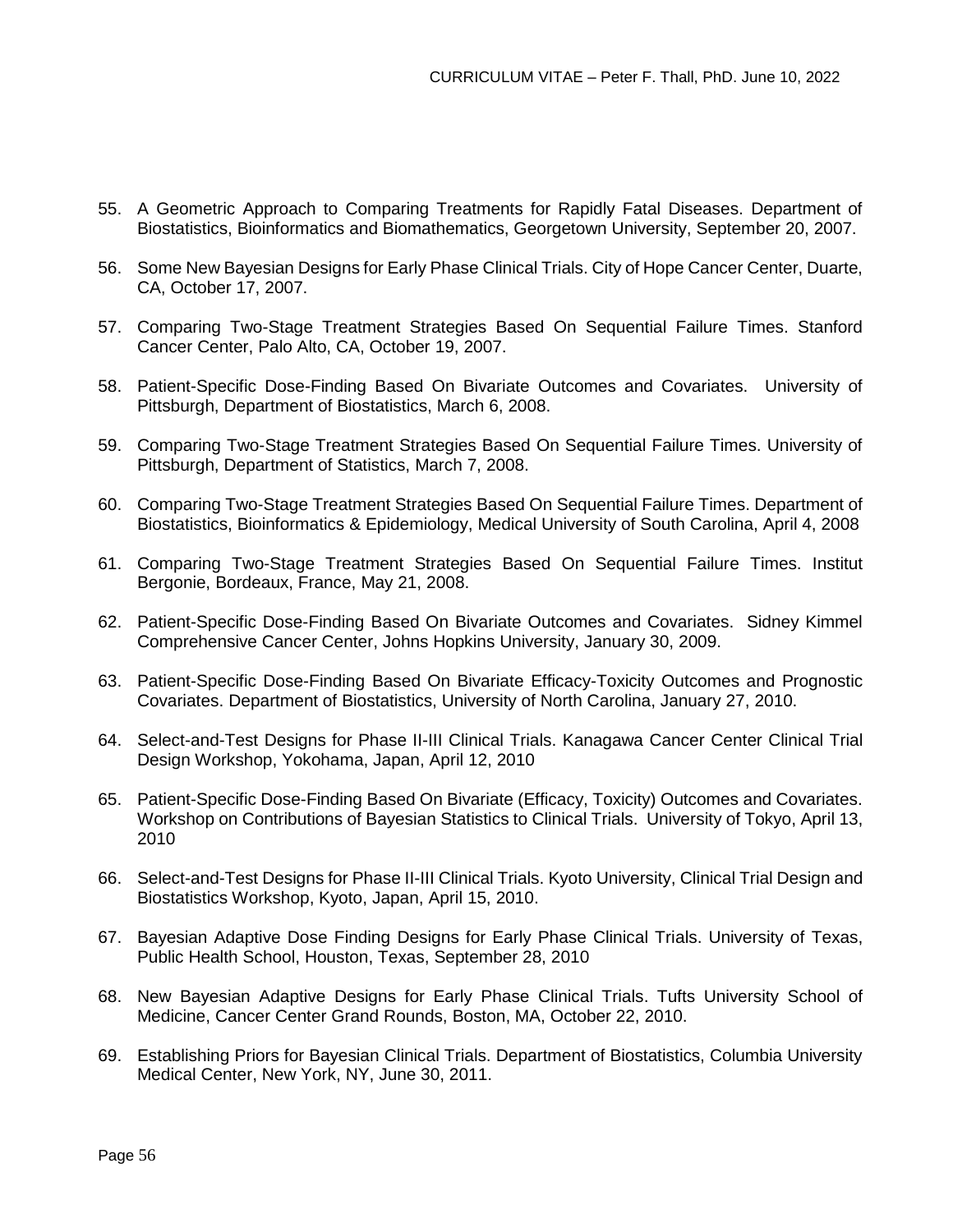- 70. Navigating the Rocky Shoals of Adaptive Clinical Trial Design and Conduct. Biosatistiques et Epidémiologie Clinique, Hôpital Saint-Louis, Paris, France, September 14, 2011.
- 71. Patient-Specific Dose-Finding Based on Bivariate Efficacy-Toxicity Outcomes and Prognostic Covariates. Department of Biostatistics, Vanderbilt University School of Medicine, Nashville, TN, November 2, 2011.
- 72. Utility-Based Dose-Finding with Ordinal Toxicity and Efficacy. Department of Biostatistics and Medical Informatics, University of Wisconsin-Madison, May 4, 2012.
- 73. A Bayesian Adaptive Design to Optimize Sedative Dose for Neonates Prior to Intubation. Hôpital Universitaire des Enfants Reine Fabiola, Brussels, Belgium, October 2, 2012.
- 74. Utility-Based Dose-Finding with Ordinal Toxicity and Efficacy. Department of Epidemiology, Biostatistics, and Occupational Health, McGill University, Montreal, Canada, February 12, 2013.
- 75. Bayesian Hybrid Adaptive Designs for Clinical Trials. Cancer Outcomes Research Program and Sheps Center for Health Services Research, University of North Carolina, September 13, 2013.
- 76. Bayesian Sequentially Adaptive Clinical Trial Design: General Concepts and Applications. University of Texas Public Health School, Center for Clinical and Translational Sciences, Houston, TX, October 18, 2013.
- 77. Bayesian Dose-Finding in Two Treatment Cycles Using Joint Efficacy-Toxicity Utilities. Biostatistics Department, University of Michigan, April 17, 2014
- 78. Utility-Based Bayesian Adaptive Designs for Early Phase Clinical Trials. Radiation Oncology Department, University of Michigan, April 18, 2014
- 79. Optimizing Schedule-Dose Regimes in Early Phase Clinical Trials, Department of Biostatistics, Mailman School of Public Health, Columbia University, May 1, 2014
- 80. Bayesian Methods for Targeted Agents in Early Phase Clinical Trials. INSERM UMRS 1138, Information Sciences to support Personalized Medicine, Centre de Recherche des Cordeliers, Paris, France, May, 26, 2014
- 81. Utility-Based Bayesian Adaptive Designs for Early Phase Clinical Trials. INSERM UMRS 1138, Clinical Epidemiology and Economic Evaluation Applied to Vulnerable Populations, UEC - Hopital Robert Debre, Paris, France, May 28, 2014
- 82. Utility-Based Bayesian Adaptive Designs for Early Phase Clinical Trials. Greehey Children's Cancer Research Institute, University of Texas Health Science Center, San Antonio, Texas, February 13, 2015.
- 83. SMART Design, Conduct, and Analysis in Oncology. Systèmes d'Information et Médecine Personnalisée, Centre de Recherche des Cordeliers, INSERM, Paris, France, April 13, 2015.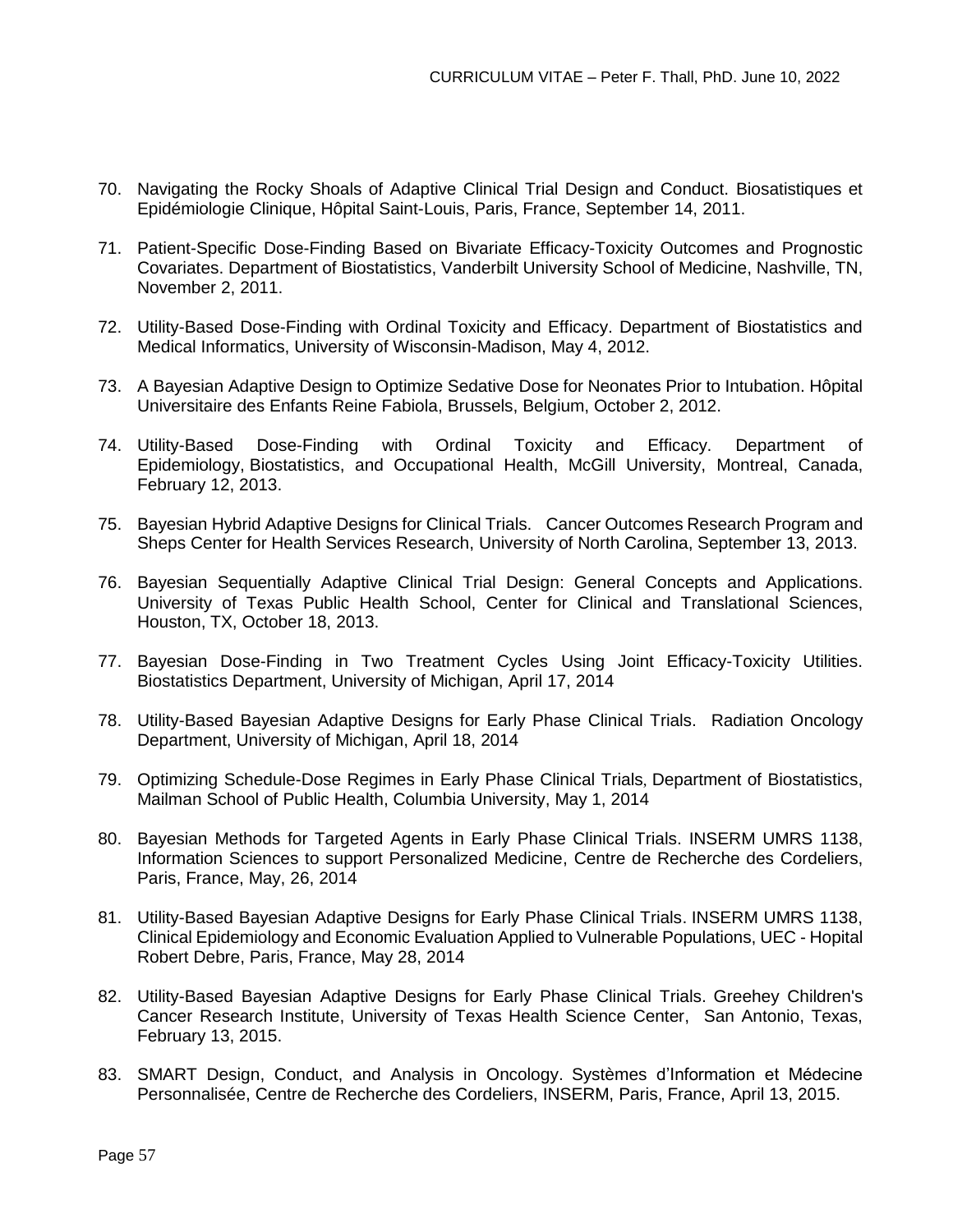- 84. Utility-Based Bayesian Adaptive Designs for Early Phase Clinical Trials. University of Texas Southwestern Medical Center, Dallas, Texas, October 2, 2015.
- 85. Dysfunctional Conventions in Clinical Trials: Some Practical Alternatives. Early Phase Biometrics, AstraZeneca Phamaceuticals, Boston, MA, March 18, 2016.
- 86. Utility-Based Bayesian Adaptive Designs for Early Phase Clinical Trials. Early Phase Biometrics, AstraZeneca Phamaceuticals, Boston, MA, March 18, 2016.
- 87. Caveats for Outcome Adaptive Randomization in Comparative Clinical Trials. Systèmes d'Information et Médecine Personnalisée, Centre de Recherche des Cordeliers, INSERM, Paris, France, June 13, 2016.
- 88. Statistical Remedies for Flawed Conventions in Medical Research. School of Public Health, Louisiana State University, New Orleans, LA, February 11, 2019.
- 89. Statistical Remedies for Flawed Conventions in Medical Research. University of Arizona Cancer Center, Mel and Enid Zuckerman College of Public Health Scholar Seminar, Tucson, Arizona, February 12, 2020.
- 90. A New Hybrid Phase I-II-III Clinical Trial Paradigm. Department of Data Sciences, Frontiers in Biostatistics Seminar, Dana-Farber Cancer Institute, presented virtually September 15, 2020.
- 91. A New Hybrid Phase I-II-III Clinical Trial Paradigm. Department of Biostatistics, Columbia University, New York, NY, presented virtually October 13, 2020.
- 92. Invited 'Fireside Chat' with graduate students in the Department of Biostatistics, Harvard University, done virtually, October 26, 2020
- 93. Bayesian Precision Medicine Designs for Cancer Clinical Trials. Department of Biostatistics and Bioinformatics, Duke University School of Medicine, December 17, 2021.

### **Other Presentations**

.

- 1. A Comparative Analysis of Complete Remission and Survival in AML Patients Treated with High Dose ARA-C Alone or +GM-CSF. Department of Hematology, MDACC, June 5, 1991.
- 2. A Bayesian Treatment Selection Design for Evaluating New Therapies in Leukemia. Dept. of Hematology, MDACC, September 26, 1991.
- 3. A Bayesian Strategy for Screening Cancer Treatments Prior to Phase II Evaluation. Division of Medicine, MDACC, April 7, 1992.
- 4. Basic Concepts in Statistics. Melanoma/Sarcoma Research Conference, MDACC, April 13, 1992.
- 5. How to Survive Statistics. Melanoma/Sarcoma Research Conference, MDACC, April 20, 1992.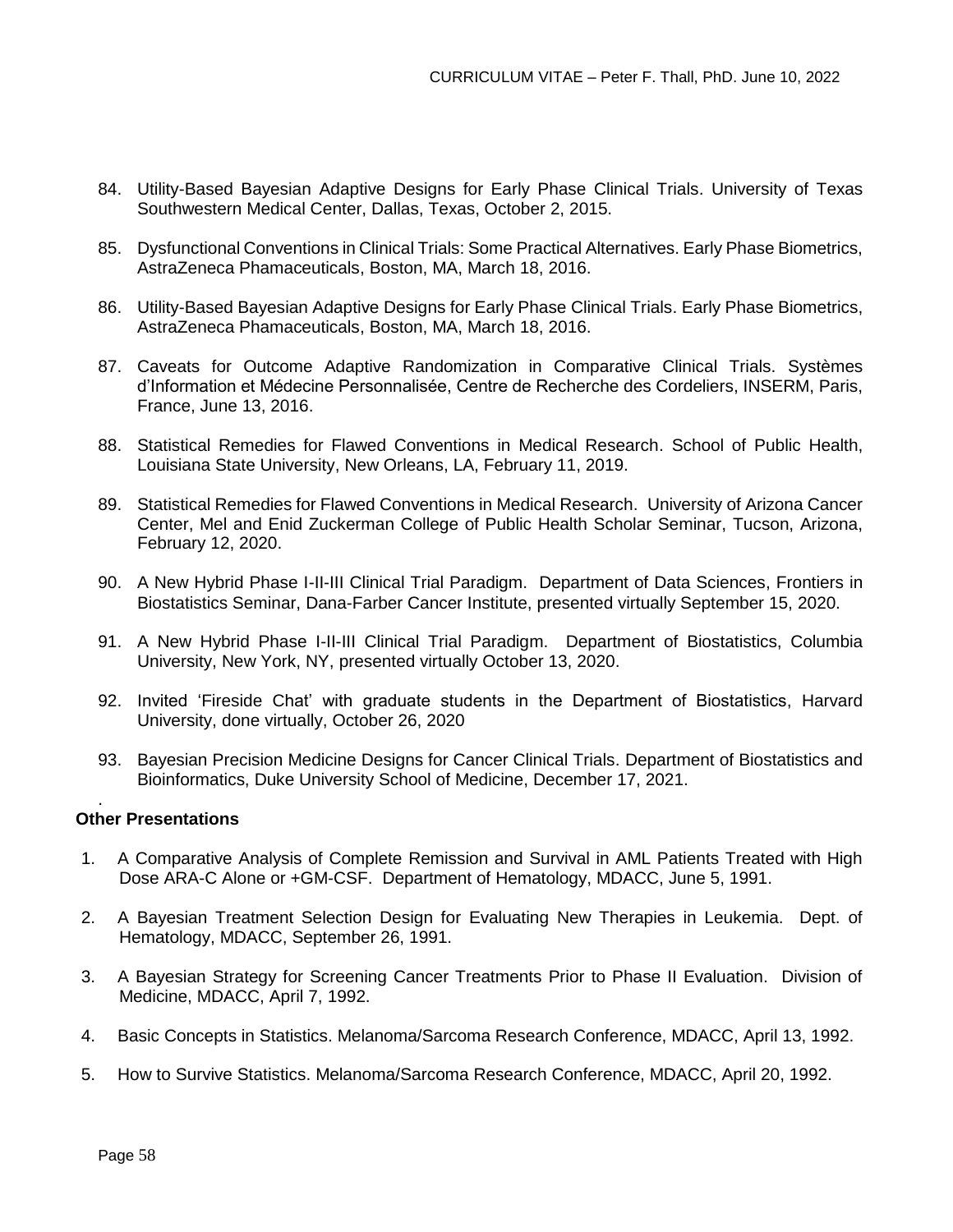- 6. Your Friend, the Sample Statistic. Melanoma/Sarcoma Research Conference, MDACC, April 27, 1992.
- 7. The Mythology of P-values: Hypothesis Testing in the Clinic. Melanoma/Sarcoma Research Conf, MDACC, May 4 and June 8, 1992.
- 8. Confidence Intervals and Multiple Testing. Melanoma/Sarcoma Research Conference, MDACC, June 15, 1992.
- 9. Regression: Fitting Equations to Data. Melanoma/Sarcoma Research Conference, MDACC, June 22, 1992.
- 10. Statistical Designs for Phase II Clinical Trials. Melanoma/Sarcoma Research Conference, MDACC, July 6, 1992.
- 11. Phase II Trials With Continuous Monitoring: a Bayesian Design. Melanoma/Sarcoma Research Conference, MDACC, July 20, 1992.
- 12. A Bayesian Design for a Phase IIB Study of Transretinoic Acid + Idarubicin in APL Patients. Dept. of Hematology, MDACC, September 30, 1992.
- 13. Bayesian Death in the Clinic. Department of Hematology, MDACC, April 14, 1993.
- 14. Design of Phase II Bone Marrow Transplant Studies. Section of Bone Marrow Transplant, Dept. of Hematology, MDACC, April 27, 1993.
- 15. Results of Accelerated Radiotherapy with Carboplatin in Glioblastomas. Department of Neuro-Oncology, MDACC, May 6, 1993.
- 16. Q-Twist: A Quality-of-Life Oriented Statistic for Cancer Clinical Trials. Quality of Life Multidisciplinary Study Group, MDACC, July 8, 1993.
- 17. New Designs for Clinical Trials With Multiple Endpoints. Department of Hematology, MDACC, August 25, 1993.
- 18. Practical Bayesian Stopping Rules for Clinical Oncologists. Research Council, MDACC, September 13, 1993.
- 19. Prevalence of a Transient Condition: A Quantitative Method for Evaluating Quality of Life in Clinical Trials. Quality of Life Multidisciplinary Study Group, MDACC, February 22, 1994.
- 20. A Quantitative Method for Evaluating Quality of Life in Clinical Trials. Dept of Hematology, MDACC, March 9, 1994.
- 21. A Statistical Design for the CD34 Allogeneic Bone Marrow Transplant Trial: Application of the Thall-Simon-Estey Monitoring Strategy. Section of Bone Marrow Transplant, Dept. of Hematology, MDACC, April 19, 1994.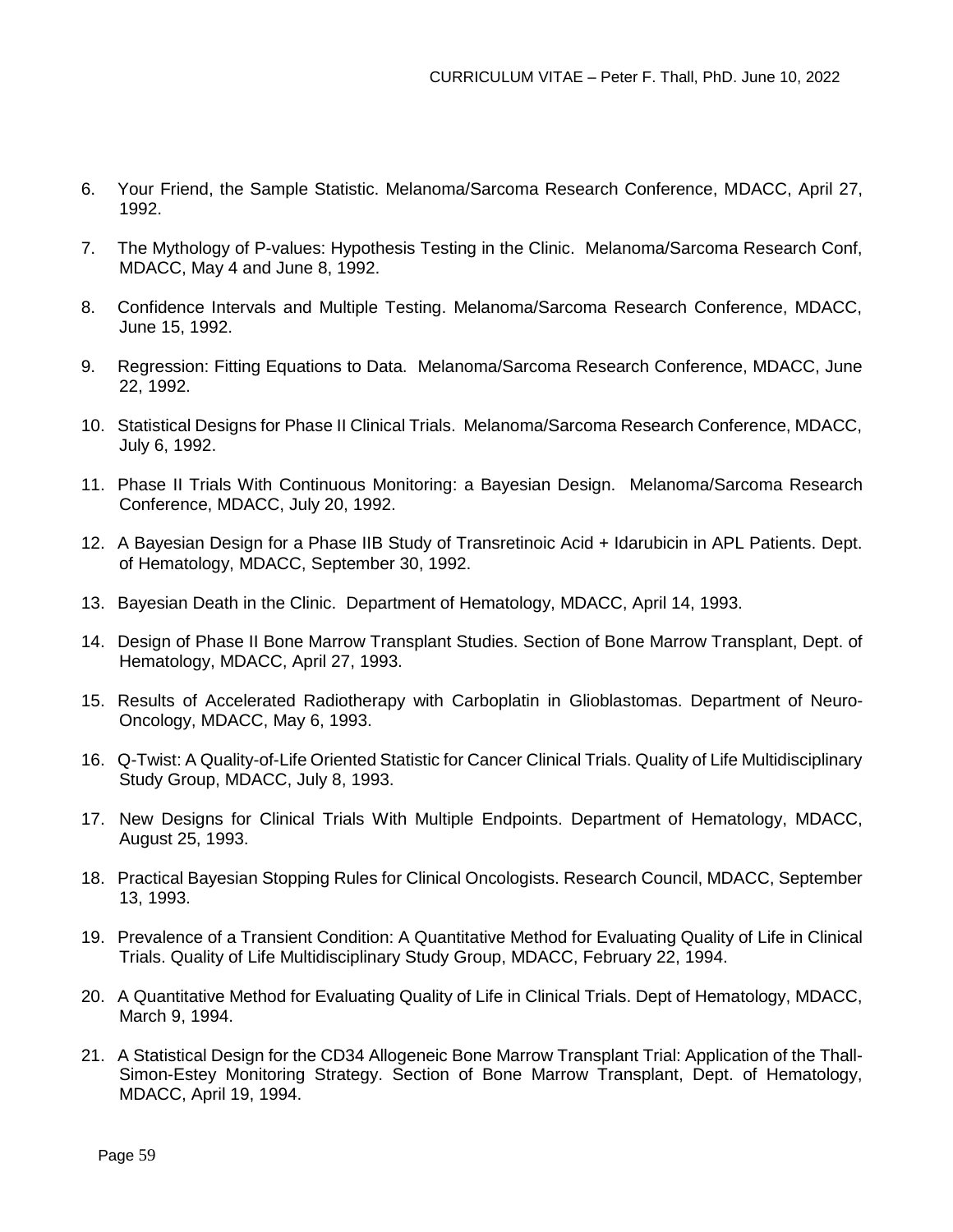- 22. Statistical Designs for Monitoring Single-Arm Clinical Trials with Multiple Outcomes. Pediatrics Research Conference, Division of Pediatrics, MDACC, June 13, 1994.
- 23. Phase II Trials. Hematology/Oncology Fellows, MDACC, September 19, 1994.
- 24. Analysis of Prognostic Factors. Hematology/Oncology Fellows, MDACC, September 23, 1994.
- 25. A Strategy for Selecting Treatments for Phase II Study: The Phase I 1/2 Design. Program in Experimental Therapeutics, MDACC, January 17, 1995.
- 26. Bayesian Sequential Monitoring Designs for Single-Arm Clinical Trials with Multiple Outcomes. Department of Statistics, Rice University, Houston, TX, January 30, 1995.
- 27. Statistical Data Analysis: Fitting Equations to Data. Medical Oncology Fellows, MDACC, May 8, 1995.
- 28. Balancing Prognostic Factors in Randomized Clinical Trials: The Pocock-Simon Design. Leukemia Section, Hematology Dept., MDACC, September 6, 1995.
- 29. Statistical Designs for Phase II and Phase III Cancer Clinical Trials. Rhône-Poulenc Rorer Preceptorship Program, MDACC, October 24, 1995.
- 30. Statistical Designs for Phase II and Phase III Cancer Clinical Trials Rhône-Poulenc Rorer Preceptorship Program, MDACC, February 21, 1996.
- 31. A Strategy for Monitoring Multiple Outcomes in Developmental Clinical Trials. Dept. of Nuclear Medicine, MDACC, April 30, 1996.
- 32. A New Statistical Strategy for Monitoring Multiple Adverse and Efficacy Outcomes in Phase I/II Clinical Trials. Division of Medicine Grand Rounds, MDACC, July 9, 1996.
- 33. Statistical Design of Phase II and Phase III Clinical Trials. ICC/Janssen Preceptorship Program, MDACC, July 30, 1996.
- 34. New Graphical Methods for Evaluating and Improving Goodness-of-Fit in Survival Analysis With the Cox Model. MDACC "Advances in Oncology" Grand Rounds, August 15, 1997.
- 35. Practical Guidelines for Dose-Finding with the Continual Reassessment Method in Phase I Clinical Trials. Pediatric Research Conf., MDACC, September 14, 1998.
- 36. A Strategy for Dose-Finding and Safety Monitoring Based on Efficacy and Toxicity in Phase I/II Clinical Trials. Pediatric Research Conference, MDACC, October 5, 1998.
- 37. Safety Monitoring and Science in Clinical Trials. Rhone-Poulenc-Rohrer Preceptorship, MDACC, November 11, 1999.
- 38. A New Statistical Strategy for Evaluating AML/MDS Treatment Strategies. Department of Leukemia, MDACC, March 7, 2001.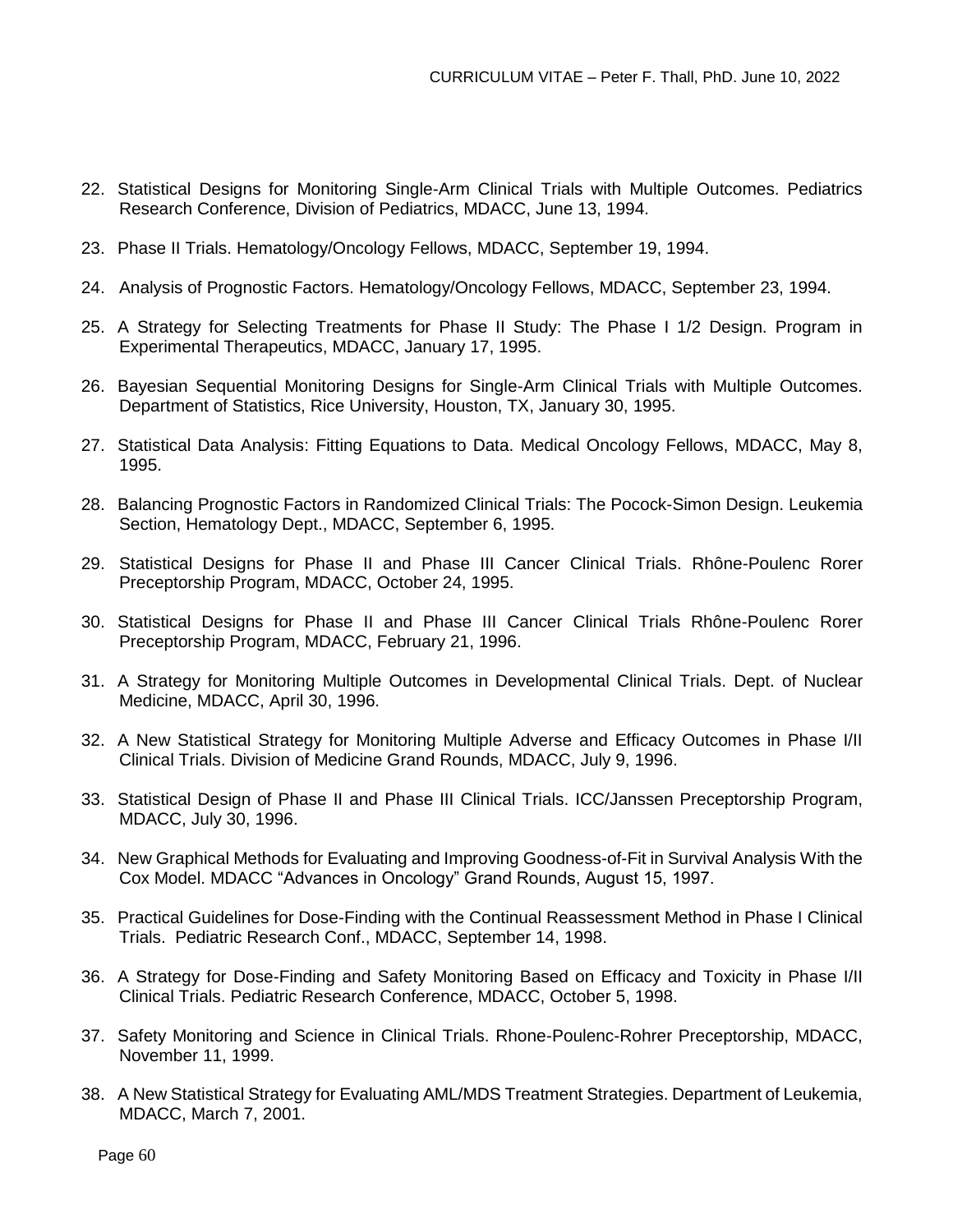- 39. A Survival Analysis of Data from 90 Chronic Lymphocytic Leukemia patients treated at MDACC. Department of Leukemia, MDACC, June 29, 2001.
- 40. Adaptive Designs for Early Phase Oncology Trials. Department of GI Medical Oncology, MDACC, February 27, 2002.
- 41. A General Approach to a Two-Component Phase I Trial. Grand Rounds, MDACC, June 21, 2002 (presented jointly with R. Millikan).
- 42. Dose-Finding in Early Phase Clinical Trials I: Methods Based on Toxicity. Department of Pediatrics, MDACC, March 19, 2003.
- 43. Dose-Finding in Early Phase Clinical Trial. Pediatric Grand Rounds, MDACC, April 21, 2003.
- 44. Adaptive Designs for Multi-Course Therapies. Foundation for Integrative Biology Toward Individualized Therapeutic Strategies, MDACC, Houston, TX, February 6, 2003.
- 45. Effects of Tacrolimus Level on Survival Time in Allogeneic Transplant Patients. Department of Blood and Marrow Transplantation, MDACC, April 22, 2003.
- 46. Adaptive Decision-Making in Cancer Clinical Trials. Core Curriculum Lecture, MDACC, May 5, 2003.
- 47. New Methods for Dose-Finding in Early Phase Clinical Trials. Medical Grand Rounds, MDACC, July 8, 2003.
- 48. Adaptive Randomization in Clinical Trials. Human Protocol Research, GS21 0132, Graduate School of Biomedical Sciences, MDACC, October 11, 2006.
- 49. Adaptive Randomization in Clinical Trials. Human Protocol Research, GS21 0132, Graduate School of Biomedical Sciences, MDACC, October 10, 2007.
- 50. Simultaneously Optimizing Dose and Schedule of a New Cytotoxic Agent : A New Paradigm for Phase I Clinical Trials. Presented to the Department of Stem Cell Transplantation and Cellular Therapy, MDACC, February 26, 2008.
- 51. Adaptive Randomization in Clinical Trials. Human Protocol Research, GS21 0132, Graduate School of Biomedical Sciences, MDACC, October 1, 2008
- 52. Two Adaptive Bayesian Designs for Early Phase Clinical Trials. Presented to External Review Panel for the Division of Quantitative Sciences at MDACC, June 2, 2009.
- 53. Innovative Bayesian Methods for Early Phase Clinical Trials. Human Protocol Research, GS21 0132, Graduate School of Biomedical Sciences, MDACC, September 30, 2009.
- 54. Innovative Bayesian Adaptive Clinical Trial Designs. Clinical Trials Faculty Meeting, Department of Investigational Cancer Therapeutics, MDACC, October 14, 2009.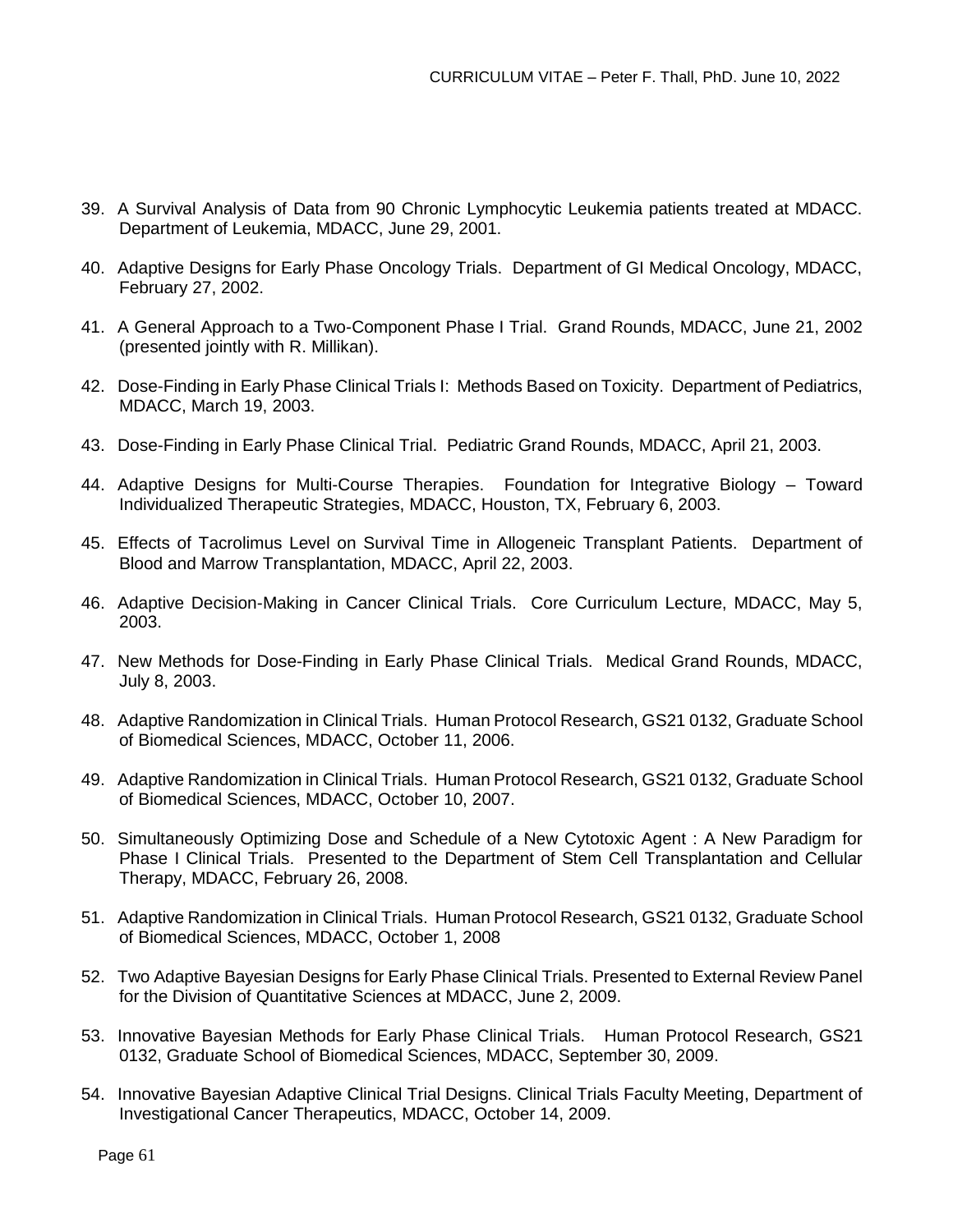- 55. Monitoring Multiple Events in Early Phase Clinical Trials. Clinical Trial Design Discussion Forum, Department of Biostatistics, MDACC, October 21, 2009.
- 56. A Bayesian-Frequentist Geometric Phase II-III Select-and-Test Design: Evaluating Chemotherapies for Choroid Plexus Carcinomas in Children. Department of Biostatistics, MDACC, February 8, 2010.
- 57. Innovative Bayesian Methods for Early Phase Clinical Trials. Human Protocol Research, GS21 0132, Graduate School of Biomedical Sciences, MDACC, November 3, 2010.
- 58. Innovative Bayesian Methods for Early Phase Clinical Trials. Human Protocol Research, GS21 0132, Graduate School of Biomedical Sciences, MDACC, March 21, 2012.
- 59. Evaluating Induction-Salvage Treatment Regimes in Therapy of AML/MDS. Hematology Grand Rounds, MDACC, May 9, 2012.
- 60. 22 Years Working as a Biostatistician in a Cancer Center: A Few Snapshots. Presentation to the Rice University Summer Institute of Statistics students, July 9, 2012.
- 61. Utility-Based Methods for Early Phase Clinical Trials. Department of Investigational Cancer Therapeutics, Pre-Clinical Meeting, MDACC, October 24, 2012.
- 62. Dysfunctional Conventions in Clinical Trials: Some Practical Alternatives. Grand Rounds, Department of Biostatistics, MDACC, January 17, 2013
- 63. Innovative Bayesian Methods for Early Phase Clinical Trials. Human Protocol Research, GS21 1132, Graduate School of Biomedical Sciences, MDACC, March 27, 2013.
- 64. 23 Years Working as a Biostatistician at M.D. Anderson Cancer Center: Some Very Brief Examples. Presentation to the Rice University Summer Institute of Statistics students, MDACC, June 7, 2013.
- 65. Dysfunctional Conventions in Clinical Trials: Some Practical Alternatives. Grand Rounds, Department of Anesthesiology, MDACC, July 3, 2013.
- 66. Dysfunctional Conventions in Clinical Trials. Department of Investigational Cancer Therapeutics, MDACC, October 24, 2013.
- 67. Counterintuitive Properties of Clinical Trials: Bayesian Methods to Avoid Getting it Wrong Department of Investigational Cancer Therapeutics, MDACC, February 6, 2014.
- 68. Bayesian Utility-Based Designs, Dynamic Treatment Regimes, and Personalized Medicine. Human Protocol Research, MDACC, March 26, 2014
- 69. Recent Practical Improvements in the EffTox Dose-Finding Design (jointly with R. Herrick). Informal Biostatistics Lunch Discussion, Department of Biostatistics, MDACC, April 14, 2014
- 70. Finding an Optimal Dose Pair of MLN0128 and Paclitaxel with a fixed dose of Carboplatin in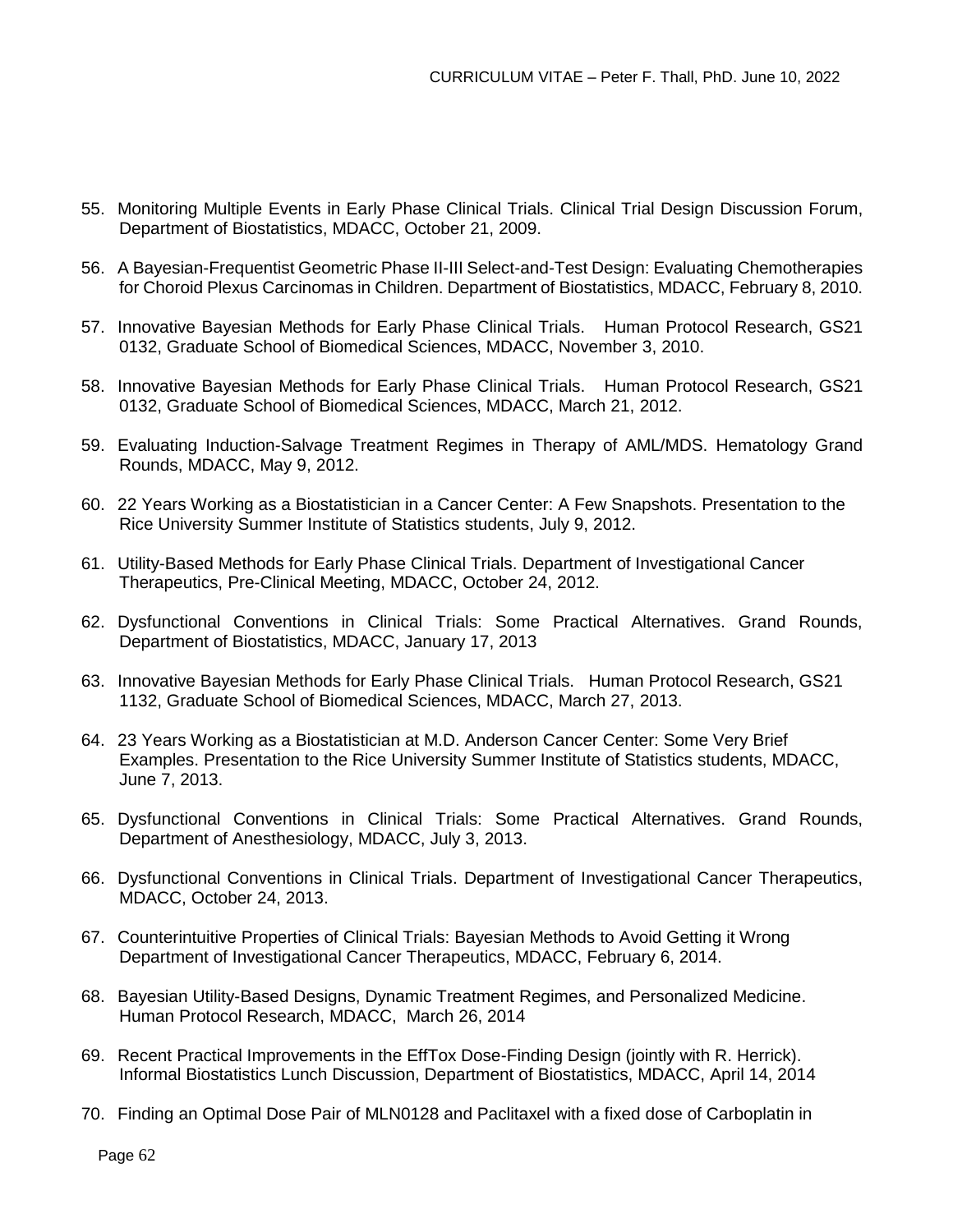Patients with Advanced Tumors: A Phase I-II Design. Department of Investigational Cancer Therapeutics, Clinical Studies Meeting, MDACC, November 6, 2014.

- 71. Dysfunctional Conventions in Cancer Clinical Trials, and Some Practical Alternatives. Human Protocol Research, MDACC, March 25, 2015
- 72. Utility-Based Bayesian Adaptive Designs for Early Phase Clinical Trials. Department of Biostatistics, MDACC, October 12, 2015
- 73. Interim Analyses of Data from the START Trial, Protocol 2010-0085 (N. Tannir, PI). GU Oncology Department, MDACC, October 21, 2015
- 74. Dysfunctional Conventions in Cancer Clinical Trials: Some Practical Alternatives. Human Protocol Research, MDACC, March 23, 2016
- 75. Randomization and Bias in Clinical Research: Basic Concepts and Two Recent Applications. Surgical Oncology and Breast Medical Oncology Departments, MDACC, August 26, 2016
- 76. Dysfunctional Conventions in Clinical Trials: Some Practical Alternatives. Lecture #1, Clinical Trials Workshop for Surgical Oncology and Breast Medical Oncology Fellows, MDACC, January 19, 2018.
- 77. Randomization and Bias in Clinical Research: Basic Concepts and Some Recent Trial Designs. Lecture #2, Clinical Trials Workshop for Surgical Oncology and Breast Medical Oncology Fellows, MDACC, January 19, 2018.
- 78. Robust Treatment Comparison Based on Utilities of Semi-Competing Risks in Non-Small-Cell Lung Cancer. Informal Biostatistics Lunch Discussion Series, Department of Biostatistics, MDACC, April 9, 2018.
- 79. Two Utility-Based Bayesian Designs with Adaptive Subgroup-Specific Decisions for Precision Medicine. Informal Biostatistics Lunch Discussion Series, Department of Biostatistics, MDACC, August 12, 2019.
- 80. Randomization and Bias in Clinical Research: Basic Concepts and Some Recent Trial Designs. Department of Endocrine Neoplasia and Hormonal Disorders, October 28, 2019.
- 81. Survival Analysis and Some Statistical Graphics. Department of Endocrine Neoplasia and Hormonal Disorders, November 4, 2019.
- 82. Bayesian Nonparametric Survival Regression for Optimizing Precision Dosing of Intravenous Busulfan in Allogeneic Stem Cell Transplantation. Informal Biostatistics Lunch Discussion Series, Department of Biostatistics, MDACC, December 9, 2019.
- 83. How to Avoid Crippling Potential New Cancer Treatments. Informal Biostatistics Lunch Discussion Series, Department of Biostatistics, MDACC, May 11, 2020.